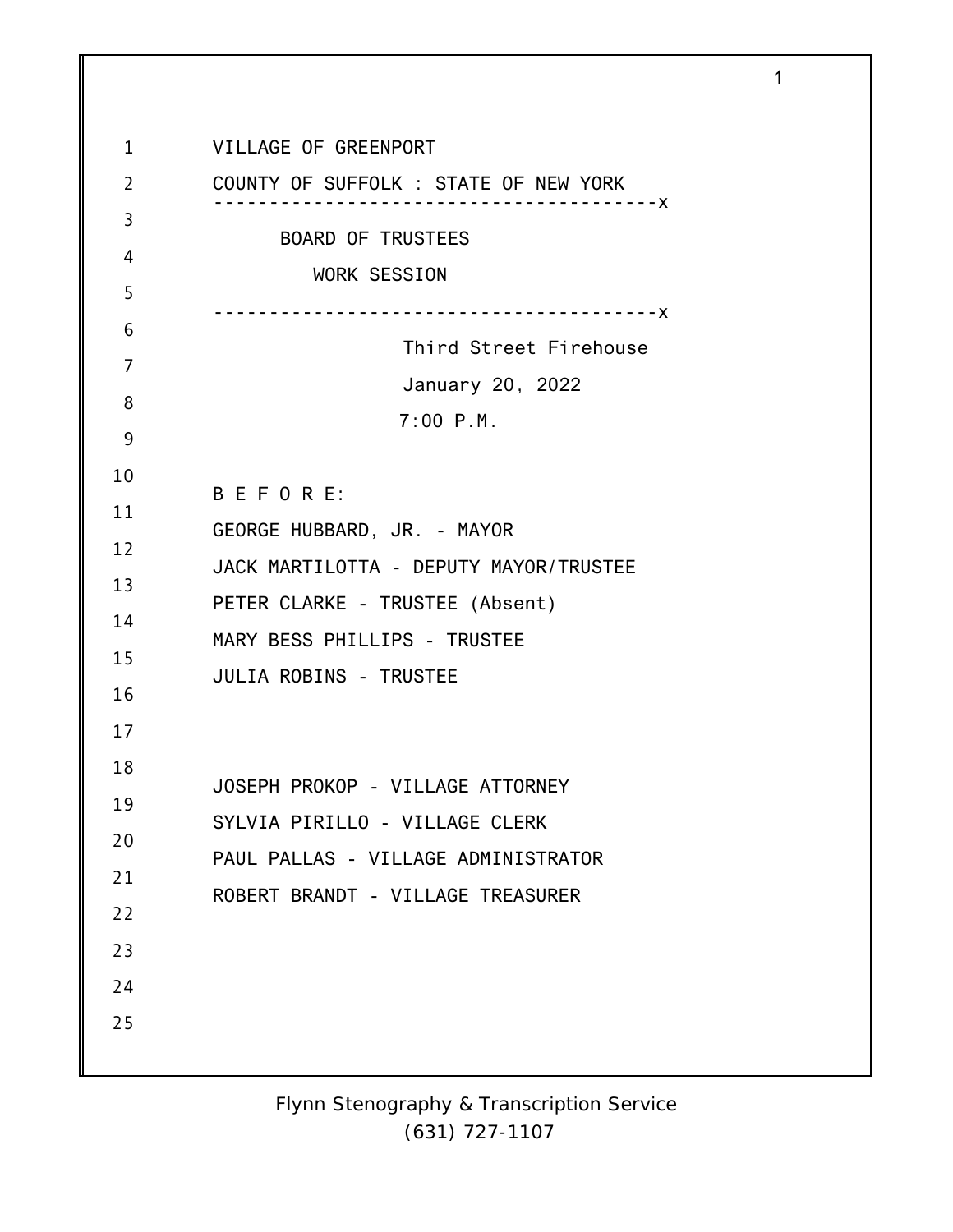1 2 3 4 5 6 7 8 9 10 11 12 13 14 15 16 17 18 19 20 21 22 23 24 25 Work Session 1/20/22 2 (The Meeting was Called to Order at 7 p.m.) MAYOR HUBBARD: Call the meeting to order. Pledge to the Flag. (All Stood for the Pledge of Allegiance) MAYOR HUBBARD: Thank you. All right. Before we get started, I just want to say Happy Birthday to Trustee Phillips. (Applause) TRUSTEE ROBINS: Happy Birthday to you. MAYOR HUBBARD: Happy Birthday. TRUSTEE PHILLIPS: Thank you very much. I almost got away without anything. (Laughter) MAYOR HUBBARD: Okay, well. TRUSTEE PHILLIPS: Thank you very much, I appreciate it. MAYOR HUBBARD: I'm not on Facebook, but it's -- I saw it on Facebook, too. TRUSTEE PHILLIPS: Yes. MAYOR HUBBARD: Facebook reminds you of everything. TRUSTEE PHILLIPS: Yes, it does. (Laughter) MAYOR HUBBARD: Okay. All right. We'll start with the Fire Department report. Chief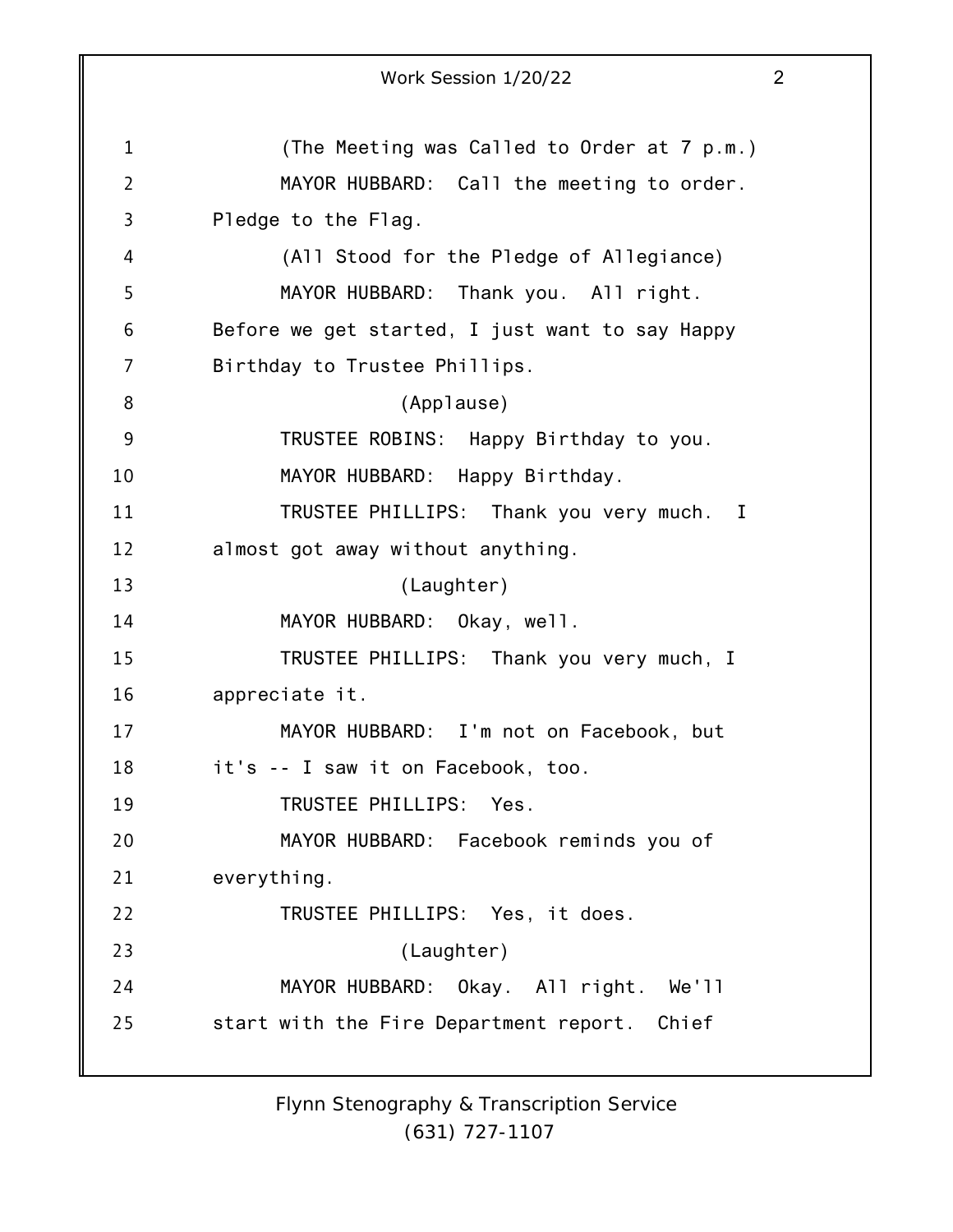1 2 3 4 5 6 7 8 9 10 11 12 13 14 15 16 17 18 19 20 21 22 23 24 25 Work Session 1/20/22 3 Wayde Manwaring is here. We got a big podium for you and everything now. CHIEF MANWARING: Thanks. MAYOR HUBBARD: Yeah. CHIEF MANWARING: Nobody could sign in, they had to use the floor this morning. (Laughter) CHIEF MANWARING: Thanks. I hope you got all our reports. Last night Wardens, they accepted the application for Richard Vandenburgh to Standard Hose. I'll give it to Sylvia on the way out. I also have -- last month, you asked me for the actual in-writing for the parade. We're having it on the 19th. The Board of Wardens also accepted and wanted you to go out to bid, I guess it is, or - for an RFP, which I'll give to Sylvia, for an engineer to -- for the design of ADA bathrooms and the back building for storage for the Rescue Squad and stuff like that. MAYOR HUBBARD: Okay. CHIEF MANWARING: I guess Robert mentioned that we have to go out to bid now on it, so the Board approved it last night.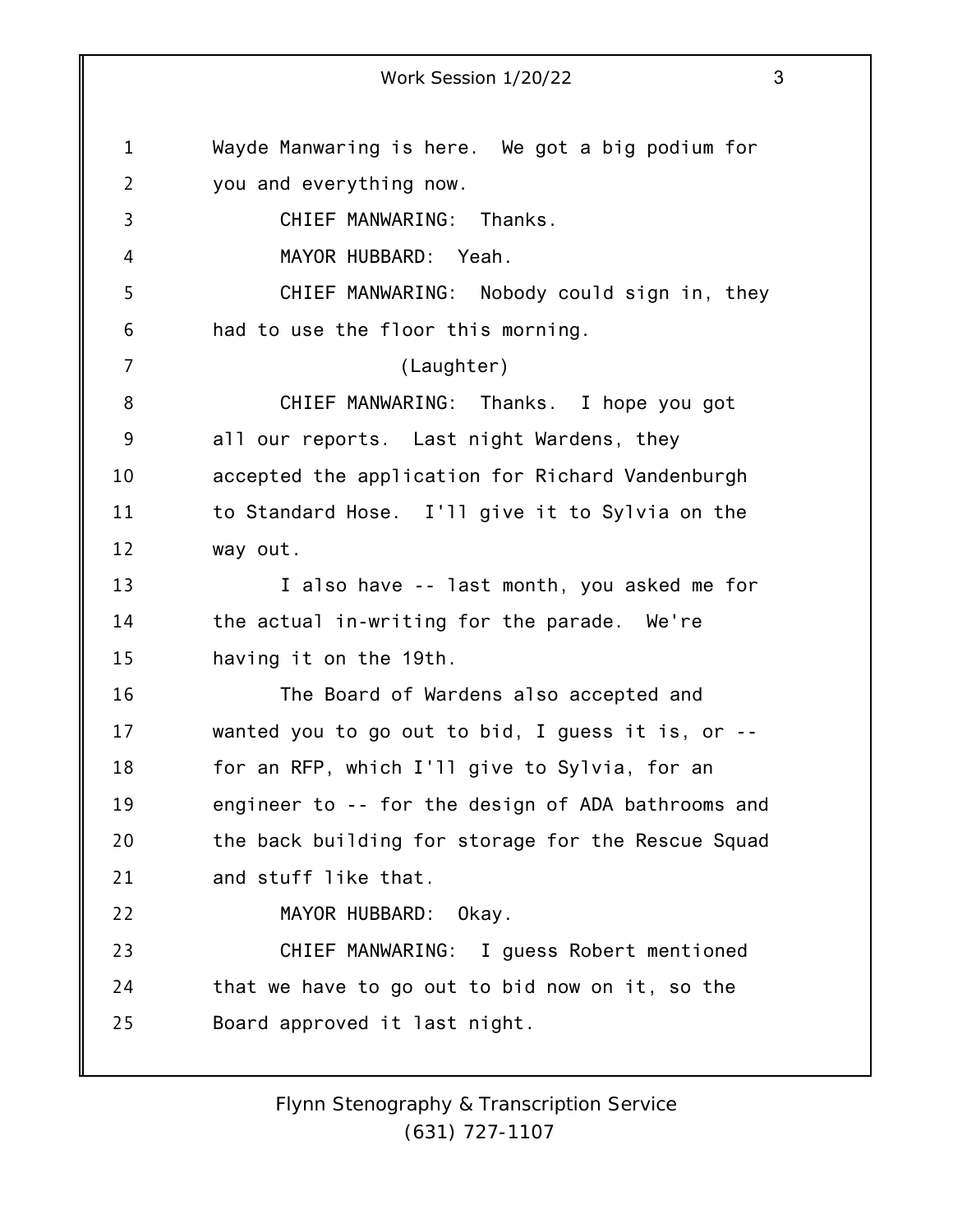1 2 3 4 5 6 7 8 9 10 11 12 13 14 15 16 17 18 19 20 21 22 23 24 25 Work Session 1/20/22 4 MAYOR HUBBARD: Did you pick a company that they wanted, because -- CHIEF MANWARING: Well, they had one company, they gave them quotes, but then they had the two other companies that just didn't match anything, so they still -- MAYOR HUBBARD: Okay. CHIEF MANWARING: They still got to go out to bid, but I guess that would be -- TRUSTEE PHILLIPS: It was the amount. It's the amount of it, it was over the procurement policy. CHIEF MANWARING: Yeah, so something like that. MAYOR HUBBARD: Okay. CHIEF MANWARING: So we got to start all over again and go with the other one, which is fine. Otherwise, that was it. Very quiet. First time I ever got the meeting done before 8 o'clock. TRUSTEE PHILLIPS: Yes, it was nice. (Laughter) MAYOR HUBBARD: Any questions for the Chief? (No Response) MAYOR HUBBARD: No? Okay. Thank you very much.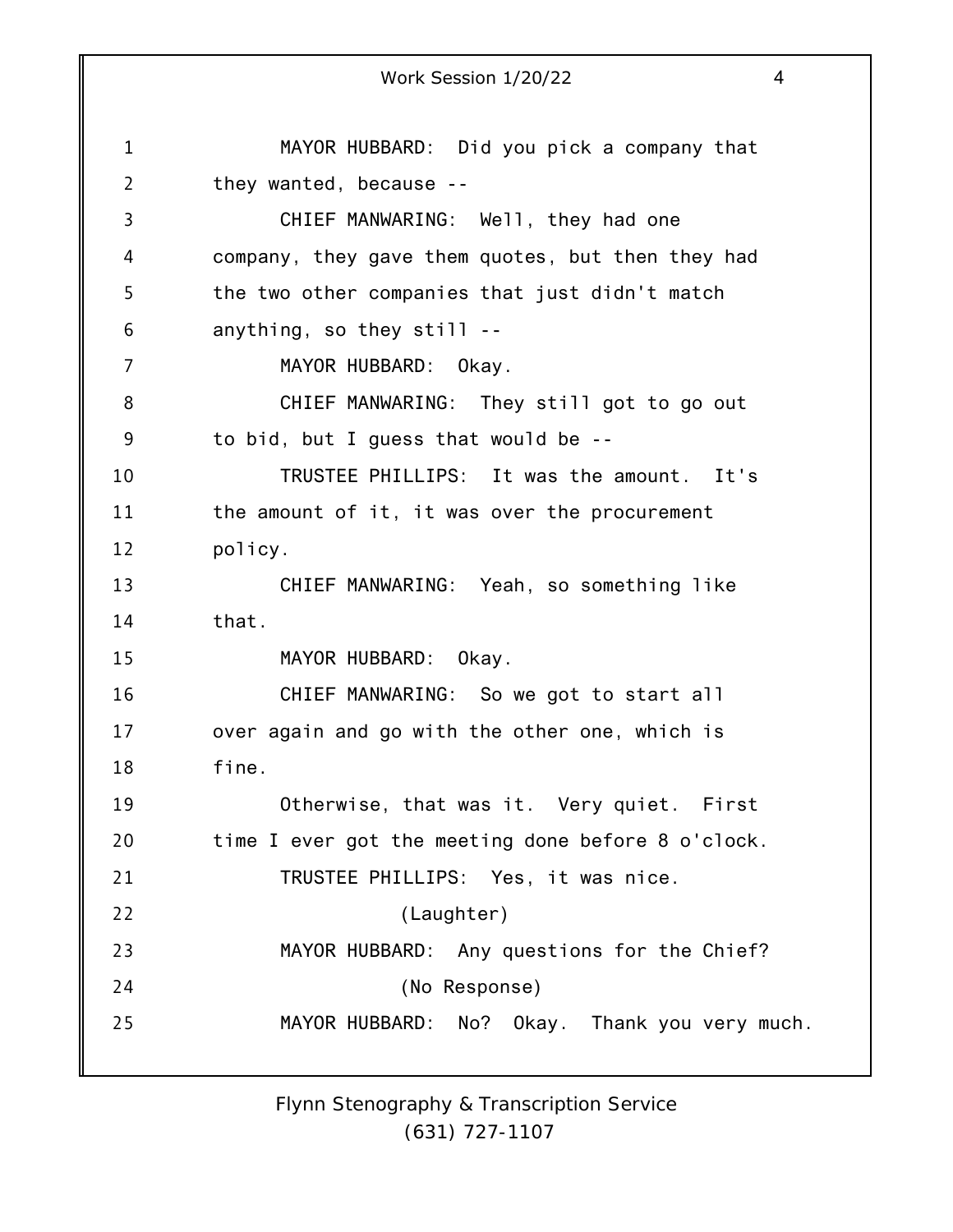1 2 3 4 5 6 7 8 9 10 11 12 13 14 15 16 17 18 19 20 21 22 23 24 25 Work Session 1/20/22 5 CHIEF MANWARING: Thank you. TRUSTEE ROBINS: Thank you. CHIEF MANWARING: See you later. MAYOR HUBBARD: Okay. Village Administrator, Mr. Pallas. ADMINISTRATOR PALLAS: Yeah, I'm over here. (Laughter) MAYOR HUBBARD: They got to put a window in there. ADMINISTRATOR PALLAS: Get a glass podium. CLERK PIRILLO: Sit up straight. ADMINISTRATOR PALLAS: I am. "Stand up." I am. (Laughter) ADMINISTRATOR PALLAS: Good evening, everybody. Thank you. I'm going to start with the resolutions, first one being an additional resolution. We had intended, when we did the rate, the rate change last month, to include modification to the cancellation policy as primarily for the larger vessels that come in. The way it's going to be structured is for larger than 70 feet, it will be a full refund when cancelled prior to 60 days, half when it's cancelled prior to 30, and then no refund when it's cancelled within 30 days.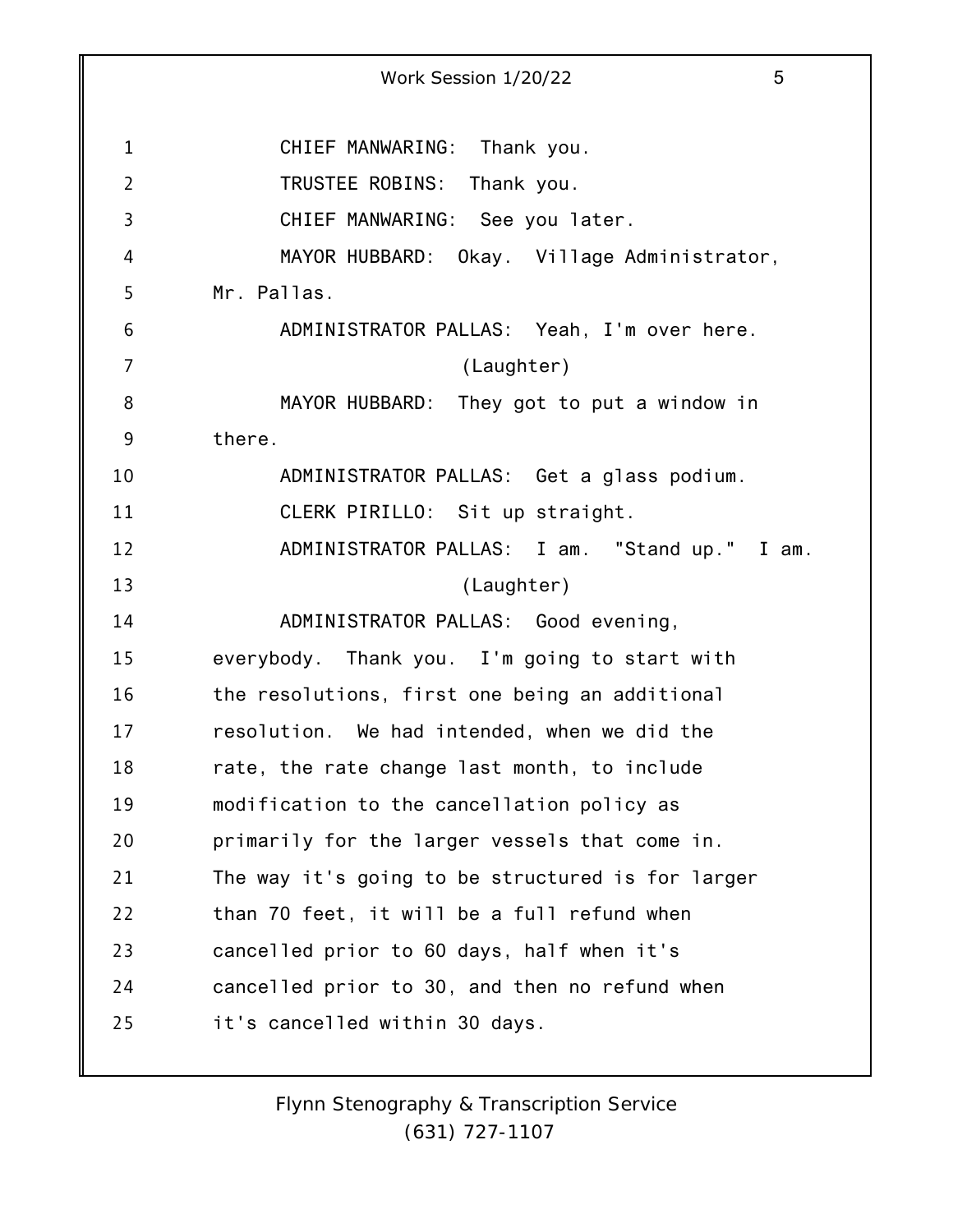1 2 3 4 5 6 7 8 9 10 11 12 13 14 15 16 17 18 19 20 21 22 23 24 25 We don't get a lot of requests for cancellations, but when we do for those larger boats, because of the amount of money involved, it's a very tedious process to go through. So we're just going to ask to -- if we could change that policy accordingly. It is consistent with other marinas, and we did verify that as well. TRUSTEE PHILLIPS: Paul, can you please step back, okay? What about the policy for refunding or canceling within Mitchell Park and Mitchell Marina for the -- not just the large vessels, for the smaller ones, is that for everyone? ADMINISTRATOR PALLAS: The smaller ones we're not changing. TRUSTEE PHILLIPS: Okay. ADMINISTRATOR PALLAS: And currently, it's a full refund when cancelled prior to 24 hours of arrival day. TRUSTEE PHILLIPS: Okay. ADMINISTRATOR PALLAS: That's staying the same. TRUSTEE PHILLIPS: Okay. That's what I just -- ADMINISTRATOR PALLAS: Yeah. TRUSTEE PHILLIPS: Yeah.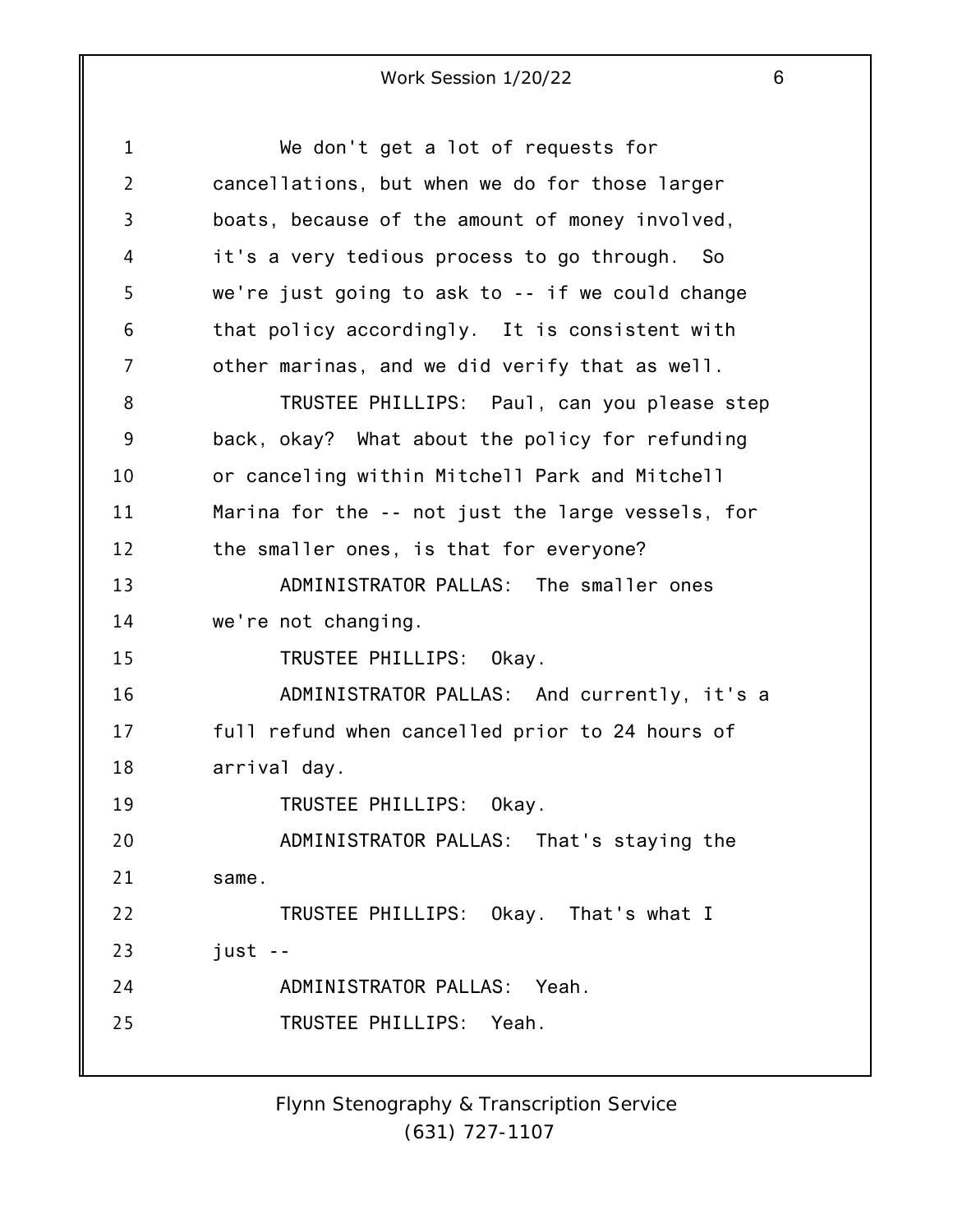1 2 3 4 5 6 7 8 9 10 ADMINISTRATOR PALLAS: The other resolution I have is a change order for the microgrid and that's just to change the completion date due to, you know, supply chain issues and a variety of other things. We're pushing that date out until, I think, the end of -- the end of June for that completion. That's been approved by the Governor's Office of Storm Recovery. That's the first step in getting that request through, is to get them to approve it, and they have approved it.

11 12 13 14 15 16 17 18 Just in terms of status of the project, at this point, probably better than 99% of the poles have been set. There are some transfers being done as they're setting the poles. They haven't started stringing wire yet. That will be the next step. There may be a bit of a pause in the construction, again, partially related to supply issues, but not a -- not a long pause.

19 20 21 22 23 24 25 In terms of the work that's being done here and at the sewer plant, that work is ongoing, primarily here, for the change-out of the electric service and some of the panels. There will be a single-day outage when they do the main service replacement, but they will bring in a temporary generator to keep all the critical pieces of this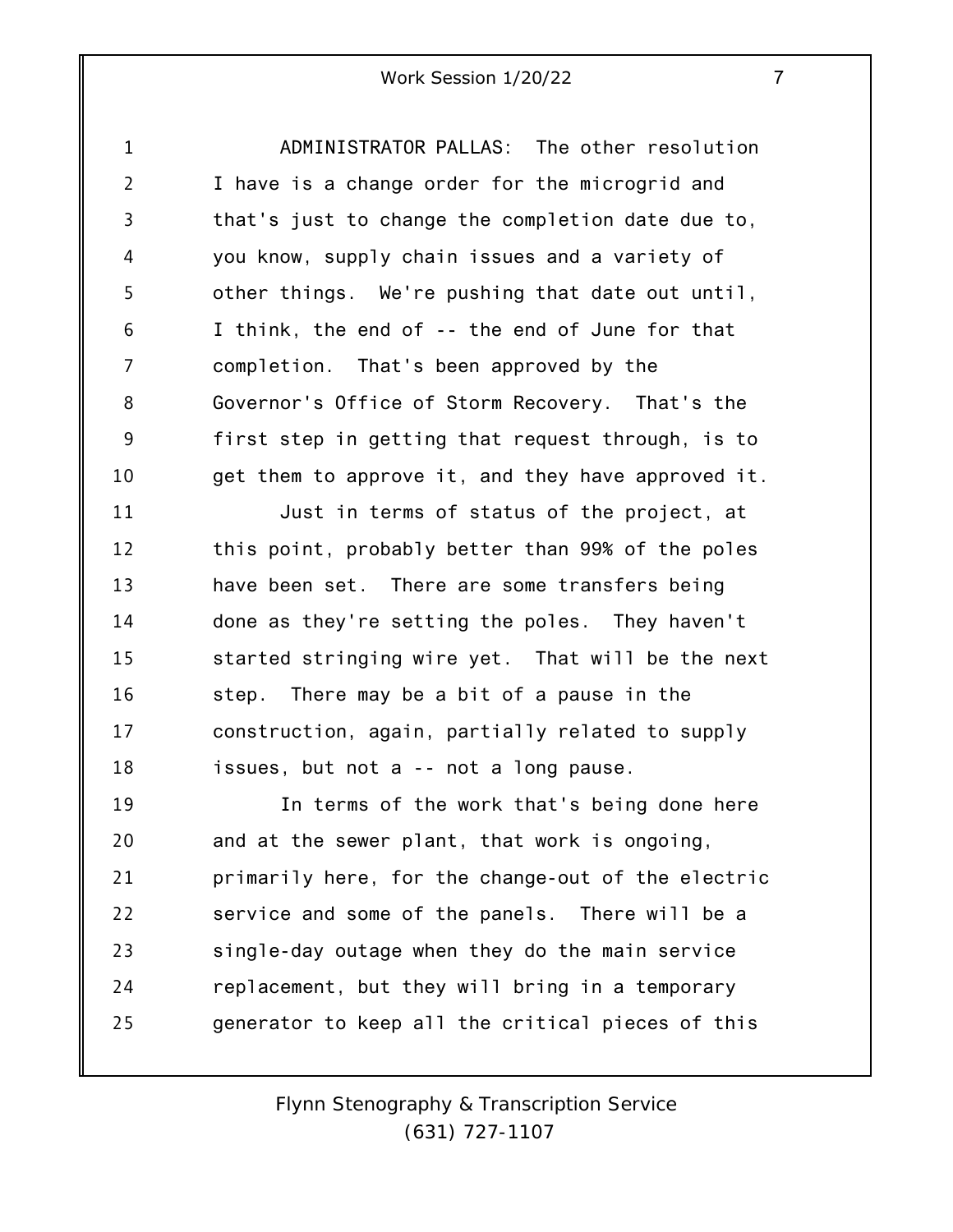building functional during that changeover. I don't have a date for that yet, but I'll certainly communicate that with the Chiefs when -- when that time comes.

1

2

3

4

5 6 7 8 9 10 11 12 13 TRUSTEE PHILLIPS: Paul, just for your - just as I mentioned to you on the phone and for the Board, at the Wardens meeting last night, it was mentioned that they were extremely impressed and -- with the work that was being done on the panel boxes. And they also wanted to give some credit to Doug Jacobs in the Electric Department for his work in coordinating things with them. So I just wanted to make everybody aware of that.

14 15 ADMINISTRATOR PALLAS: Thank you, appreciate it. I'll pass that along.

16 17 18 19 20 21 22 23 24 25 In my discussion items, the first one is on the ferry queue redesign. I do have the -- it was sent to the New York State DOT, along with some supplemental information. I will get copies of that emailed out to all of you, hopefully, tomorrow, I should be able to get you that tomorrow. We're just going to -- now in a holding pattern waiting for any and all comments from - from the DOT. And, hopefully, there aren't many, but we -- we're never sure with them.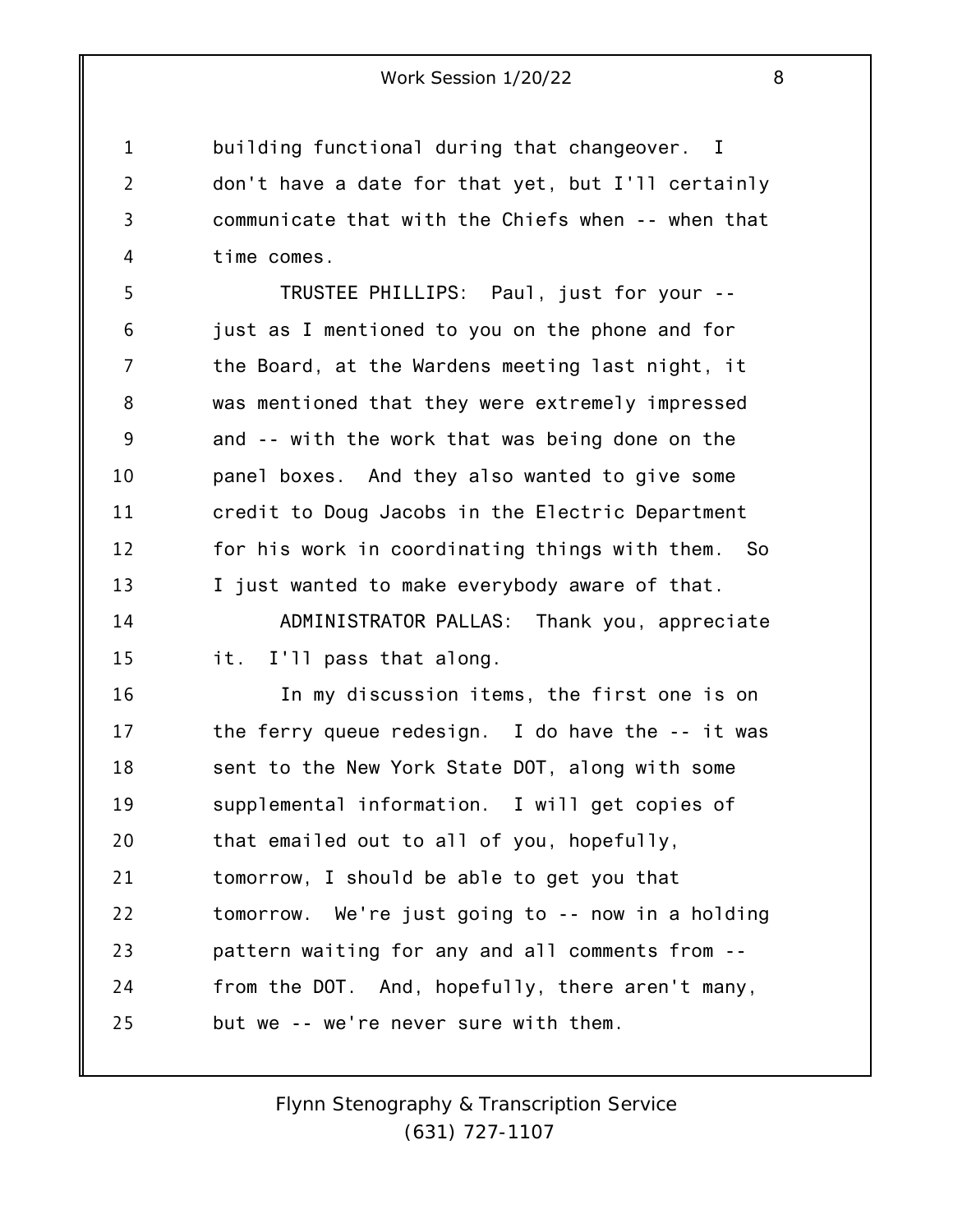1 2 3 4 5 6 7 8 9 10 11 12 13 14 15 16 17 18 19 20 21 22 23 24 The effluent reuse status update, I had sent it to -- sent to all of you the latest -- well, not the latest, but the final version of that report. Just a couple of highlights, and I had discussed some of this in the past, but just to talk a little bit about it. Some of the things that they focused on in terms of potential uses for the water, five criteria. One had to be -- the use had to be somewhat near where the plant is located. It had to require minimal upgrades to the wastewater plant. It had to be -- I can't read my own notes. There had to be some control over human, human contact, meaning if we're going to use it for irrigation, there had to be a way to keep people in and out. And it also had to serve the purpose of groundwater recharge. So when they went through all of that, as you saw in the report, there was only one use that is really viable at this point in time, and that's for a series of recharge basins in the polo grounds, which would consist, under this proposal, 448 rings, 8 foot diameter, four feet deep. Quite an undertaking, but -- and the cost reflects that.

25 It would be their engineer's estimate or a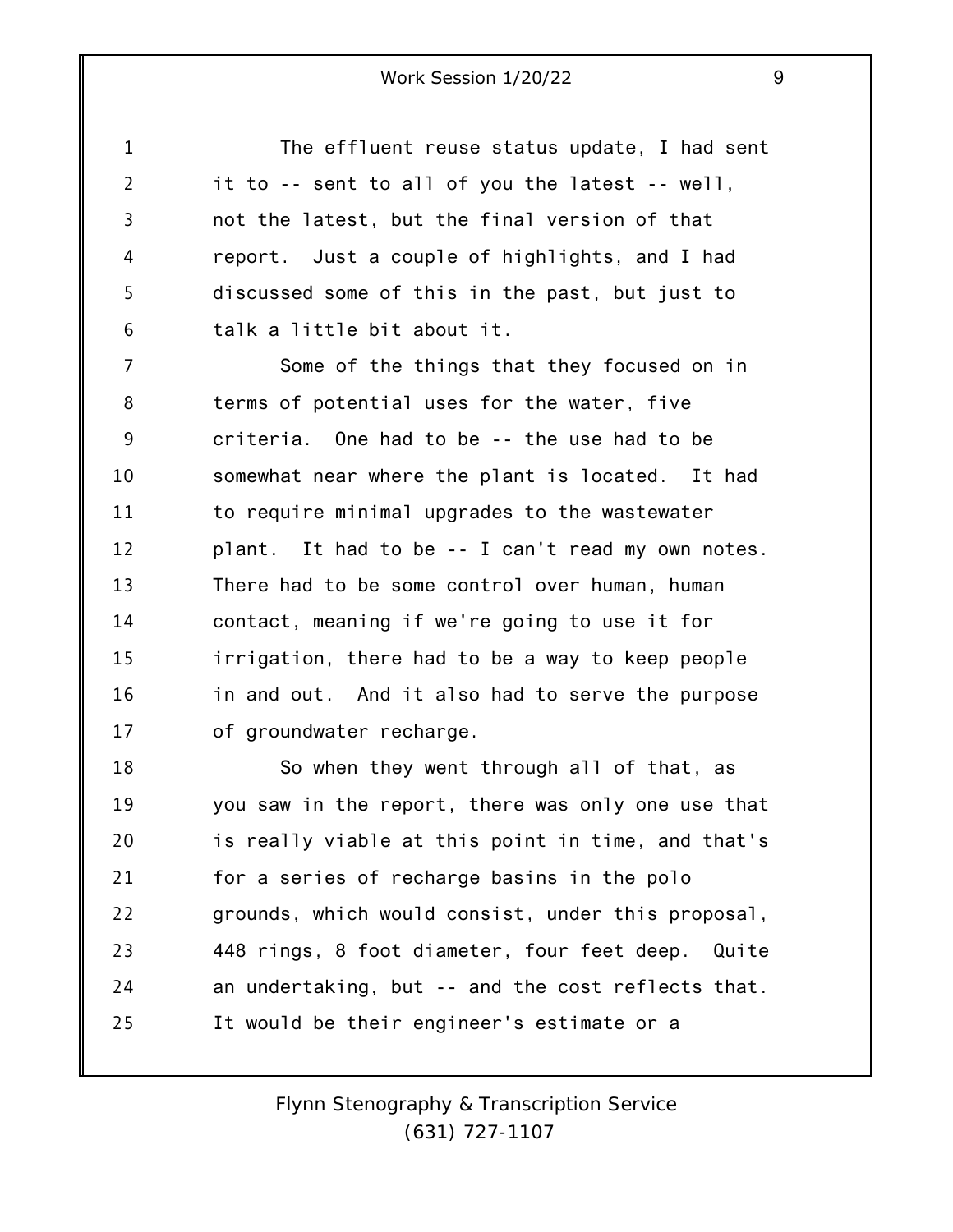budgetary estimate of over \$5 million. That's, obviously, a very large amount. The only way, obviously, that that could be done is just through grant funding.

1

2

3

4

5 6 7 8 9 10 11 12 13 14 15 16 What -- the other thing that has come up related to that, there's a group called the Long Island Water Reuse and Action Plan Work Group. It's a privately funded group. I think it's an engineering company, is one of the stakeholders that are in it. They have these monthly meetings, and they have requested us to present this -- the study to them. They are - they can help, help get grants that might be used for this. I'm just basically making sure that it's okay with you all that I participate in that with the engineer that prepared it.

17 18 19 20 21 22 23 24 25 In addition, as I mentioned last month - excuse me -- John Severini, who has been working, a private citizen working on this voluntarily, has spent a lot of time, and he would also participated, as well as Glynis Berry, in presenting it to this -- to this particular group. There's also the Long Island Sound Study organization. They -- they are developing a list of projects. They are slated to receive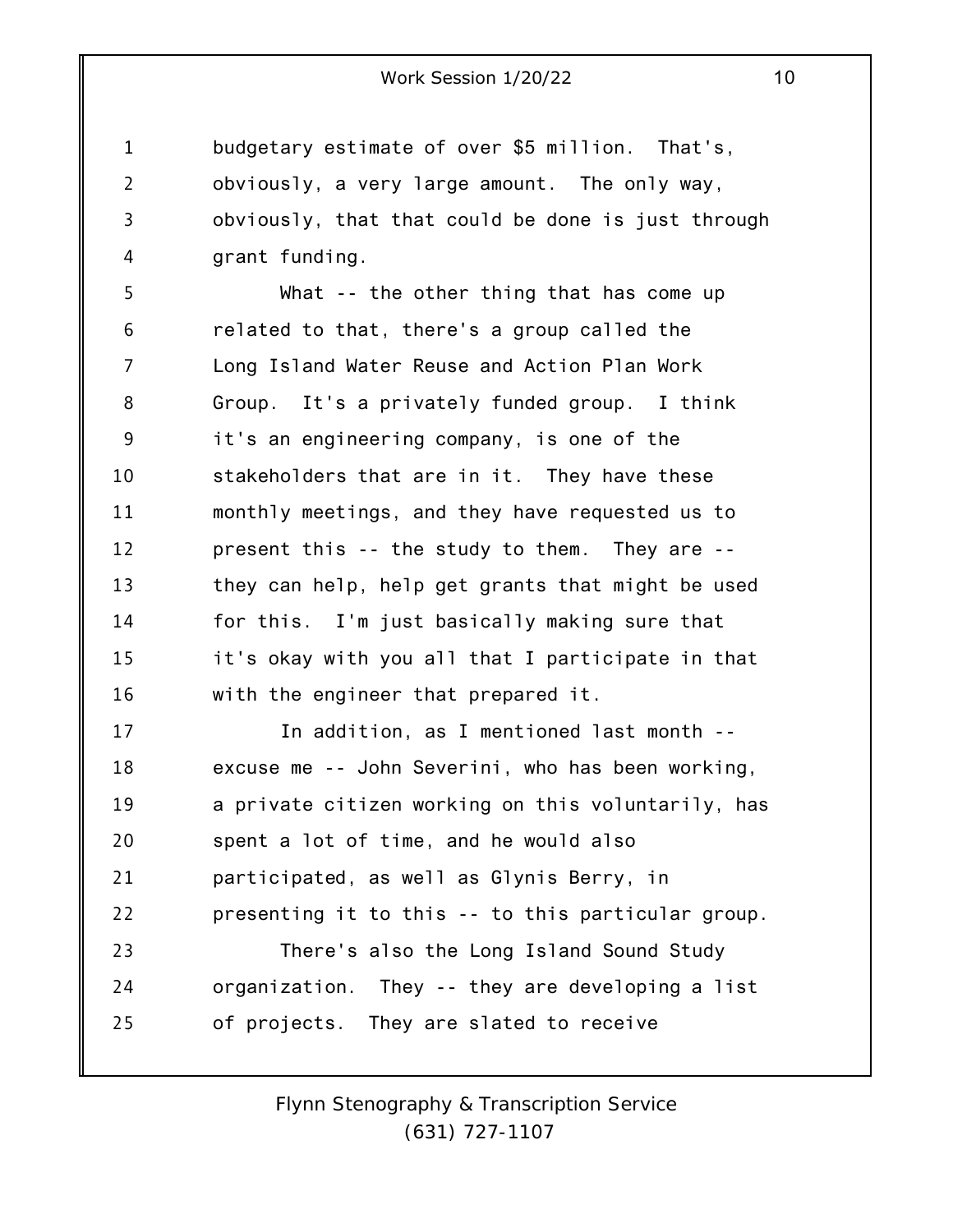1 2 3 4 5 6 7 8 9 10 11 12 13 14 15 16 17 18 19 20 21 22 23 24 25 Work Session 1/20/22 11 \$104 million as part of the Federal infrastructure package. So we'll be in touch with them as well with this, with this project. There aren't a lot of these projects being proposed. So I just want to make sure it's all right with you all if I do make that presentation to both of these groups. TRUSTEE PHILLIPS: Okay. Is the presentation also going to include Peconic Landing and the other suggestions, or is it -- are you just concentrating on up at Moores -- ADMINISTRATOR PALLAS: The one on the polo grounds, because that's the only true viable option. That's what they -- this study concluded that the only way to do this successfully would be that. TRUSTEE ROBINS: And that water is only for water and for irrigation, right? I mean, it's not potable. ADMINISTRATOR PALLAS: No, this would - this particular would be just recharge basins, dry wells, essentially. TRUSTEE ROBINS: Dry wells, okay. ADMINISTRATOR PALLAS: Yeah, so not irrigation.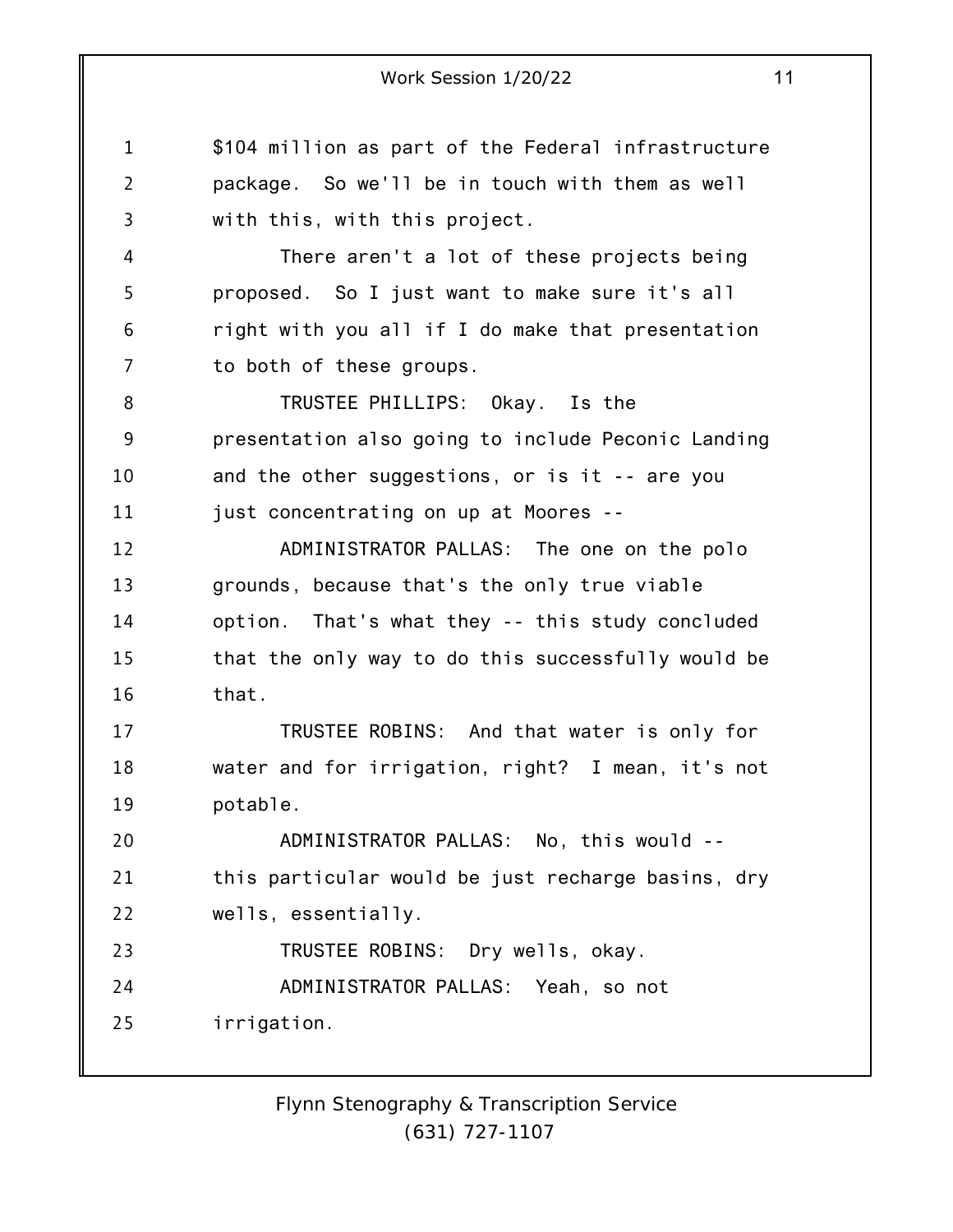1 2 3 4 5 6 7 8 9 10 11 12 13 14 15 16 17 18 19 20 21 22 23 24 25 Work Session 1/20/22 12 TRUSTEE ROBINS: And the reason being that we would have those dry wells, that the benefit to it is -- ADMINISTRATOR PALLAS: Well, you -- TRUSTEE ROBINS: -- we don't have to treat the water at the plant, then, or it still has to get -- ADMINISTRATOR PALLAS: No, it still has to  $be - -$ TRUSTEE ROBINS: -- treated and then come back again? ADMINISTRATOR PALLAS: It still has to be treated. There's two, there's two benefits. One, you're replacing the aquifer, you're putting water back in the aquifer. You're also not putting nitrogen out into the Sound. So it reduces the nitrogen load into -- into Long Island Sound. We are monitored for that, along with four other, four or five other sites. Our permit is not our -- the nitrogen levels in our permit aren't just us, we're part of a group, a North Shore group. And if the group exceeds, then they start to focus on any one system. So we -- this would essentially take us out of that from the nitrogen perspective, because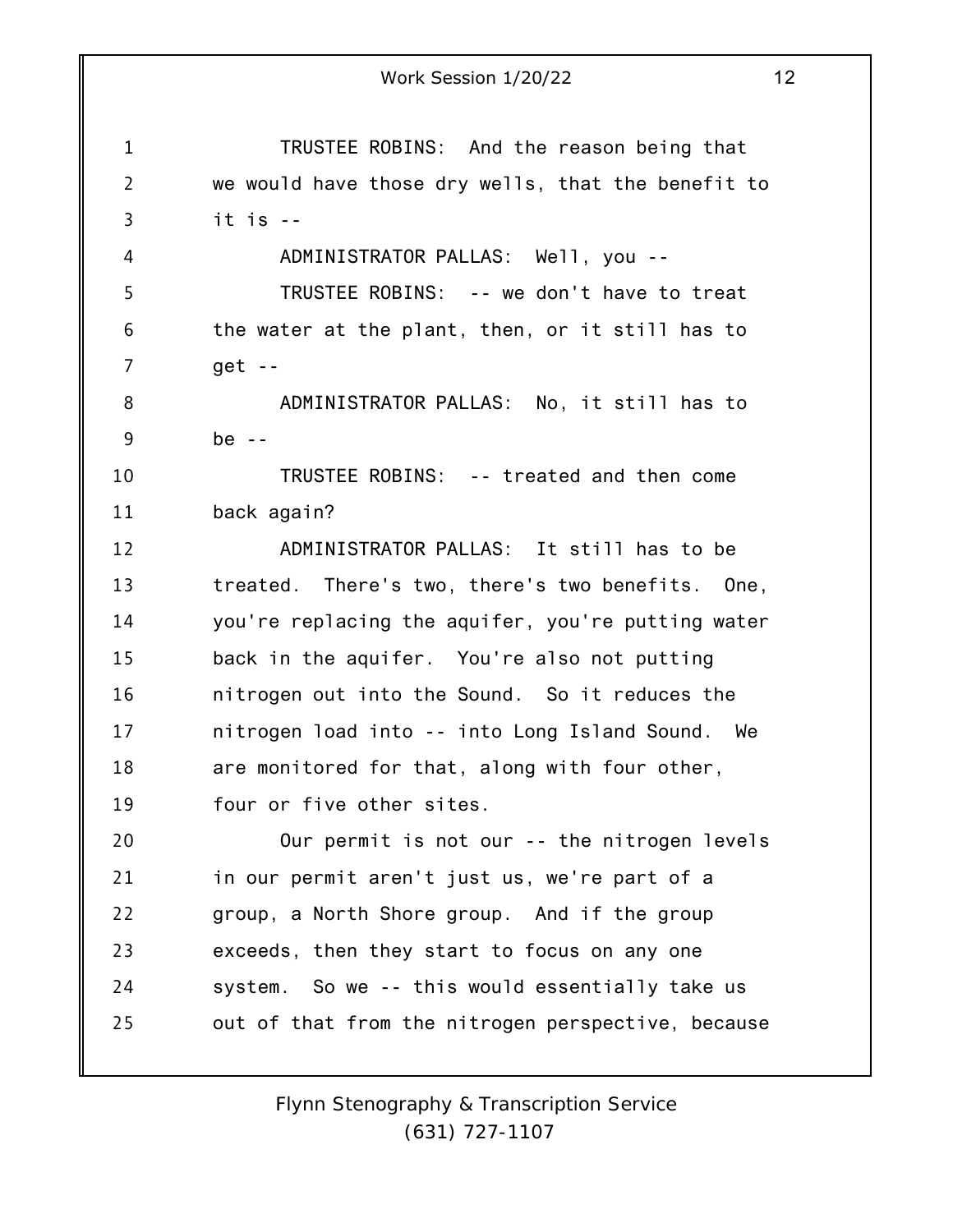1 2 3 4 5 6 7 8 9 10 11 12 13 14 15 16 17 18 19 20 21 22 23 24 25 we wouldn't be putting any in the Sound at all. It helps the group overall, but really puts us in a position where we wouldn't ever have to be concerned about it. So that's basically -- yeah, that's -- hopefully, that's responsive, so. MAYOR HUBBARD: Okay. So, originally, this was going to be to do irrigation and stuff, but you're saying now if people are going to be walking on it, you can't use it for irrigation? ADMINISTRATOR PALLAS: It's not that you can't, it -- there would have to be a method that you control how people walk on it. Where it's being done in Riverhead, it's a more controlled environment than we have found either at Peconic Landing or the school grounds. It just wouldn't lend itself to being able to easily permit the use for irrigation. That's what the results of the study show, and that's why they have focused on this as a -- as a -- MAYOR HUBBARD: Okay. No, I got that. But I didn't know how long after -- you know, if they irrigate it for a day, is it a day after before you can use it again, or is it -- it doesn't really say. ADMINISTRATOR PALLAS: It doesn't say, and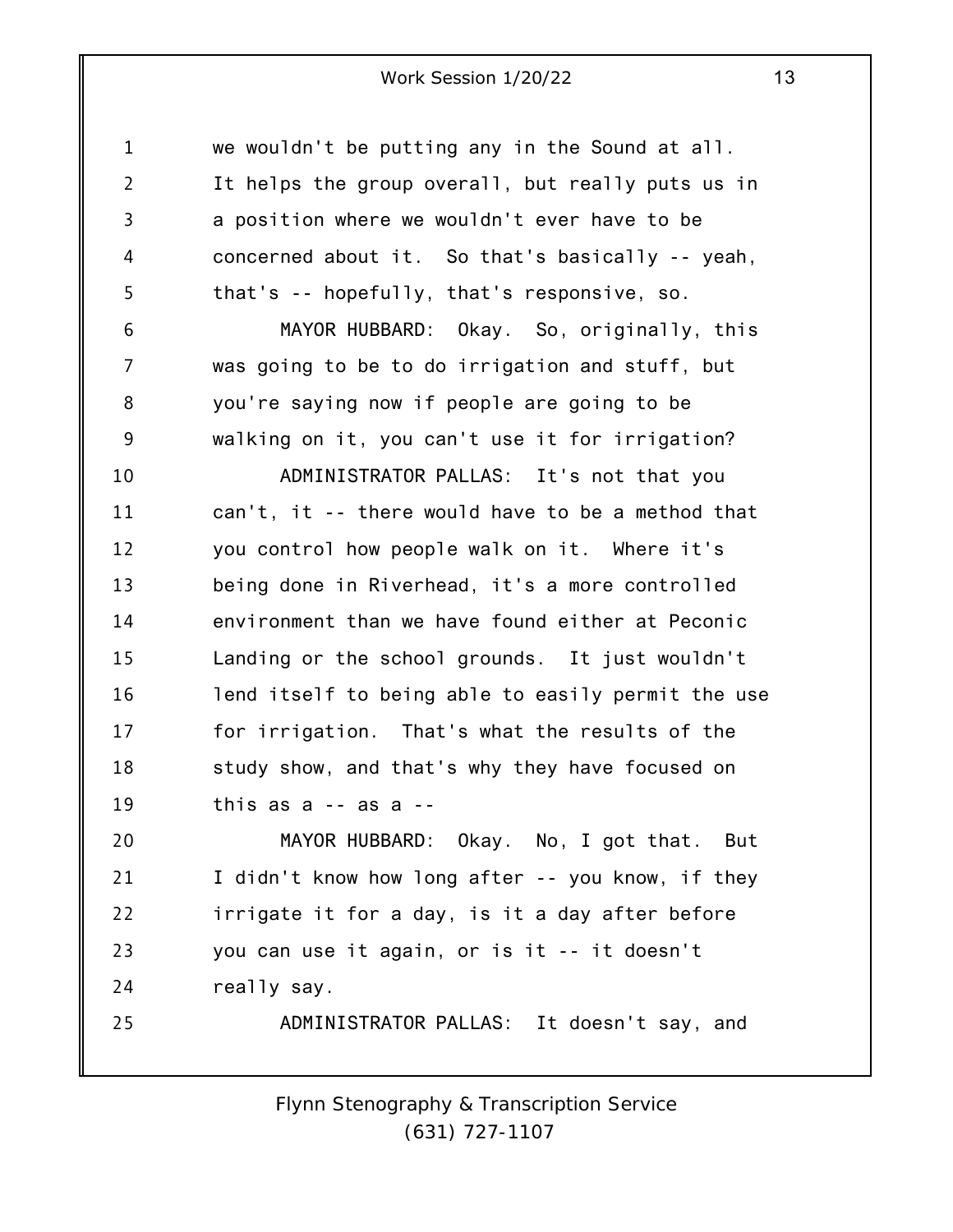| $\mathbf{1}$   | we're -- the study wasn't that detailed. It's a     |
|----------------|-----------------------------------------------------|
| $\overline{2}$ | very inexpensive study, 20,000, a little over       |
| 3              | \$20,000, but that level of detail wasn't explored. |
| 4              | But -- and they're also -- their regulations on     |
| 5              | this are very case-by-case. So we would have to     |
| 6              | do a much more detailed study. But from what they   |
| 7              | know, H2M, that it would be -- couldn't be done     |
| 8              | that way easily. We would have to do a higher       |
| 9              | level of filtration or cleaning at the plant,       |
| 10             | which would then drive the cost up even more. So    |
| 11             | it's not -- there are several things that point us  |
| 12             | away from the irrigation for our purposes at this   |
| 13             | point in time. If things change over the next few   |
| 14             | years, then perhaps, but for now, it looks like     |
| 15             | this is the only option.                            |
| 16             | TRUSTEE PHILLIPS: And there's --                    |
| 17             | MAYOR HUBBARD: Okay. I mean, to me, that's          |
| 18             | just discouraging, because it started out to take   |
| 19             | and reuse this for irrigation and everything else,  |
| 20             | you know, 15 acres of the school, the football      |
| 21             | field, all the ball fields, everything else,        |
| 22             | Peconic Landing, the golf course, and all that.     |
| 23             | To go and spend two years worth of time and         |
| 24             | everything else trying to go to this, and the only  |
| 25             | option to reuse it now is to spend \$5 million and  |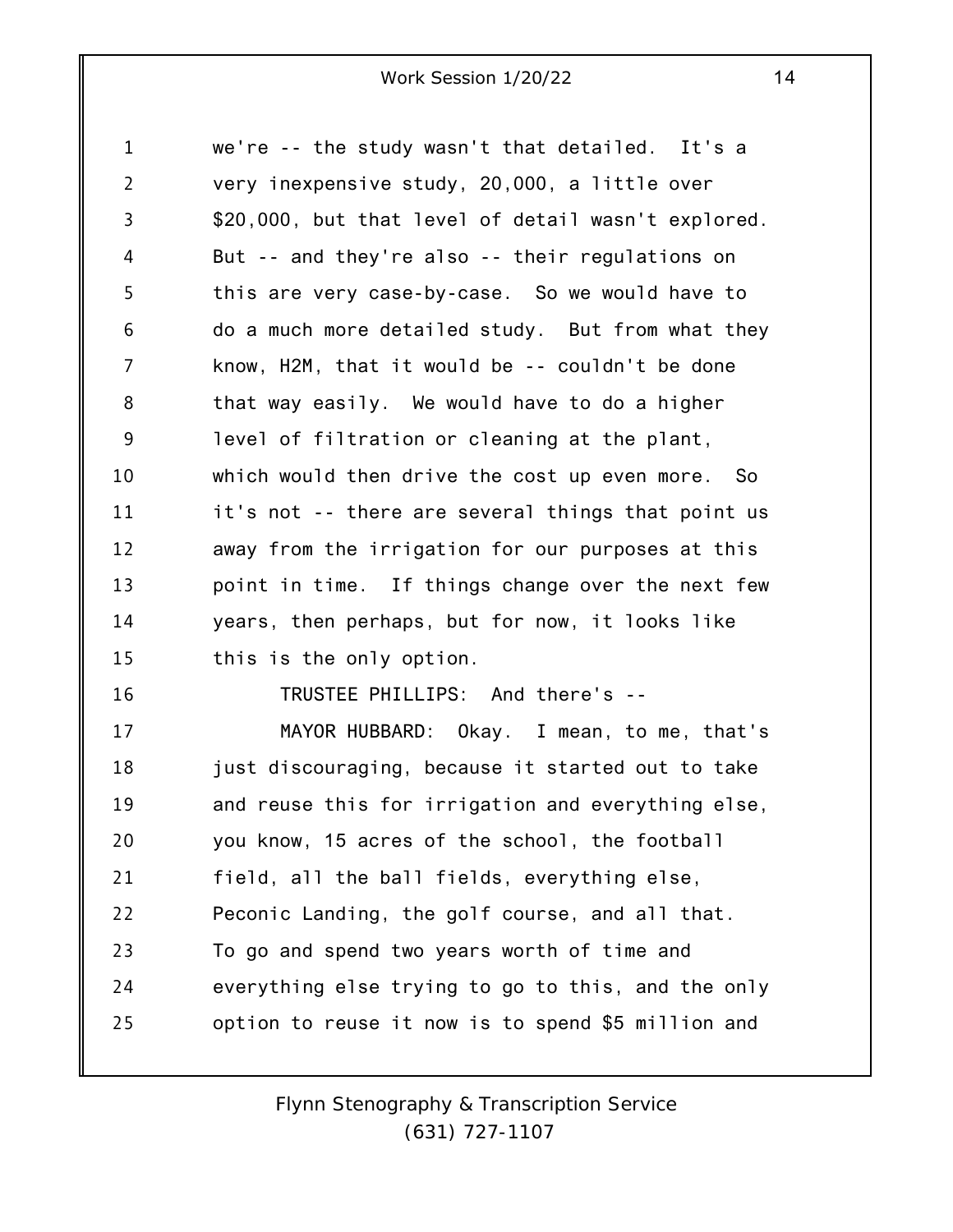1 2 3 4 5 6 7 8 9 10 11 12 13 14 15 16 17 18 19 20 21 22 23 24 25 Work Session 1/20/22 15 put it in dry wells. ADMINISTRATOR PALLAS: Right. TRUSTEE PHILLIPS: That's what I was going to say. MAYOR HUBBARD: That's -- TRUSTEE ROBINS: Yeah, I was -- TRUSTEE PHILLIPS: And where are the dry wells going to be actually located? ADMINISTRATOR PALLAS: I'm sorry, in the polo grounds, up in the field. TRUSTEE PHILLIPS: In the field? ADMINISTRATOR PALLAS: Yeah. TRUSTEE PHILLIPS: In the field, yeah. TRUSTEE ROBINS: I mean -- ADMINISTRATOR PALLAS: You wouldn't see them, they'd be buried, obviously. TRUSTEE PHILLIPS: No. ADMINISTRATOR PALLAS: But -- and, you know, that -- so that's -- but they -- you know, again, from a perspective of grant funding, actually, it might even be easier to get grant funding for this, because it's a direct recharge to the -- to the aquifer. And we could -- if we build it as suggested here, all of the effluent ends up there. With the irrigation, it was a small percentage,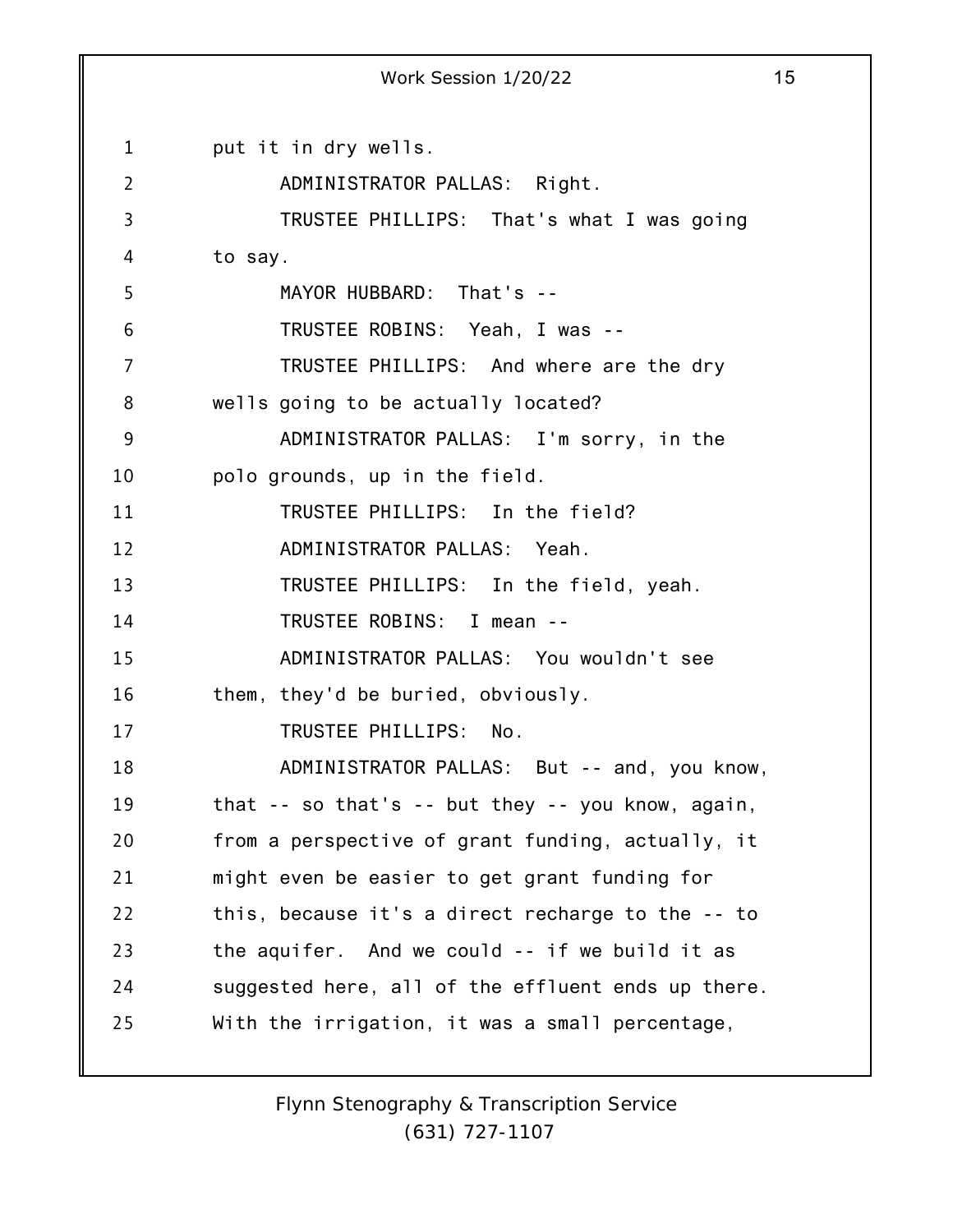1 2 3 4 5 6 7 8 9 10 11 12 13 14 15 16 17 18 19 20 21 22 23 24 25 and only part of the year, because you can only irrigate so much, right? So you have holding tanks and all of these other things, and all winter you'd still have to discharge to the Sound. So this, this would now provide, you know, 24/7, 365 days of getting -- having the effluent being reused for a good purpose, as opposed to just dumping it out into the Sound. MAYOR HUBBARD: Okay. TRUSTEE ROBINS: So then, basically, what we would have is the polo grounds are going to be filled with cesspools to hold the wastewater from our plant, is that what this is? ADMINISTRATOR PALLAS: Yes, that's one way to look at it, but yeah. TRUSTEE PHILLIPS: And will it change the character of being able to use the property? ADMINISTRATOR PALLAS: Not at all, not even a little. TRUSTEE PHILLIPS: Because that would be the first question. ADMINISTRATOR PALLAS: Yeah, not even a little. TRUSTEE ROBINS: I'm not sure about your even pursuing the grant, to be honest with you. I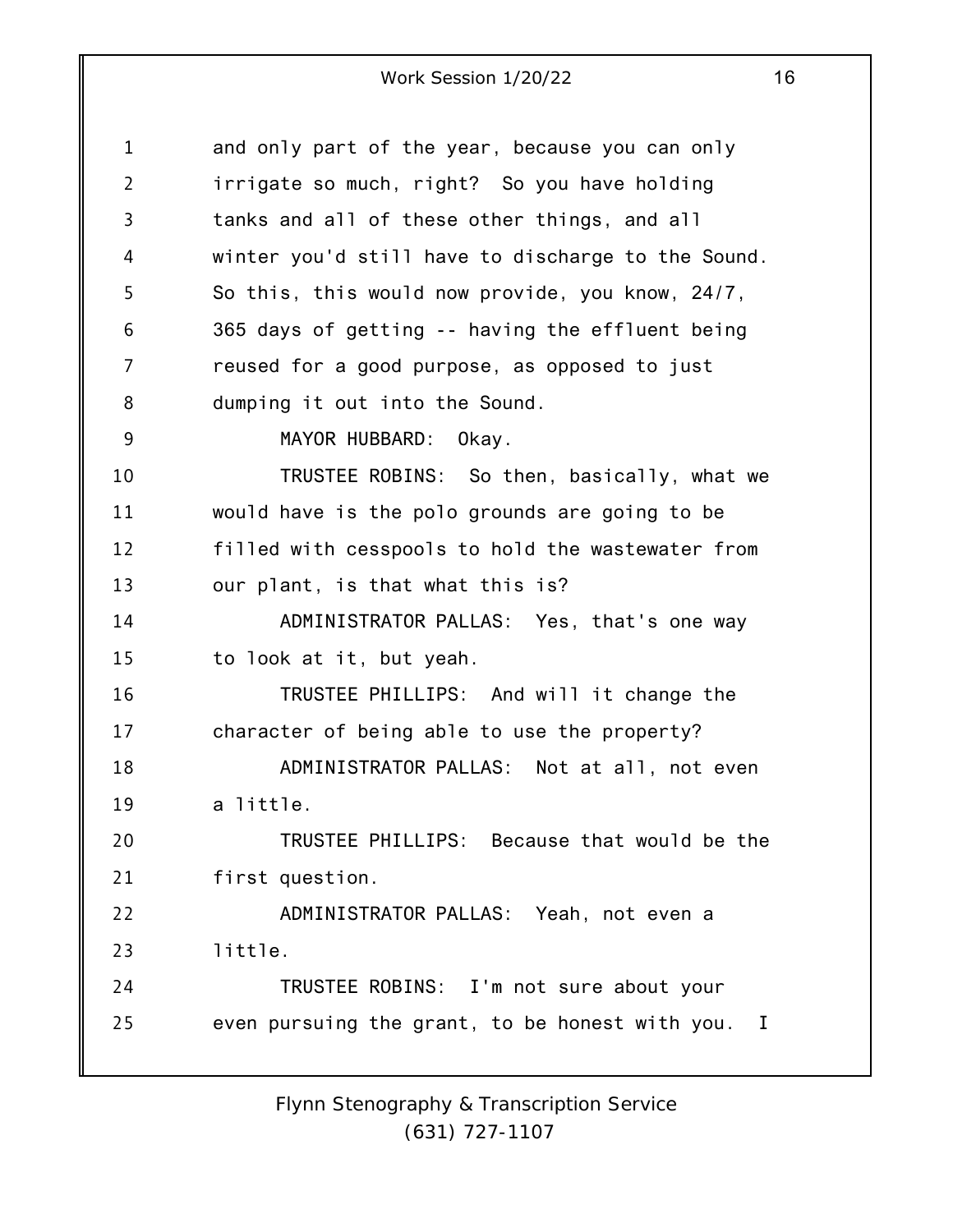1 2 3 mean, I don't know how much work is going to be involved in it, but I don't know if it's worth it, really.

4 5 6 7 8 9 10 ADMINISTRATOR PALLAS: I mean, you know, again, the concept of recharging the aquifer I think is valid. You know, we've all heard that there is some significant concern of the aquifer getting depleted out on the North Fork, so this is a step in the right direction to help that situation.

11 12 13 14 15 TRUSTEE PHILLIPS: Which is fine, but it's all falling on the Village of Greenport taxpayers. So, I mean, even if you get a grant, I mean, it still -- it's a -- it's a North Fork issue, it's not just us, that's what I'm trying to say.

16 17 18 19 TRUSTEE ROBINS: Yeah, the aquifer is the whole area. I was shocked when I read that report to realize that we have the shallowest aquifer on the Island out here, you know.

20 ADMINISTRATOR PALLAS: Right.

21 22 23 24 25 TRUSTEE ROBINS: So there, it's -- it is a concern, you know. But as Mary Bess said, you know, should that responsibility fall entirely on the Village? That's --

ADMINISTRATOR PALLAS: We on the North Fork,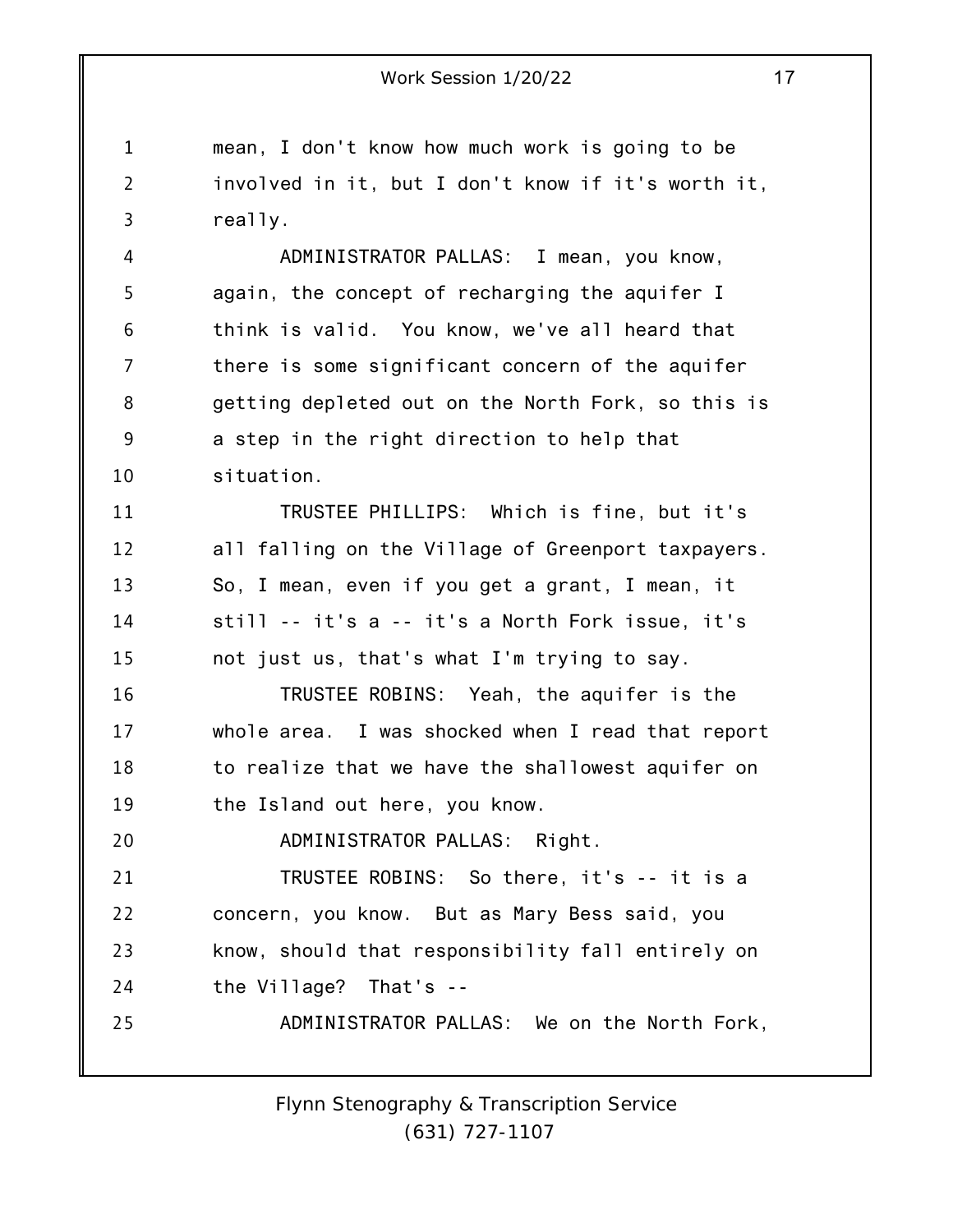1 2 3 4 5 6 7 8 9 10 11 12 13 14 15 16 17 18 19 20 21 22 23 24 25 we're the only ones that actually dump the water into the Sound, so there is a direct connection. TRUSTEE ROBINS: Well, but everybody else's cesspools are going right into the ground, basically. ADMINISTRATOR PALLAS: Correct, and that's basically what we would then be doing, is that we would treat -- TRUSTEE ROBINS: We're doing more than most. MAYOR HUBBARD: Right, but this is treated water that we're putting in, it's not regular -- TRUSTEE PHILLIPS: It's not regular -- MAYOR HUBBARD: -- cesspool stuff. So  $it's - -$ TRUSTEE ROBINS: Right. MAYOR HUBBARD: It's a treated water, but we'd have to just check. I mean, can we use part of Monsell Trail? Is the DEC going to say no to it going there? ADMINISTRATOR PALLAS: We don't think - yeah, there's lots of spots. We could probably still use Monsell Trail. MAYOR HUBBARD: The only thing I'm saying is the polo grounds, with trucks in and out of there, with carnivals and rides and everything else, if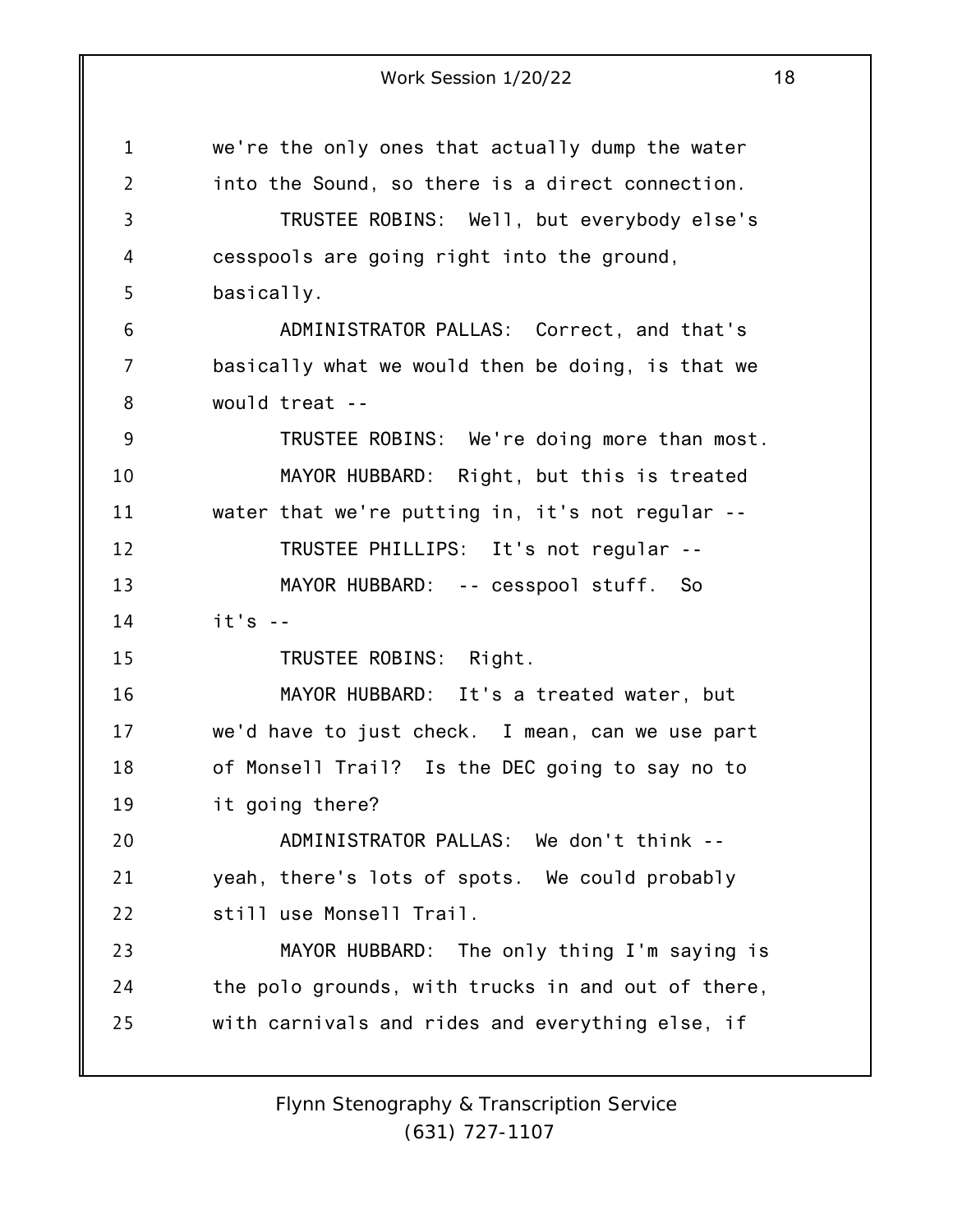| $\mathbf{1}$   | everything -- if you're going to have 100          |
|----------------|----------------------------------------------------|
| $\overline{2}$ | cesspools in the ground there, I'd rather see it   |
| 3              | over on the school side of the road and use it     |
| 4              | there, or Monsell Trail, or some other place,      |
| 5              | putting it there, where there's less traffic and   |
| 6              | everything else, foot traffic.                     |
| $\overline{7}$ | And, you know, the school doesn't use that         |
| 8              | big -- the one softball field very much and along  |
| 9              | the fence there, as opposed to bringing in a       |
| 10             | Ferris wheel or something else with all their      |
| 11             | stuff underneath, worrying about that forever, you |
| 12             | know, when everything settles and all that,        |
| 13             | bringing traffic and stuff onto the polo grounds.  |
| 14             | ADMINISTRATOR PALLAS: Yeah. I mean, yeah,          |
| 15             | I mean, the $-$                                    |
| 16             | MAYOR HUBBARD: But I'm just mentioning this        |
| 17             | stuff so you can think about that, if there's some |
| 18             | other place. I mean, to do it on our Little        |
| 19             | League field, so it's in the outfield, so you      |
| 20             | don't have vehicles driving on it and other things |
| 21             | that are going to sink into it, or whatever.       |
| 22             | ADMINISTRATOR PALLAS: There -- any, any of         |
| 23             | those options are definitely viable.               |
| 24             | MAYOR HUBBARD: Okay.                               |
| 25             | ADMINISTRATOR PALLAS: You know, it's --            |
|                |                                                    |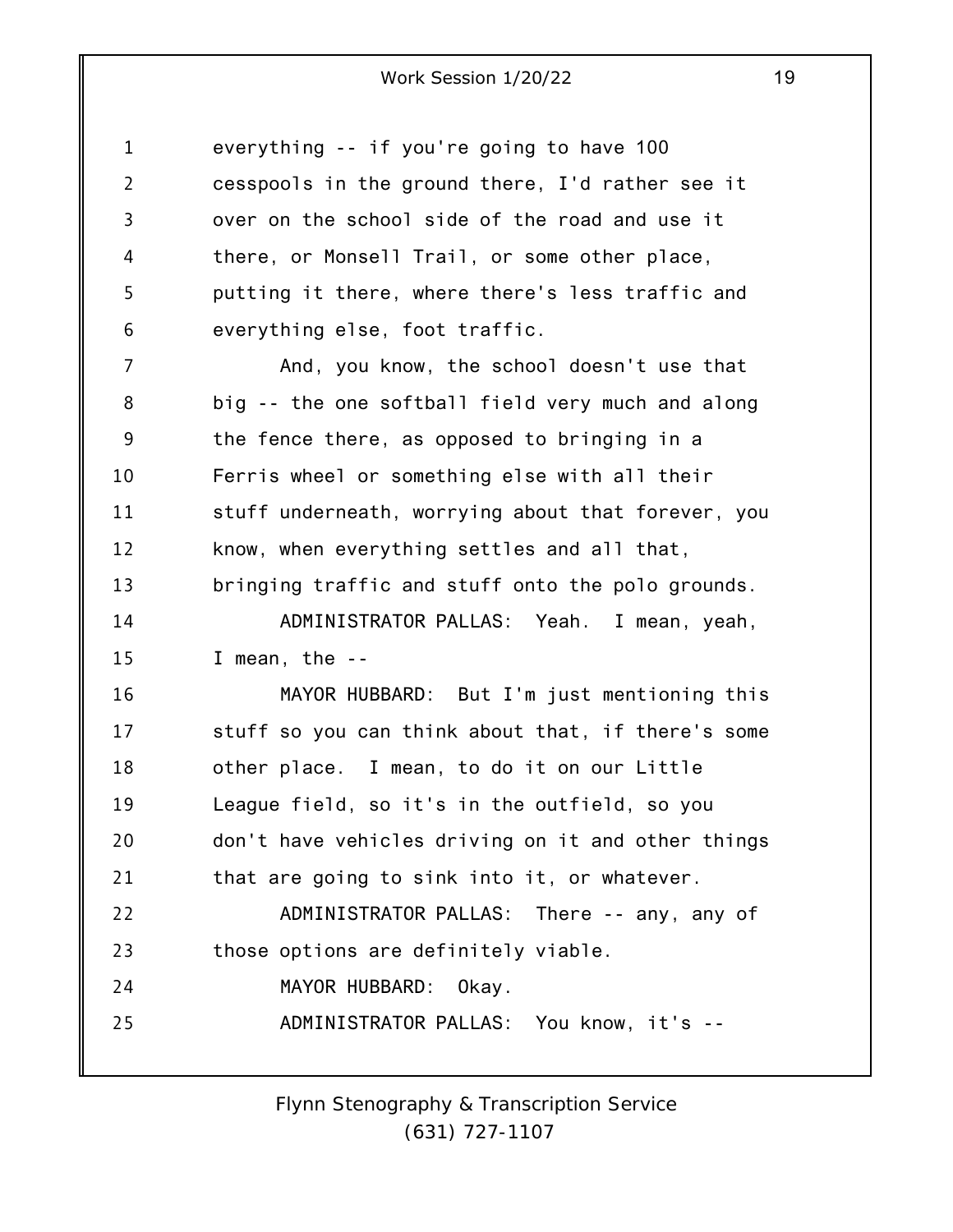| $\mathbf{1}$   | it's really just a matter of square footage, it's   |
|----------------|-----------------------------------------------------|
| $\overline{2}$ | just piping at that point. So, you know, the --     |
| 3              | conceptually, yes. We could also split it to two    |
| 4              | different areas on the polo grounds and keep the    |
| 5              | middle area open, so that where these types of      |
| 6              | events are happening, it's not -- it wouldn't       |
| 7              | impact. So then --                                  |
| 8              | MAYOR HUBBARD: Okay.                                |
| 9              | ADMINISTRATOR PALLAS: And, you know, we             |
| 10             | could split into three sections even, you know      |
| 11             | what I mean? So -- and it wouldn't -- it wouldn't   |
| 12             | impact the cost to any large degree. You know, so   |
| 13             | if $-$ again, if it's all right, I'll $-$ well, I'm |
| 14             | not get into those modifications --                 |
| 15             | MAYOR HUBBARD: Yeah.                                |
| 16             | ADMINISTRATOR PALLAS: -- at this stage, but         |
| 17             | just to start to see if there's grants available,   |
| 18             | if there's an interest from these folks, that       |
| 19             | that's really where we're at now with this.         |
| 20             | MAYOR HUBBARD: Yes, to reduce the nitrates          |
| 21             | going into Long Island Sound, I think it's a        |
| 22             | worthwhile project, because we are discharging out  |
| 23             | there, and that's good for every -- the whole       |
| 24             | Northeast economy and everything else. So if -- I   |
| 25             | think, you know, to figure out if there's a place   |
|                |                                                     |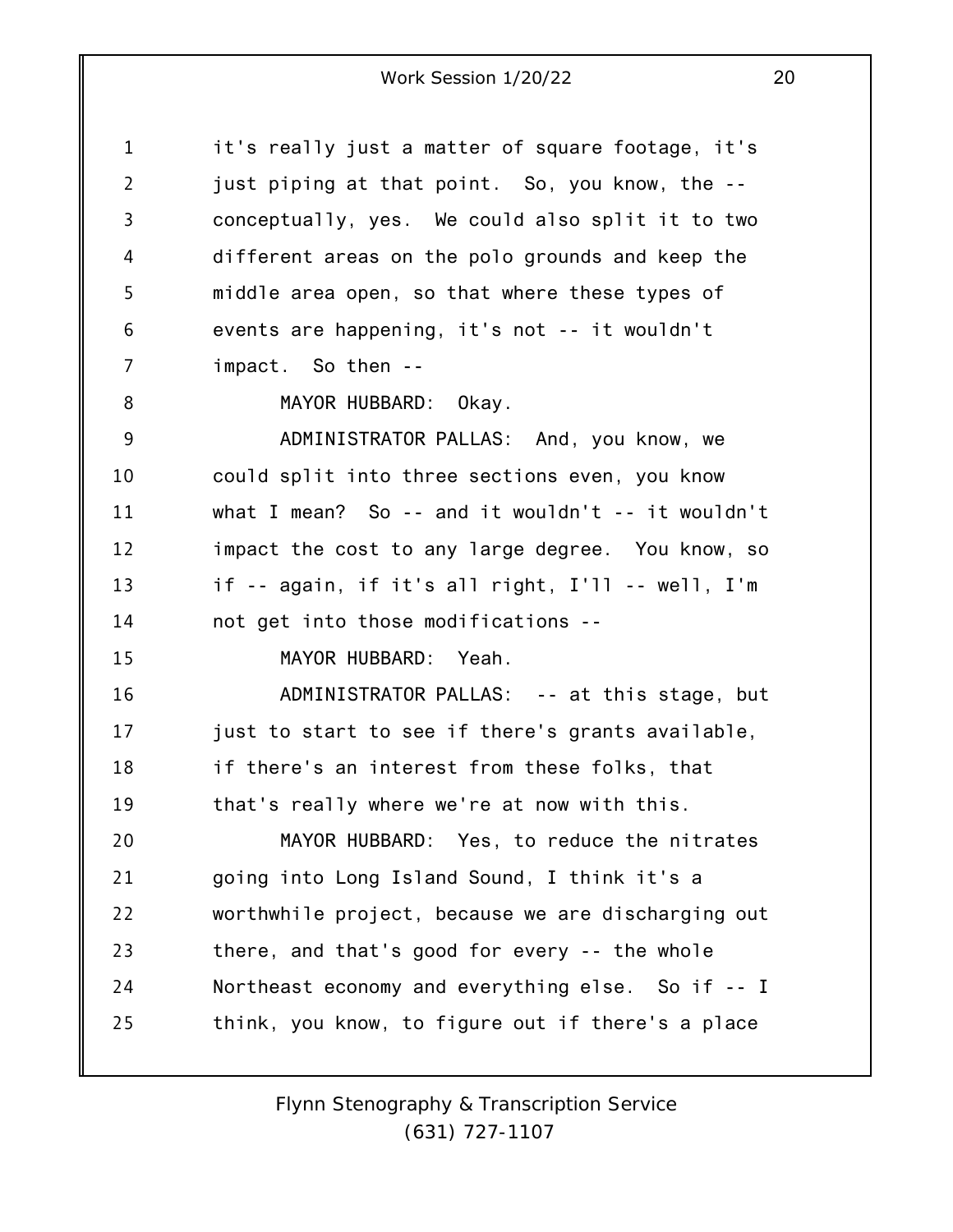1 2 3 4 5 6 7 8 9 10 11 12 13 14 15 16 17 18 19 20 21 22 23 24 25 we could do it and we get grants to cover it, so that we're not funding the whole thing by the Village taxpayers ourself. If we get funding to do it, we'll find a piece of property where it can go. And I just -- you know, using the middle of that field and everything going there, you know, if you're putting water in all the time, it's going to be soft and everything else, and vehicles coming in to use it for stuff that we do, I'm just concerned about that. ADMINISTRATOR PALLAS: Sure, absolutely, yeah. And like I said, we could easily find space -- MAYOR HUBBARD: Okay. ADMINISTRATOR PALLAS: -- that wouldn't impact the center area. Monsell Trail is - actually, I like that idea better. We could use a lot of that, make it a longer recharge area. There's lots of things that could be done. So I'll bring that back to the group and I'll go to this next meeting with these folks just to see what kind of interest they have and we'll see where it goes. MAYOR HUBBARD: Okay. Everybody comfortable with that?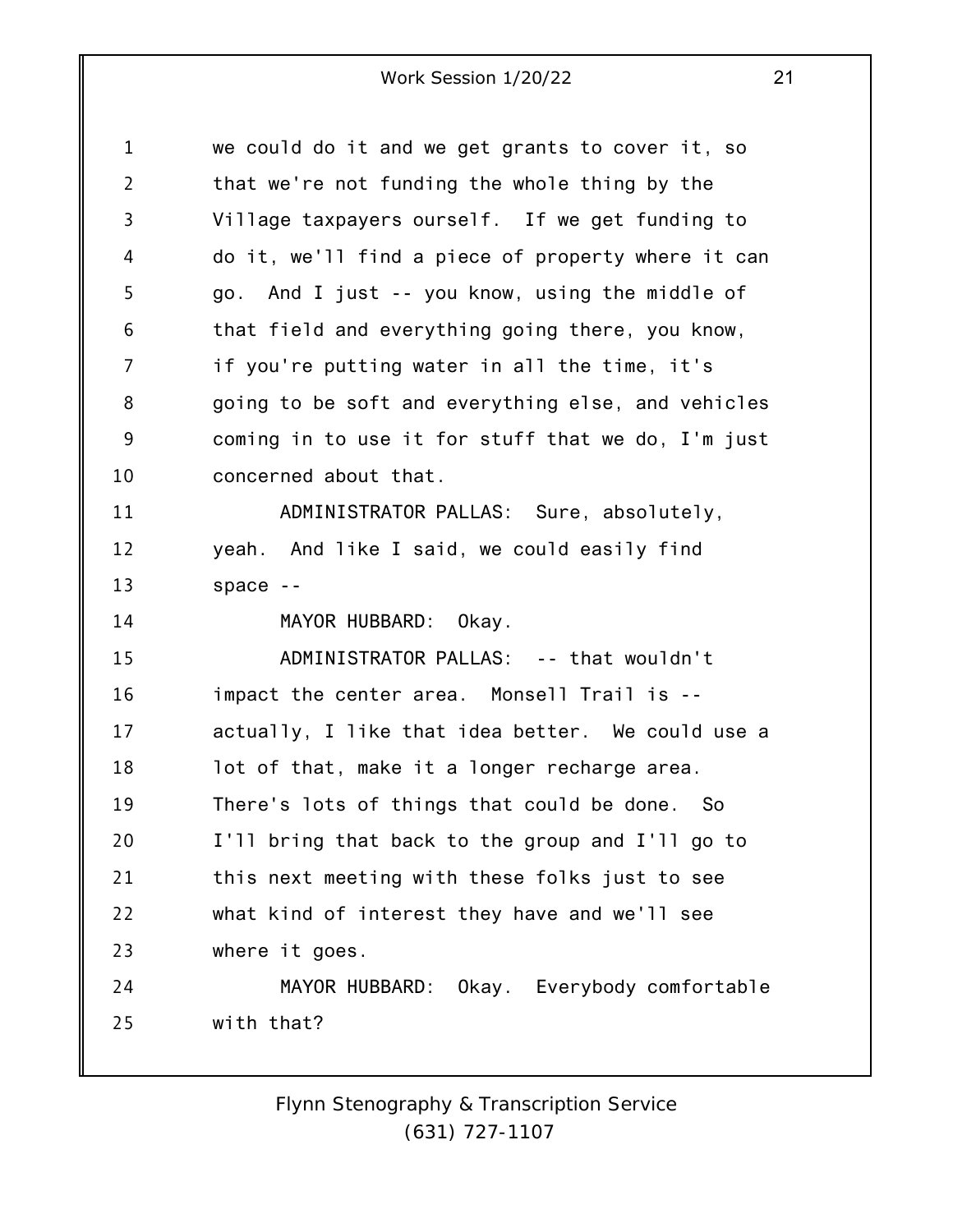1 2 3 4 5 6 7 8 9 10 11 12 13 14 15 16 17 18 19 20 21 22 23 24 25 Work Session 1/20/22 22 TRUSTEE PHILLIPS: Yeah. TRUSTEE ROBINS: Okay. TRUSTEE MARTILOTTA: I'm comfortable. If I could ask a question, I think, Paul, you're over there. ADMINISTRATOR PALLAS: Yeah, I am. (Laughter) TRUSTEE MARTILOTTA: This wouldn't be septic rings, right? ADMINISTRATOR PALLAS: Essentially, yes. TRUSTEE MARTILOTTA: No, essentially, but would it actually be? ADMINISTRATOR PALLAS: Yeah, they're just concrete rings, is what they are. MAYOR HUBBARD: It would be a dry well. ADMINISTRATOR PALLAS: Dry well, essentially. MAYOR HUBBARD: A dry well like you have in the road. TRUSTEE MARTILOTTA: Well, I was kind of wondering that, because like how much -- how much effluent do we actually pump out on, I don't know -- MAYOR HUBBARD: Gallon-wise, I don't know. ADMINISTRATOR PALLAS: Yeah, three -- it's 300,000 a day. That's what -- our permit is for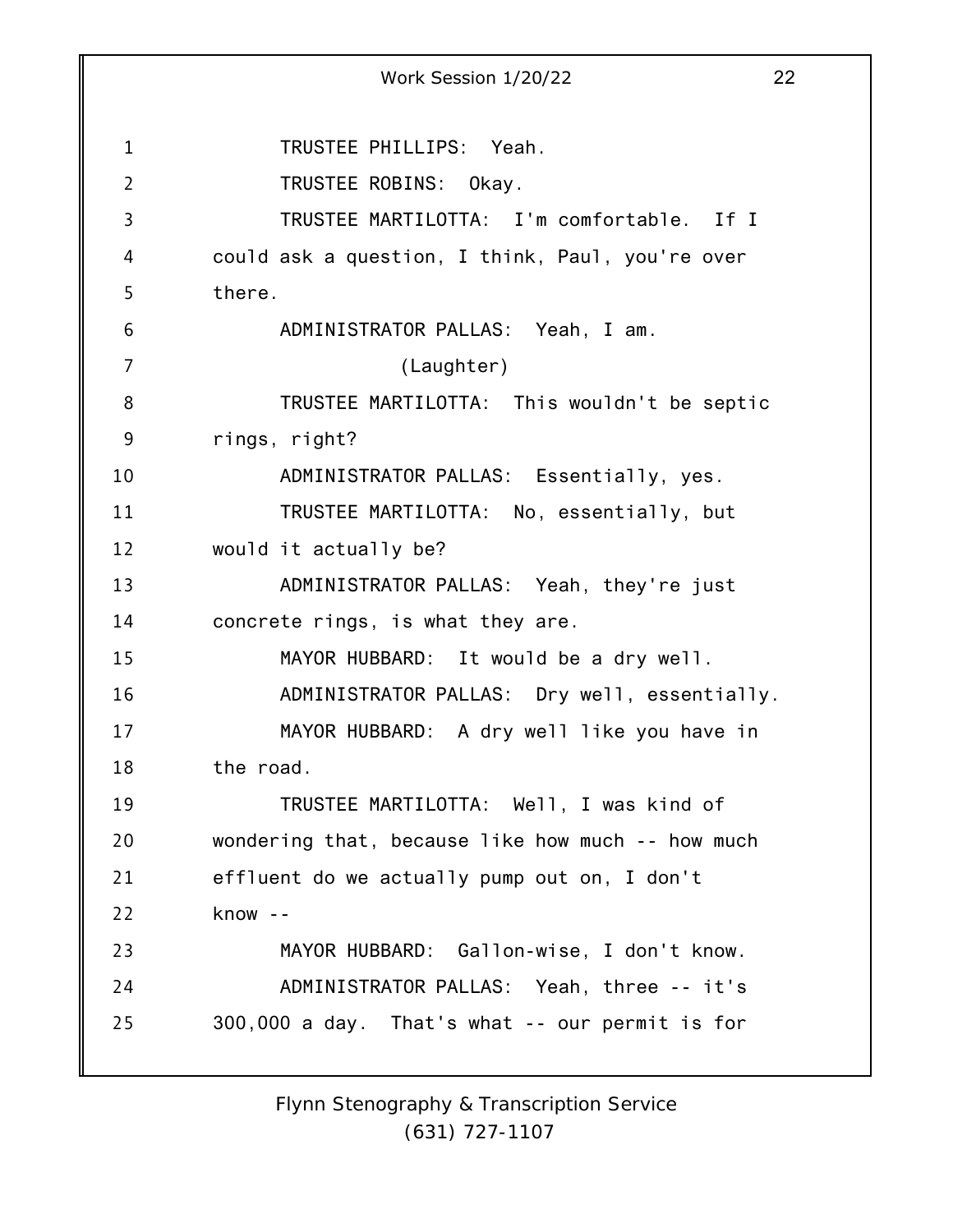1 2 3 4 5 6 7 8 9 10 11 12 13 14 15 16 17 18 19 20 21 22 23 24 25 Work Session 1/20/22 23 600. These wells would be -- have the capacity to carry, to take all of it. TRUSTEE MARTILOTTA: Out of morbid curiosity, what would you get out of the one 8-foot septic ring? I'm just trying to picture how many rings. I knew -- I knew it was over a quarter of a million. TRUSTEE PHILLIPS: He just said how many. I think it says -- he said some -- how many rings, didn't you, Paul? ADMINISTRATOR PALLAS: Say again. DEPUTY MAYOR MARTILOTTA: I believe you did, and I apologize. TRUSTEE PHILLIPS: Did you see how many rings? ADMINISTRATOR PALLAS: There were 440 -- it calls for 448 rings. TRUSTEE ROBINS: 448 rings? TRUSTEE PHILLIPS: That's why I was -- MAYOR HUBBARD: Yeah. TRUSTEE PHILLIPS: Yeah, 448. MAYOR HUBBARD: 448 rings. TRUSTEE PHILLIPS: Yeah. TRUSTEE MARTILOTTA: That's a lot. TRUSTEE PHILLIPS: That's a lot.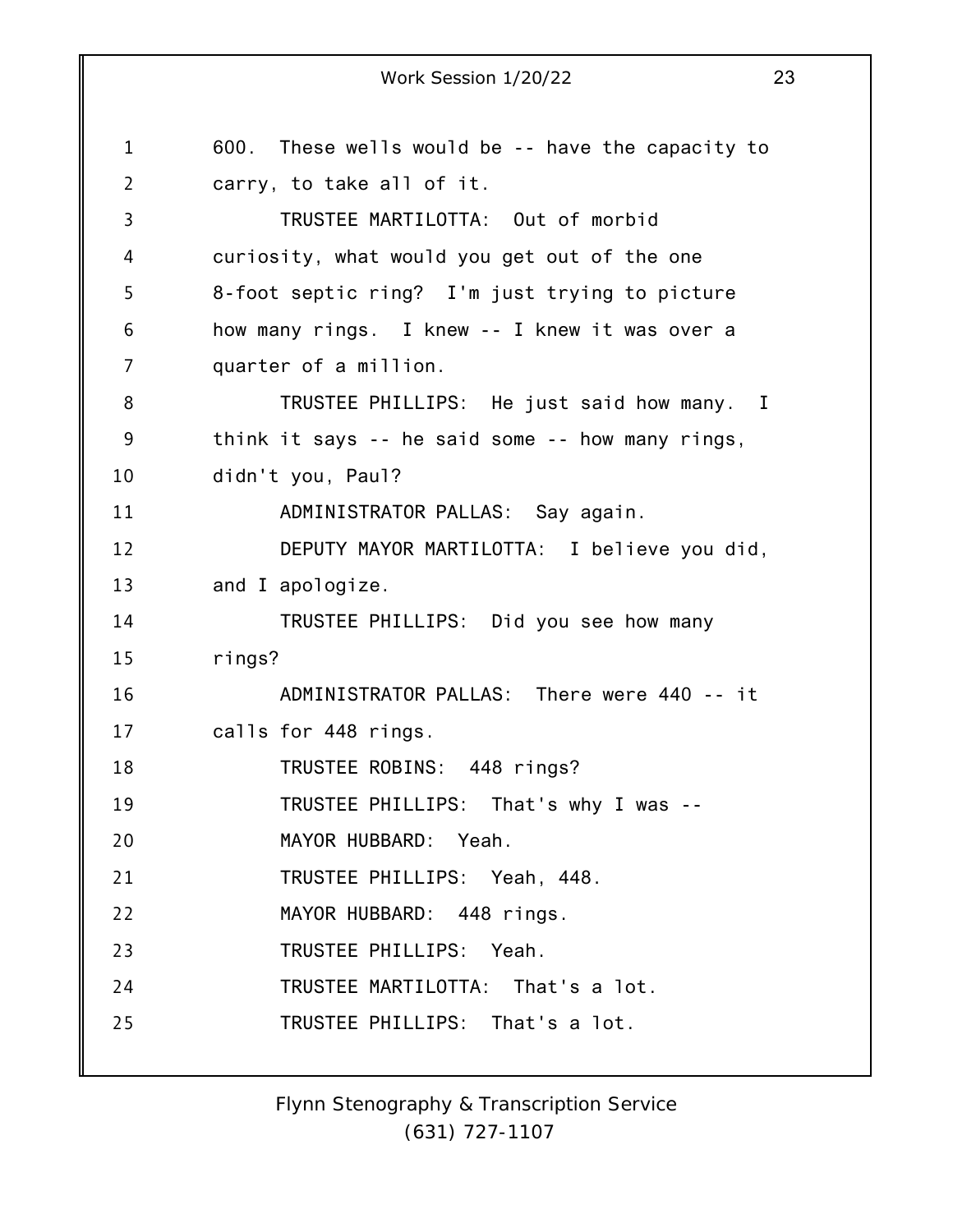1 2 3 4 5 6 7 8 9 10 11 12 13 14 15 16 17 18 19 20 21 22 23 24 25 Work Session 1/20/22 24 TRUSTEE ROBINS: That's a big cesspool field. MAYOR HUBBARD: Eight-foot rings, so, yeah, and we're low to the ground. So they're going one, one deep, correct? TRUSTEE MARTILOTTA: I'm trying to visualize that. MAYOR HUBBARD: One deep. ADMINISTRATOR PALLAS: Yeah. The ground water is too high do go more than -- TRUSTEE MARTILOTTA: You can't stack them too deep. TRUSTEE PHILLIPS: That's why I asked. TRUSTEE MARTILOTTA: I was just trying -- I'm just trying to picture how big an area that would be. TRUSTEE ROBINS: I don't know if they can stack them. TRUSTEE MARTILOTTA: I don't know. TRUSTEE ROBINS: It depends on the water table, right? TRUSTEE MARTILOTTA: It depends on what the water table is and what not. TRUSTEE PHILLIPS: Right. TRUSTEE MARTILOTTA: And sand underneath. But I'm just trying to --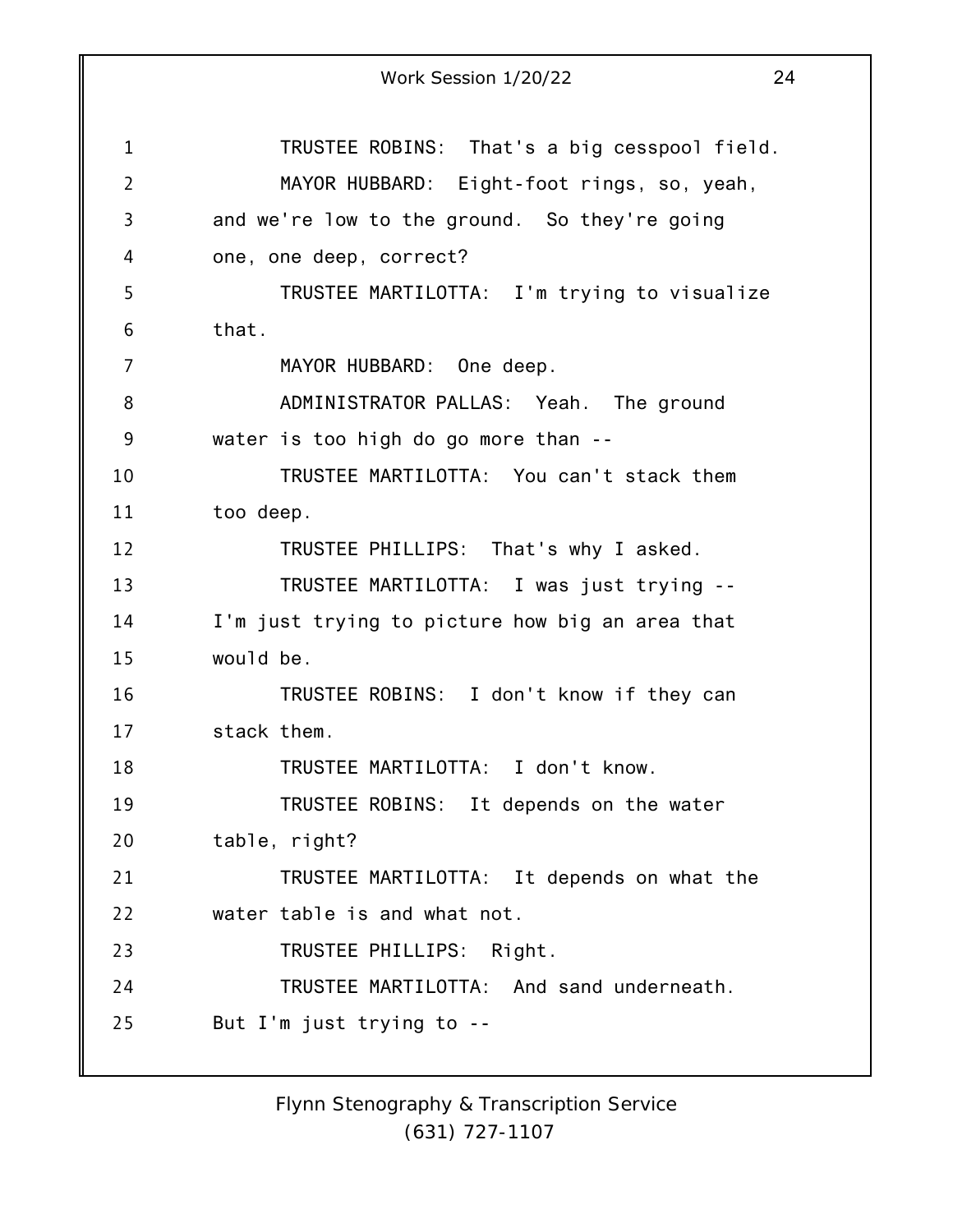1 2 3 4 5 6 7 8 9 10 11 12 13 14 15 16 17 18 19 20 21 22 23 24 25 Work Session 1/20/22 25 TRUSTEE PHILLIPS: Or clay. TRUSTEE MARTILOTTA: I have to look into that. I support it 100%, I just -- I'm just trying to -- MAYOR HUBBARD: Because, if you go farther up where the sewer treatment plant is, we have the clay issue there. So they're going to be dumping all this and it's got to go through the clay to get down -- TRUSTEE PHILLIPS: That's right. MAYOR HUBBARD: -- to the aquifer. You're just going to have spongy soil all around. ADMINISTRATOR PALLAS: All of that would need to be investigated, obviously -- MAYOR HUBBARD: Okay. ADMINISTRATOR PALLAS: -- to see, to see -- MAYOR HUBBARD: Just knowing the area and what we're talking about, what we've gone through up at the sewer treatment plant -- ADMINISTRATOR PALLAS: Yep. MAYOR HUBBARD: -- and all, I just -- ADMINISTRATOR PALLAS: All of that would have to -- MAYOR HUBBARD: Okay. ADMINISTRATOR PALLAS: That starts to get --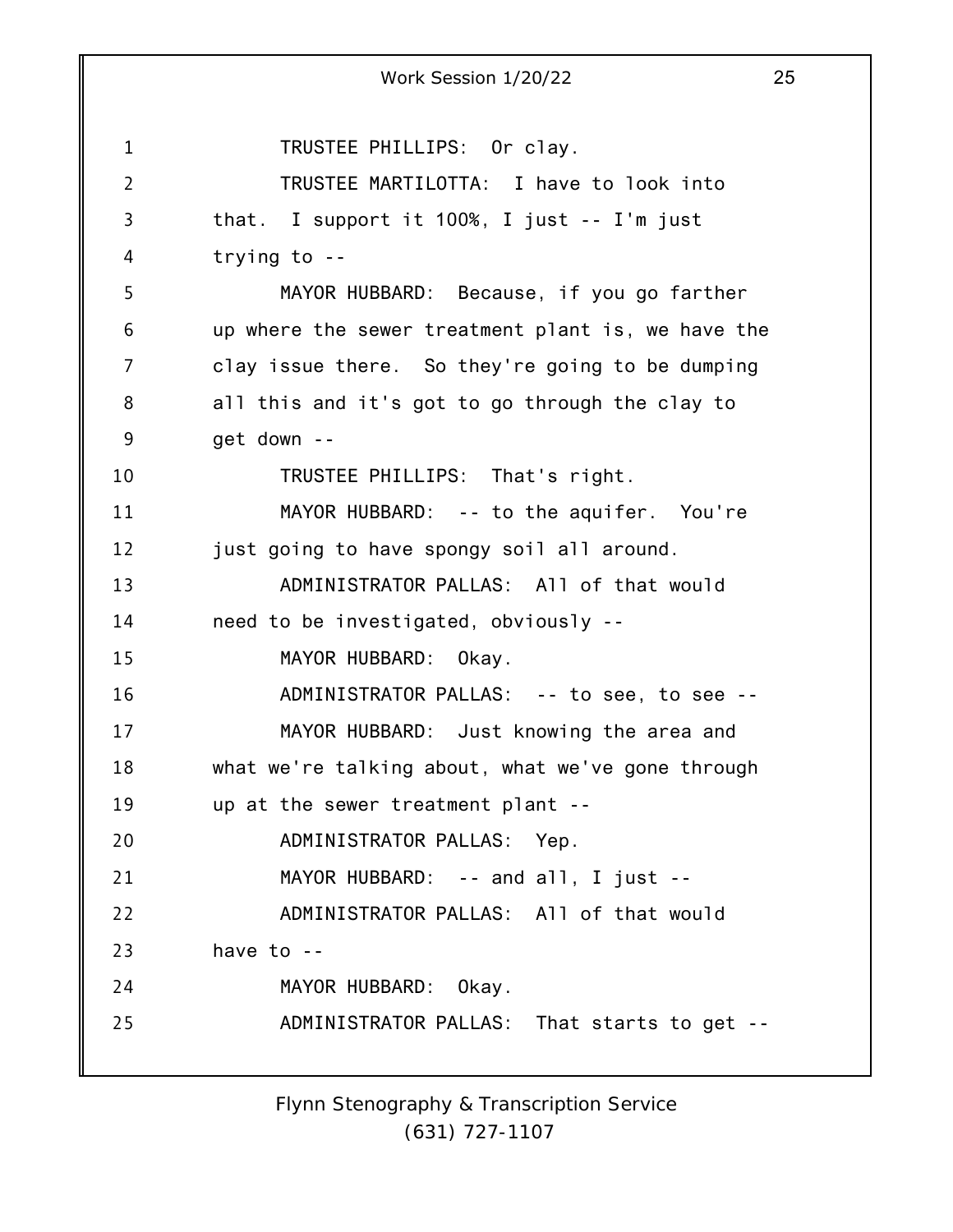1 2 3 4 5 6 7 8 9 10 11 12 13 14 15 16 17 18 19 20 21 22 23 24 25 that's -- even going to that level, you know, we would need a grant to do it. It's just way too expensive to even study it to that level. So that's -- yeah, that's why I would like to take the next step. MAYOR HUBBARD: Okay. Very good. ADMINISTRATOR PALLAS: Okay. Thank you. Next is just a real brief update on the Sandy Beach/Safe Harbor sewer extension. We're - the Village Attorney and I have been going - working with the homeowners at Sandy Beach, as well as Safe Harbor, on finalizing the agreements. We're almost there, I think. We're very, very close to that. I talked to both of them. They're both aware that we're not going to get that until the February meeting. I've also been working with the engineer that did the original study, to get a proposal from them to start the process. And, hopefully, I will have all three of those elements ready for you all by the February meeting. The last item I have that's not on my list is I had sent around the -- our recommendation for the Planning Consultant. Just if there's any questions about that, I'd be more than happy to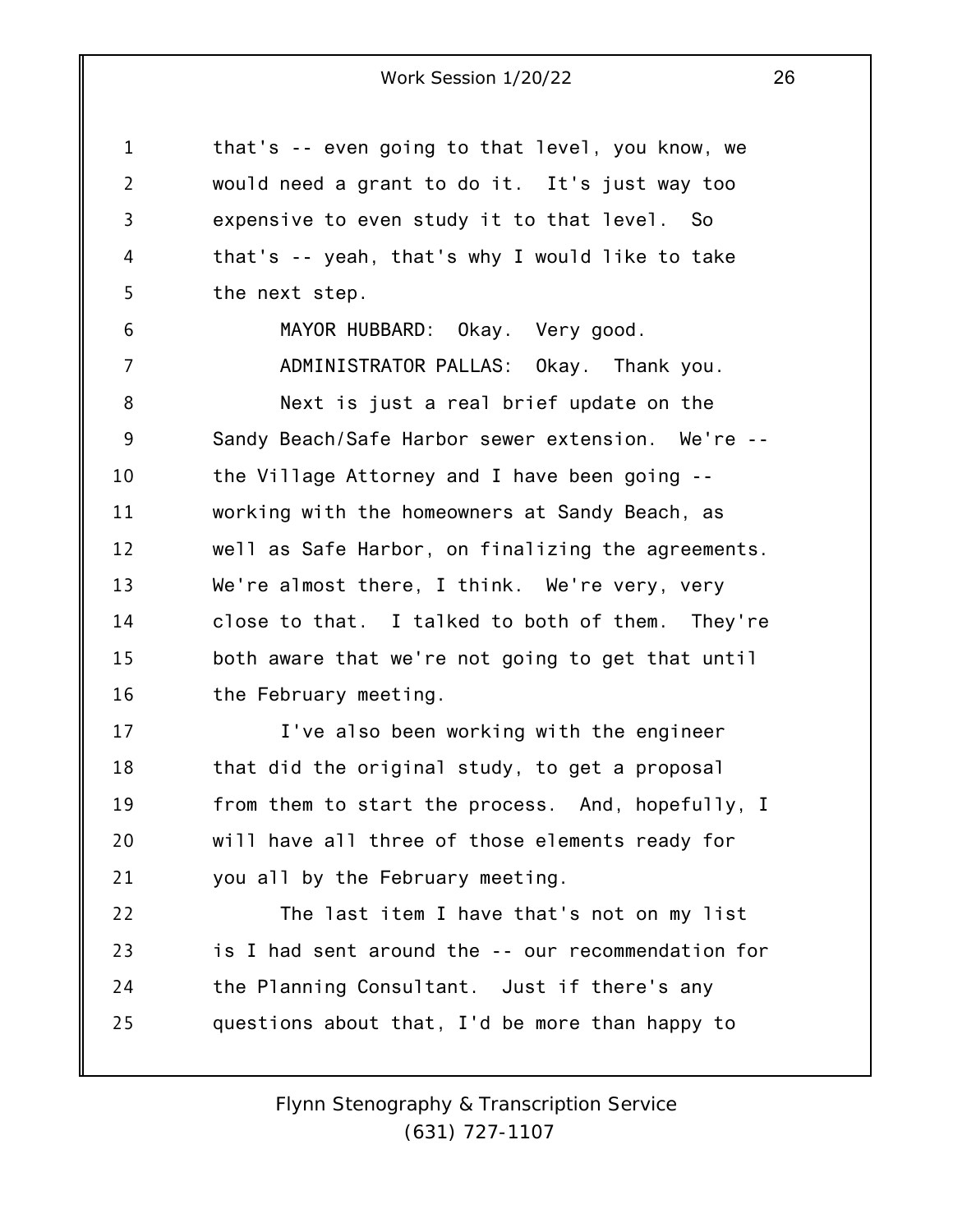1 2 3 4 5 6 7 8 9 10 11 12 13 14 15 16 17 18 19 20 21 22 23 24 25 answer it, answer them. You know, it's -- they - it was a close call, quite frankly, between the two firms, but I just think that there was enough extra in LKMA's proposal to recommend them over, over the other, so. TRUSTEE PHILLIPS: Now the person that was mentioned in here is the -- is going to be working with us directly, correct? ADMINISTRATOR PALLAS: Yes. TRUSTEE PHILLIPS: And is she working -- I think you mentioned to me that this company also is dealing with the North Ferry project. Is this the same person, or do we have -- is that a different person? ADMINISTRATOR PALLAS: Oh, a different person altogether. TRUSTEE PHILLIPS: Okay. But would they be conferring with each other as far as -- ADMINISTRATOR PALLAS: I mean, it's a small enough firm where they certainly can communicate, yes. TRUSTEE PHILLIPS: Okay. All right. Because, I -- you know, I would hope we wouldn't have conflicting issues at times. ADMINISTRATOR PALLAS: No, I don't -- I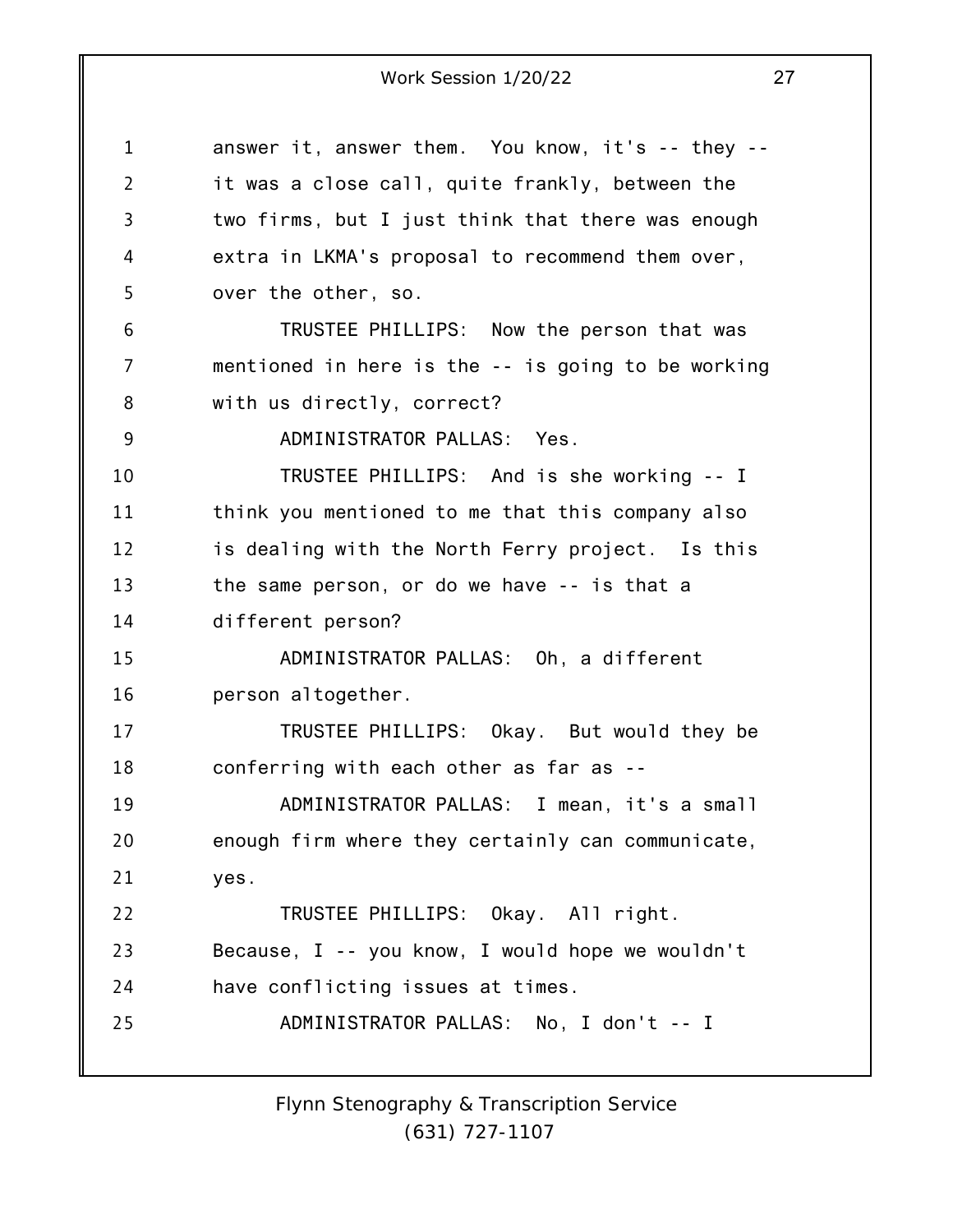1

2

don't -- wouldn't see any.

MAYOR HUBBARD: Okay.

3 4 ADMINISTRATOR PALLAS: Okay. That's all I have.

5 6 7 8 9 10 11 12 13 MAYOR HUBBARD: Any questions for Paul? TRUSTEE PHILLIPS: The only question I have for Paul is it would really make me feel much better if the -- those who use radios in the Marina, in the Road Department, or whatever, remembered, or maybe just be reminded that it's not like talking on a cell phone, that it's a public airway, and that sometimes they need to think before they communicate their thoughts.

14 15 16 17 18 19 20 21 22 23 I was a little embarrassed over the weekend, as you know, especially since it was a marine channel, and the North Ferry hears it, the Police Department hears it, every commercial heard it. And I'm sure that it was a sign of youth, but I think that it behooves us to educate all our employees that they represent the Village. They also represent the Village residents as well. So I just think it's time that we took a little effort, okay?

24 25 ADMINISTRATOR PALLAS: Yeah, that actually has already taken place with any staff that we've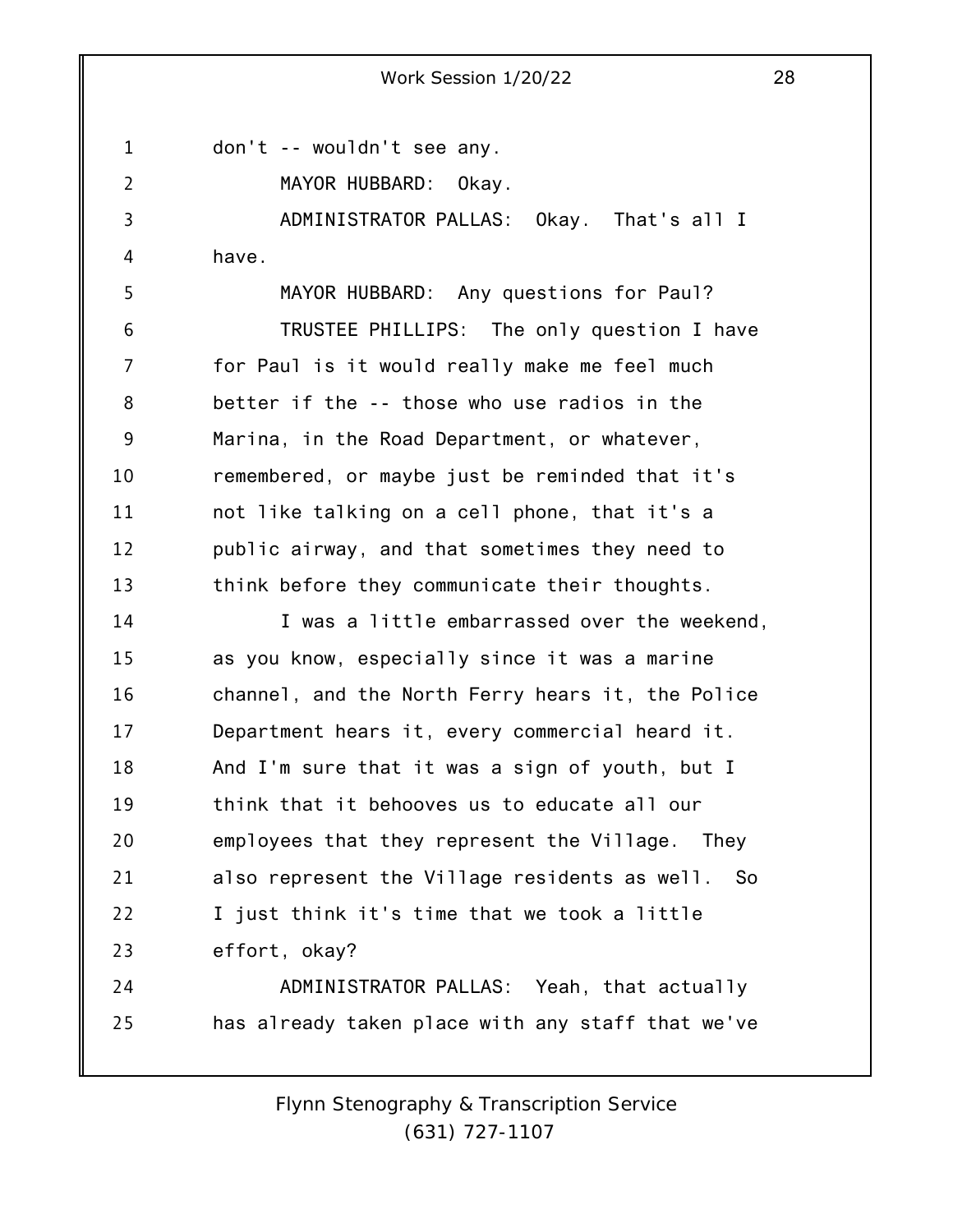1 2 3 4 5 6 7 8 9 10 11 12 13 14 15 16 17 18 19 20 21 22 23 24 25 been able to -- that have come in, come in since that point in time. TRUSTEE PHILLIPS: Okay. All right. As I said, it probably would behoove you to get UHF walkie-talkies for those. The Marina ones I understand when the boats are coming, but perhaps you want those that are on a business band and not a marine band for smaller things. ADMINISTRATOR PALLAS: The reality is there was absolutely no reason for them to even be using them at all -- TRUSTEE PHILLIPS: No, I -- ADMINISTRATOR PALLAS: -- at that point in time. So they will not be using radios except during the summer season. TRUSTEE PHILLIPS: Okay. Thank you. MAYOR HUBBARD: Okay. Thank you. Okay. Treasurer Brandt. MR. BRANDT: Here. I have nothing to add to my report. Were there any questions on the report as it stands? Anyone? TRUSTEE PHILLIPS: No. MAYOR HUBBARD: Any questions? TRUSTEE PHILLIPS: I understand you've presented another budget mod via email, I believe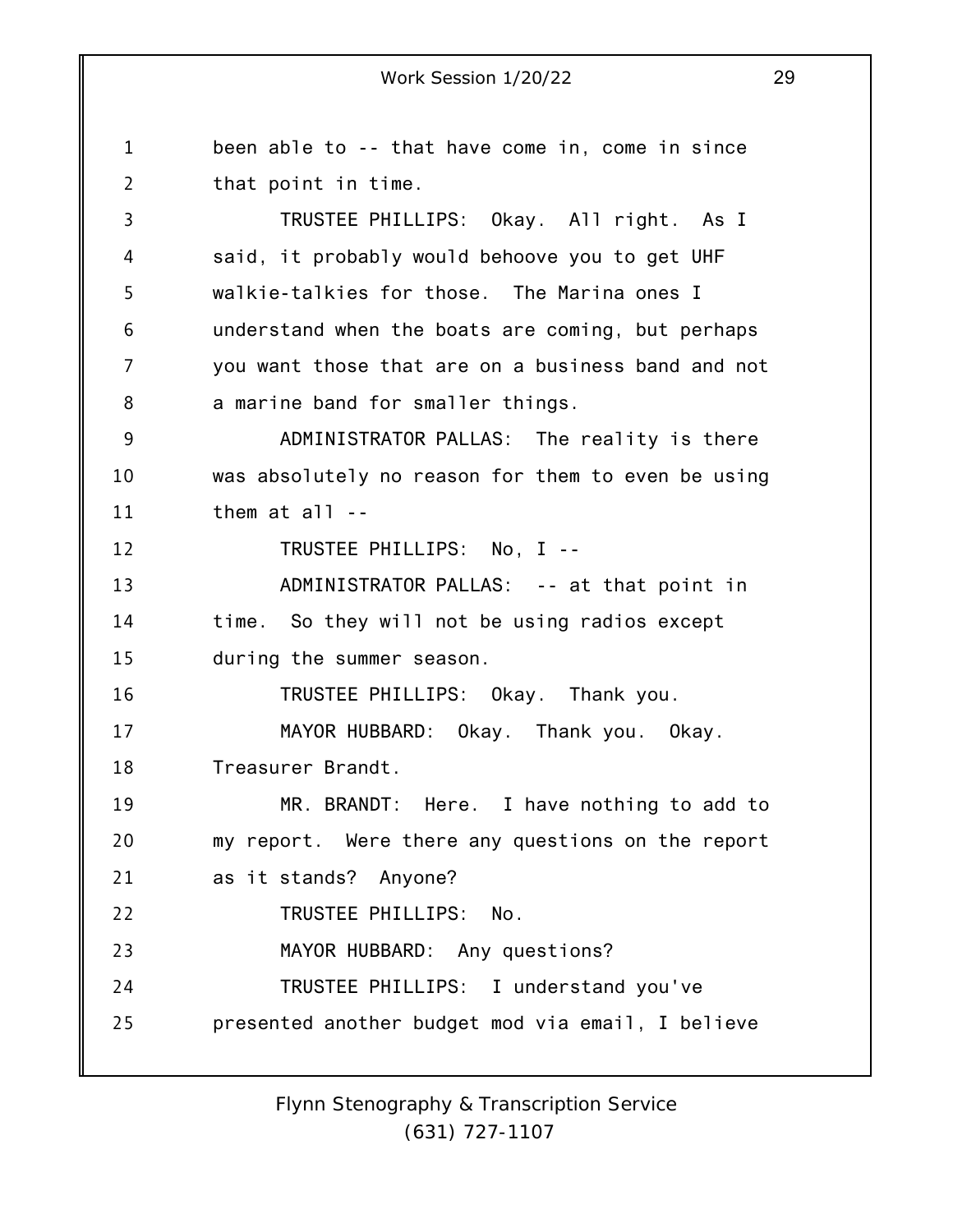1 2 3 4 5 6 7 8 9 10 11 12 13 14 15 16 17 18 19 20 21 22 23 24 25 it was, and that was for the ice rink, I believe, for the -- MR. BRANDT: For the ice rink repair. TRUSTEE PHILLIPS: Repair? MR. BRANDT: Repair of the manifold, yes. TRUSTEE PHILLIPS: Manifold? Okay. I'm going to ask a question. Paul and Robert, is there -- is there -- we've spent a lot of money this last couple of weeks. Is there a maintenance plan that's going to be in place for the ice rink, so that when things crop up, it gets fixed immediately and not kind of patched? MR. BRANDT: Yeah. ADMINISTRATOR PALLAS: We -- this was somewhat of a unique situation, so we don't do - if the repair we're going to implement works, there shouldn't be a recurrence of this in the near term. It was somewhat unusual. Most of the issues we have are at startup, and we haven't run for over a year, well, almost two years, obviously, and that's where a lot of the problems have arisen. If we run every year, we tend to -- it doesn't happen like this, so that, again, we've just gone through a whole big repair of the -- of the compressors, and we --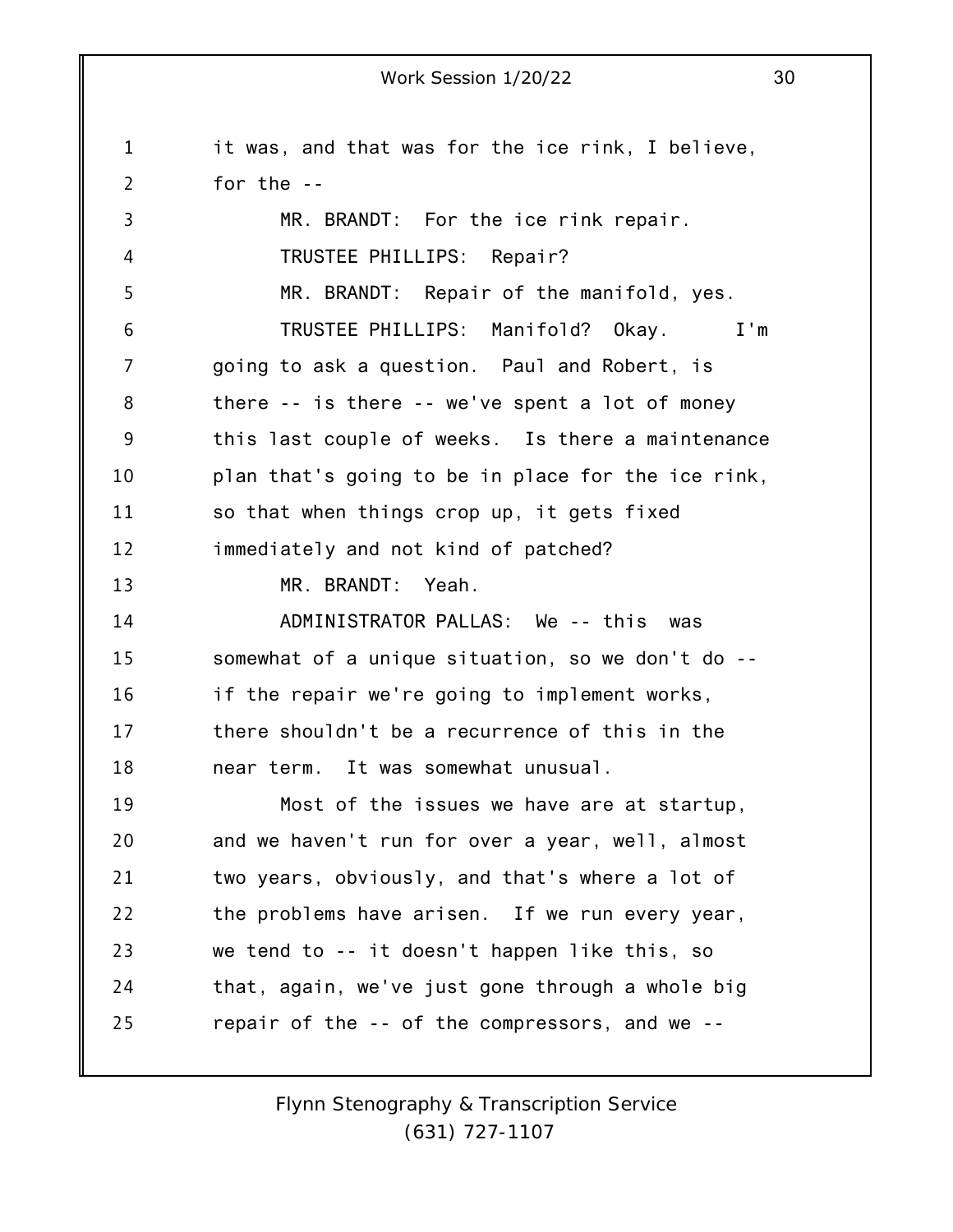1 2 3 4 5 6 7 8 9 10 11 12 13 14 15 16 17 18 19 20 21 22 23 24 25 Work Session 1/20/22 31 this, again, if this particular repair works, then we should be in very good shape for the foreseeable future. TRUSTEE PHILLIPS: Okay. So the company, when it's -- when it's opened -- when it's closed down, then it's -- it's following a certain protocol of the glycol being stored or you -- ADMINISTRATOR PALLAS: Yes. TRUSTEE PHILLIPS: Okay. ADMINISTRATOR PALLAS: Yes. TRUSTEE PHILLIPS: All right. And we're well versed in that? ADMINISTRATOR PALLAS: Yes, absolutely. TRUSTEE PHILLIPS: Okay. All right. MR. BRANDT: Thanks, Paul. Anything else for me? (No Response) MAYOR HUBBARD: Okay. Thank you. MR. BRANDT: Thank you. MAYOR HUBBARD: Village Clerk, Clerk Pirillo. CLERK PIRILLO: Hi. Good evening, everyone. I have an abbreviated report tonight as well. I have only two add-ons, and they are two resolutions awarding bids. One is for the removal and disposal of snow, and that would be to Stanley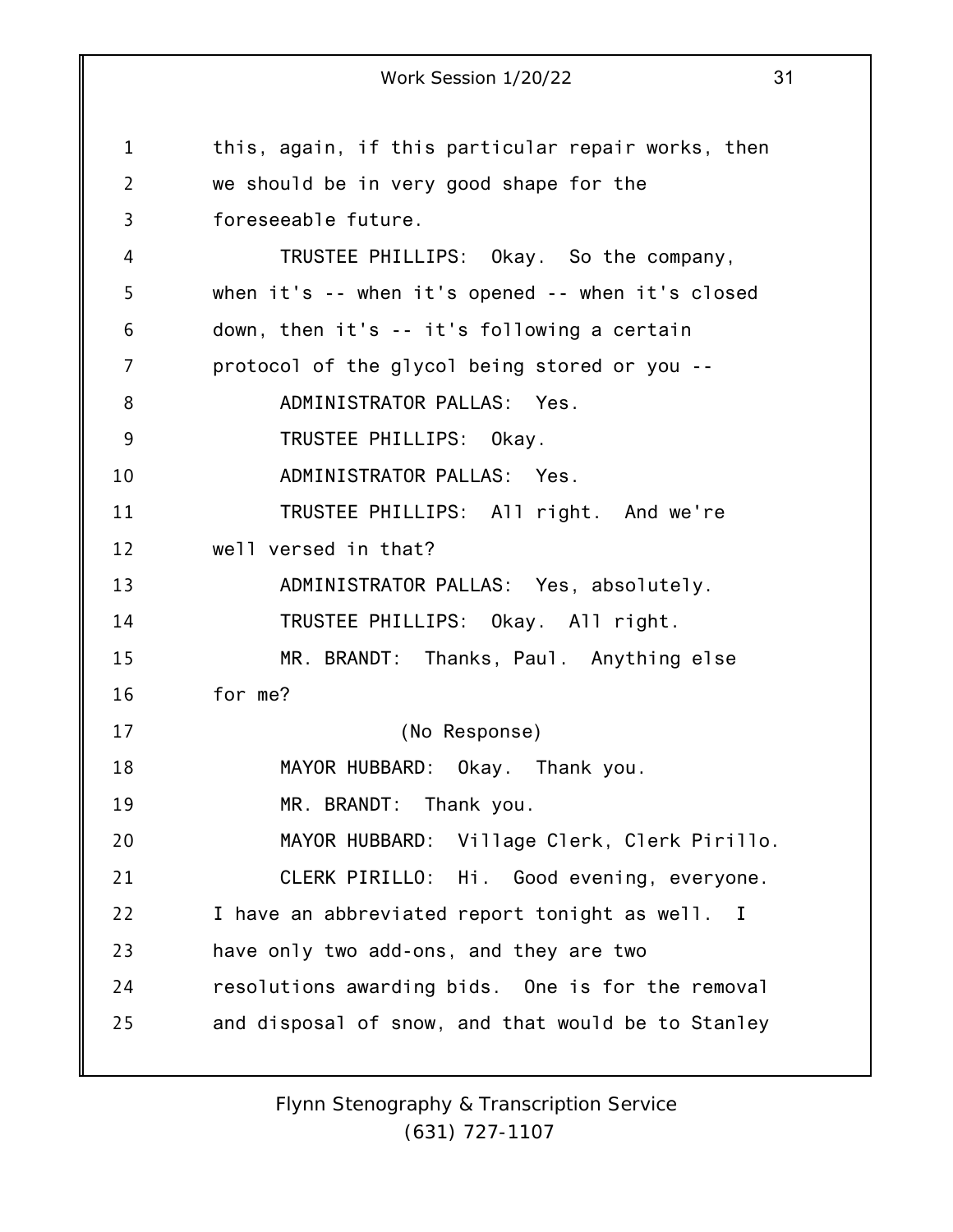1 4 Skrezec, who was the sole bidder. The other is to award the contract for contractor services. That was again to Stanley Skrezec, who was the low bidder.

2

3

5 6 7 8 9 Sticking with bids, also, there were no bids received for the delivery of 87 octane. We will -- we will be rebidding that again. And we do have some ideas of how to expand our search between Paul and myself.

10 11 12 13 14 Moving to my report, there is an addition also that a legal notice was published today for the replacement of the batteries and the battery racks at the power plant. That was in today's addition, with a return date of the 7th.

15 16 17 18 19 20 21 Lastly, I have been contacted by Showtime, who wants to have another installment of the show they came here for most recently called *Three Women*. Right now, we have tentative dates for filming of February 10th and 11th. As always, we will not have firm details until approximately a week before.

22 23 24 25 The disruption to the Village will be less than the last time they were here. There are only two days. Only one day right now is going to impact us. That's probably the 11th of February.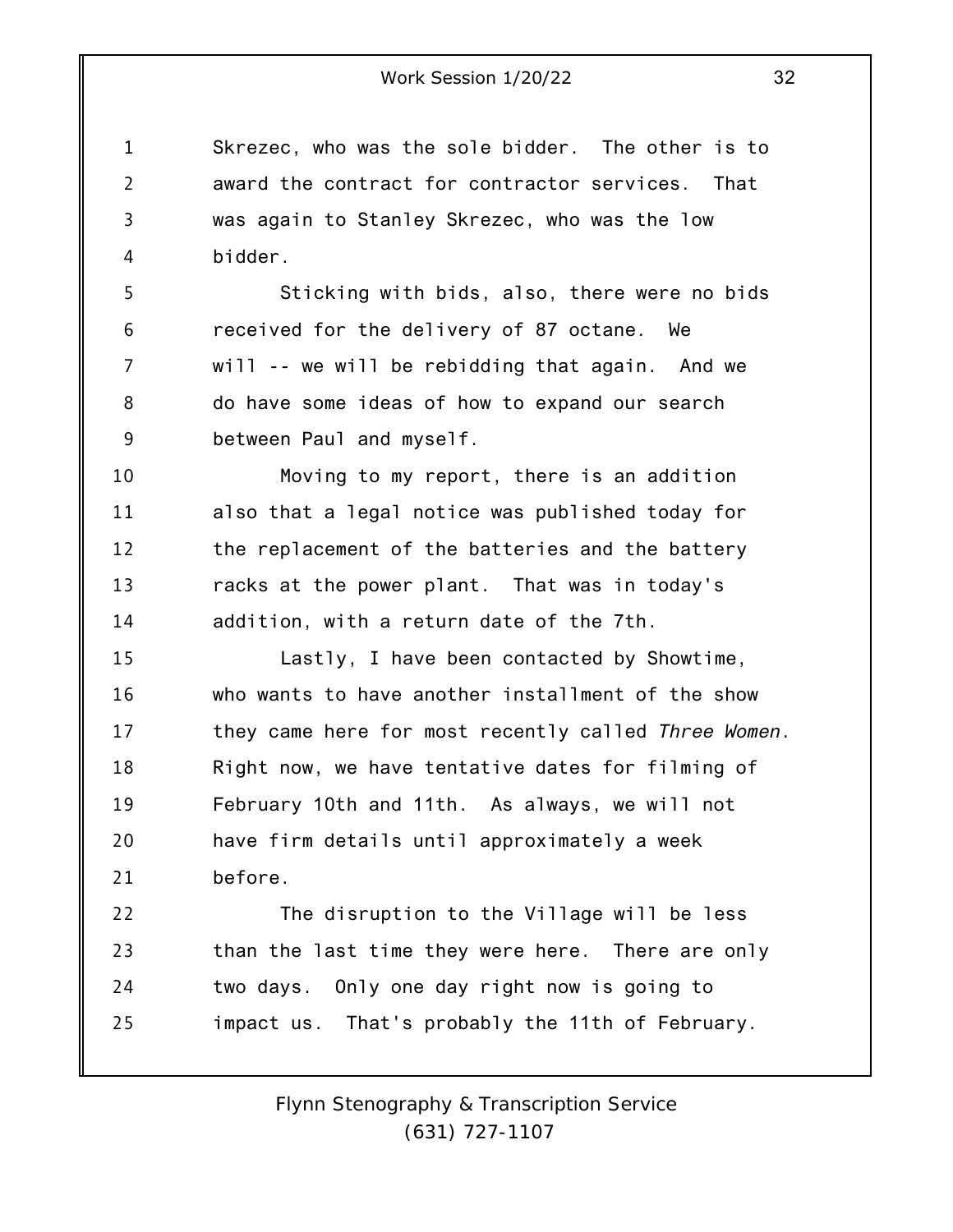1 2 3 4 5 6 7 8 9 10 11 12 13 14 15 16 17 18 19 20 21 22 23 24 25 The two dates in play right now are the 10th and 11th of February, wherein they have asked to use the Carousel, both inside and out. And they will be using Moore's Lane again for the staging area for the trucks. That's all I know right now. They will, of course, as they did in the past, contact every single business and work deals with the businesses as they negotiate through the process. So, as more details become available, I will, absolutely, let you know. Any questions on my report? TRUSTEE PHILLIPS: Sylvia, it's probably not a question for you, but probably more for Paul. On the wetlands permit for Wayne Turett, there was some question about the dredging, the fill, where he was supposed to be getting something. CLERK PIRILLO: It wasn't about the dredging, it was about -- TRUSTEE PHILLIPS: I mean, it was about -- CLERK PIRILLO: It was about the testing -- TRUSTEE PHILLIPS: Okay, the testing. CLERK PIRILLO: -- of the spoils. And my understanding -- MAYOR HUBBARD: Right, that's the topic here.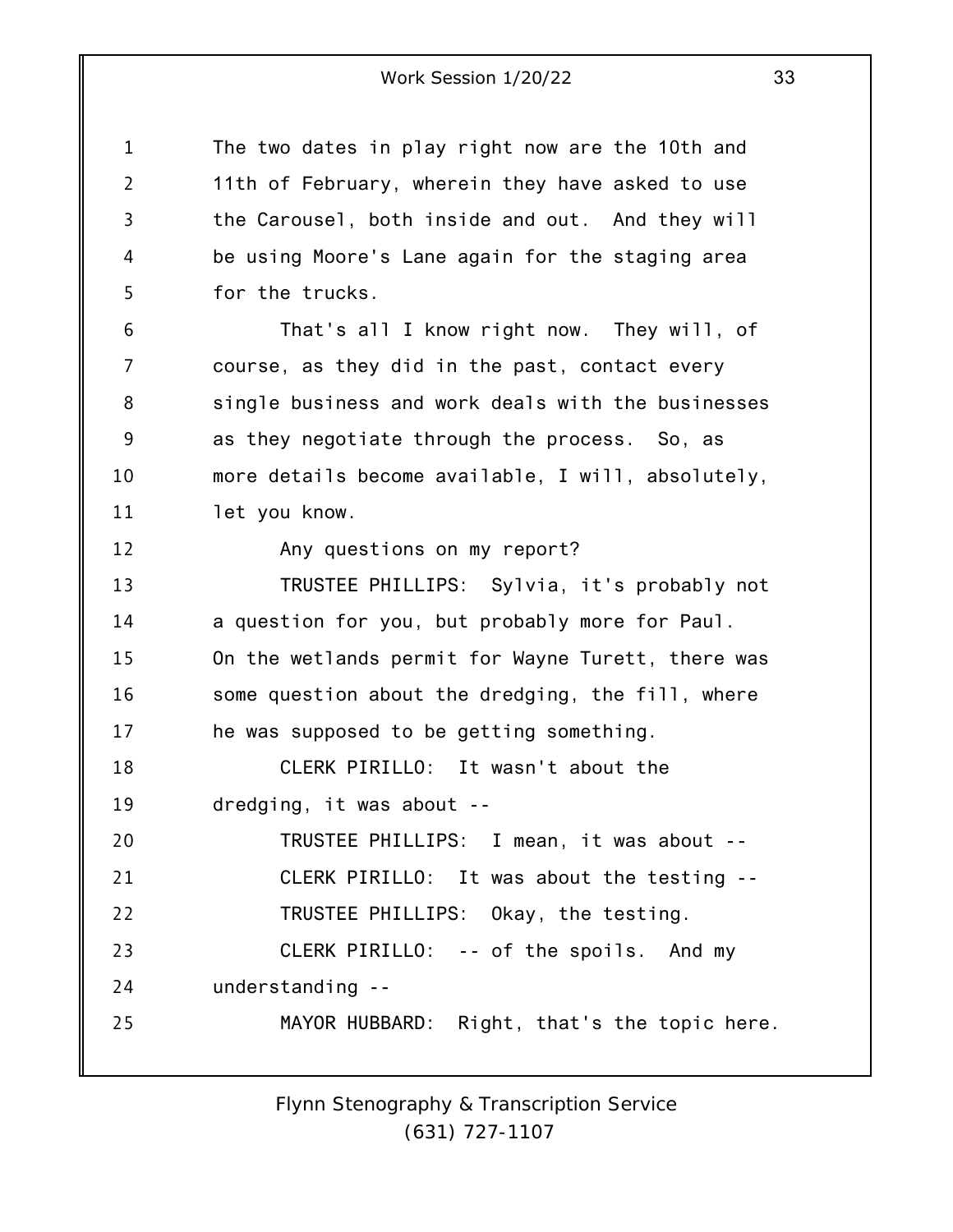1 2 3 4 5 6 7 8 9 10 11 12 13 14 15 16 17 18 19 20 21 22 23 24 25 Work Session 1/20/22 34 TRUSTEE PHILLIPS: Oh, okay, I'm sorry. CLERK PIRILLO: My understanding is that we'll be discussing it. MAYOR HUBBARD: Board discussion, is we're going to discuss that from the public hearing. TRUSTEE PHILLIPS: I just want -- yeah. I just want -- MAYOR HUBBARD: Okay. No, I got the whole folder here, but we're going to do that as -- TRUSTEE PHILLIPS: Oh, okay. I just -- MAYOR HUBBARD: It's got its own separate item on the agenda. TRUSTEE PHILLIPS: Okay. I just wondered if he got it tested, that's all. Okay. CLERK PIRILLO: Anything else? (No Response) CLERK PIRILLO: Thank you. MAYOR HUBBARD: Okay. Thank you. Okay. The Village Attorney report. ATTORNEY PROKOP: Good evening. Thank you. I wanted to -- we've had a number of things that we were -- we've accomplished since our last meeting. The first is that we -- my office prepared the agreement for the purchase of the aerial ladder truck, and that was agreed on by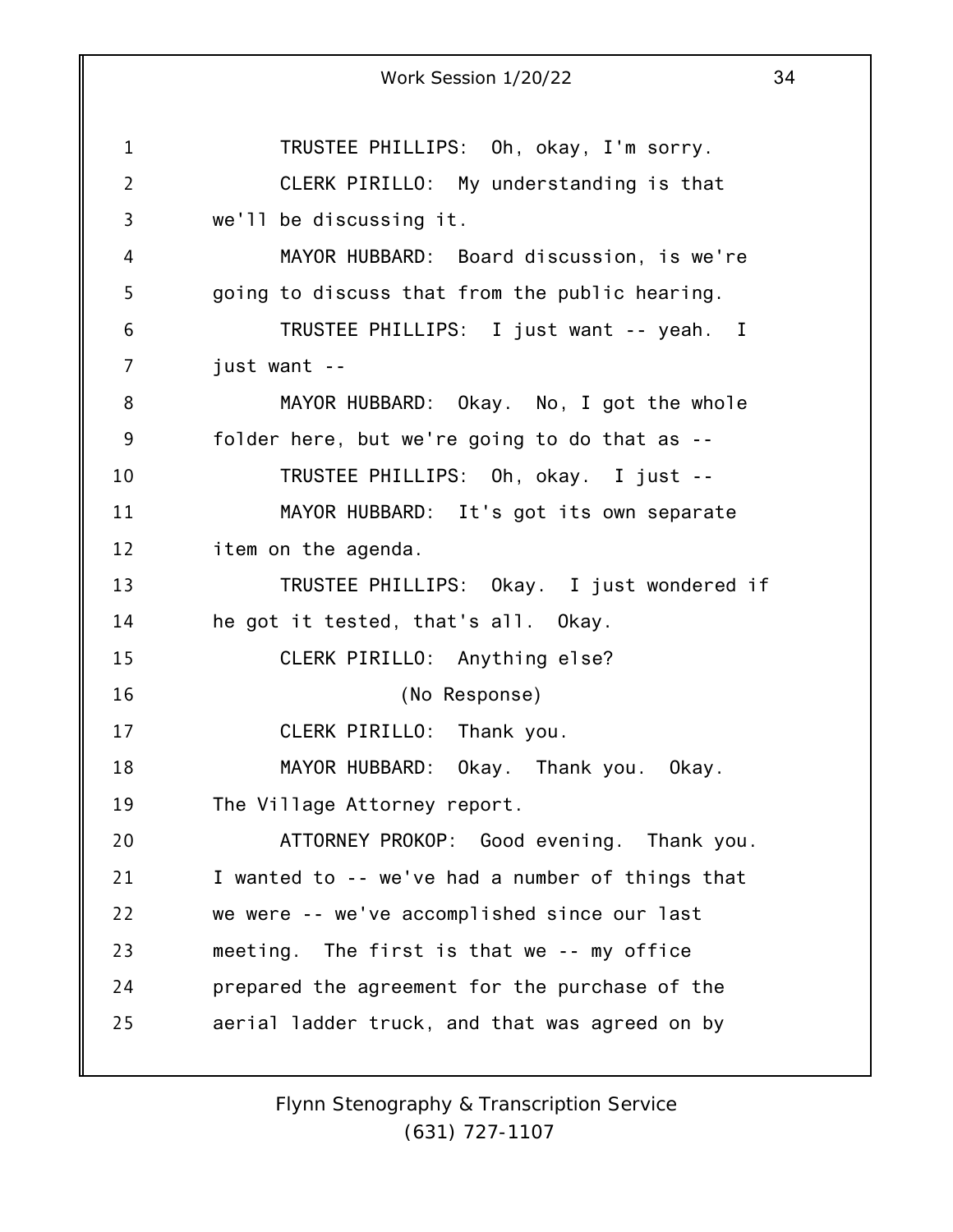1 2 Management and Firematic. The agreement has been executed by both parties, it is in place.

3 4 5 6 7 8 9 10 11 As Mr. Pallas mentioned, there was a -- we also have been working on the Safe Harbor agreement and the Sandy Beach Homeowners' agreement. We're hoping that that's near completion. I think just today we received a few minor comments back from Safe Harbor, but they didn't seem to be anything significant, and that agreement, hopefully, will be before the Board to complete soon.

12 13 14 15 16 17 18 19 Also, we've been working on getting the DISH Network agreement done for the cell tower lease. There's been -- that's gone back and forth between us and the cell tower company a couple of times. I think we're done. We have all our internal comments that we need to make and respond to them, so, hopefully, that will also be done, completed soon. That's DISH Network.

20 21 22 23 24 25 During the month, we also had several significant bid packages that we worked on, one of which was the wastewater treatment plant site improvements, the battery pack bid package that you just heard of, and several other bid packages that I supported Management and worked on for the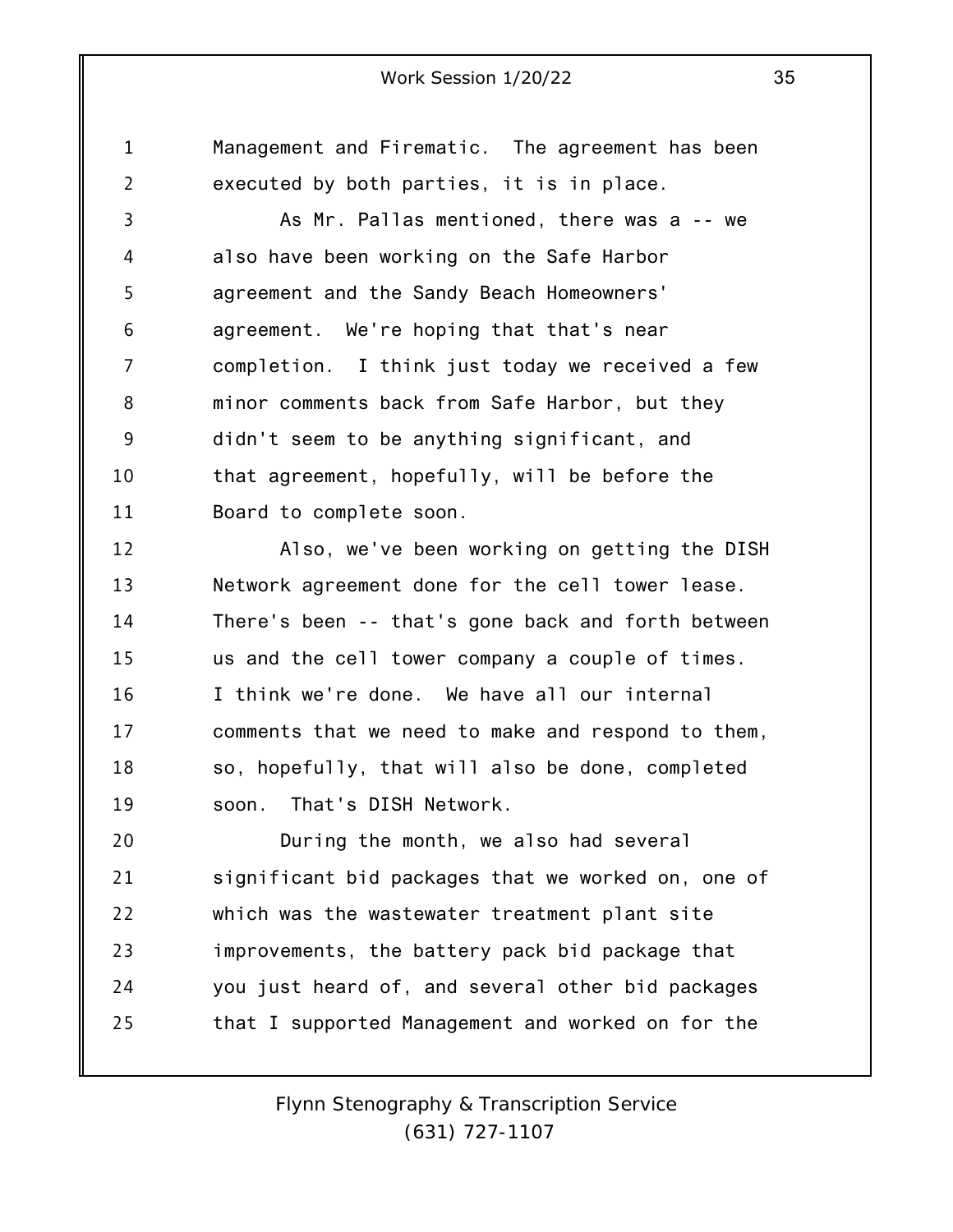Village.

1

2 3 4 5 6 7 8 9 10 11 12 We had three Local Laws, two of which we've seen before, and a new one that we -- that I mentioned in my reports, but that we're working on. One is the accessory apartment Local Law. We mentioned the last time -- the Trustees asked myself, working with Management, to come up with new incentives or, you know, a new form of incentive that we might be able to offer for those owners that make their apartments affordable apartments. We have been working on that earnestly.

13 14 15 16 17 18 19 20 21 22 One of the things that we've done, that I've done, is I found a few other villages in the state that have incentives for affordable accessory apartments, and I'm in the process. I did go through their code, I reviewed their codes, because they're available, and I'm in the process of determining how they -- how they were able to set that up, and then, hopefully, make a recommendation to Management and the Board on that, on that basis.

23 24 25 The two other Local Laws, one is -- one is parking that you've seen before. I made the changes that the Board had suggested at the last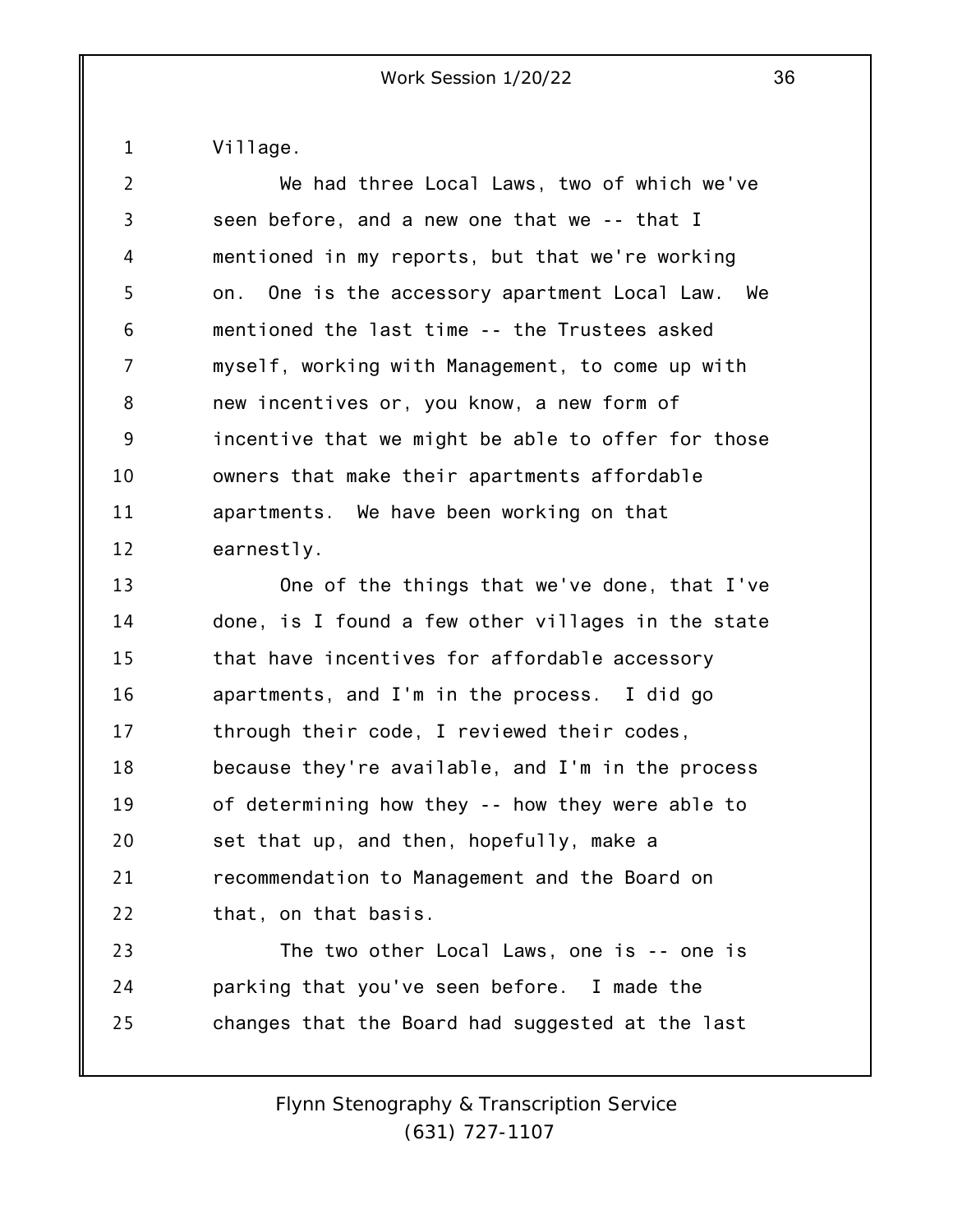1 2 3 4 5 6 7 8 9 10 11 12 13 14 15 16 17 meeting, and I think one or two other recommendations that I received. It's -- we're still discussing it internally with Management, and the law should be available to you within, I would say, a week. That's the parking law. And then the other law that we have been working on is a new law regarding curb cuts. The -- our code, Section 115, Chapter 115 of our code currently provides that a curb cut is in the same form of work as a sidewalk, a street opening or a sidewalk opening, and that, therefore, it needs Board, Trustee Board approval. And what we had hoped to do, and have done in a new Local Law, is to make that approval subject to Planning Board approval, and rather than the Trustees, so every one, every one of these approvals doesn't have to come before this Board.

18 19 20 21 22 23 24 25 One of the things that I was able to do in drafting that law was I was able to come up with a list of criteria that the Planning Board should consider when they're -- when they're reviewing curb cut applications. There's a number of criteria that are standard for those types of applications, and  $I$  -- when I was working with the Planning Board, I tried to work with them as far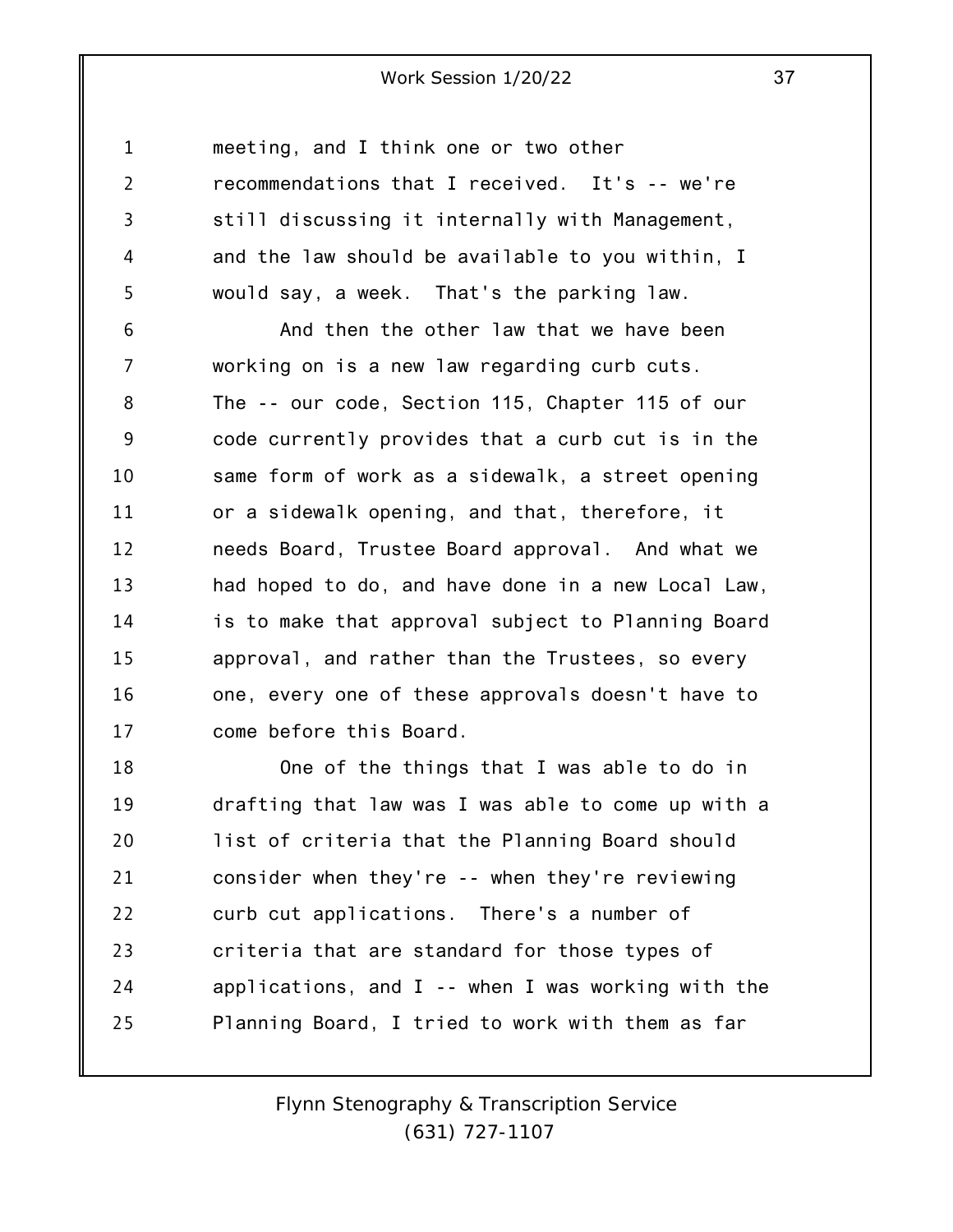1 2 3 4 5 6 7 8 as reviewing applications on that basis. They include things like the distance of the curb cut to the nearest adjoining curb cut, the width of the driveway and the curb cut that's going to be installed, the materials that are going to be used, things like that, so -- oh, and also the proximity of the curb cut to the nearest intersection.

9 10 11 12 13 14 15 16 17 18 19 So those, those criteria and that change in the code that I'm proposing is, again, before - being discussed by myself and Management. There was a recommendation that I got from Mr. Pallas that I think is -- was a good suggestion and I made that change. If we -- that backed it up a day or two. Otherwise, we probably would have had -- been able to get it to you for tonight, get it to you a week before tonight's meeting. We could talk about it tonight, but that will be before you soon, the curb cut law.

20 21 22 23 24 The -- I've done a number of -- I've had a number of meetings with -- and discussions with the HPC and their Chair regarding their guidelines and a couple of issues that they had, provided support to them.

25

We have -- one of the other things that I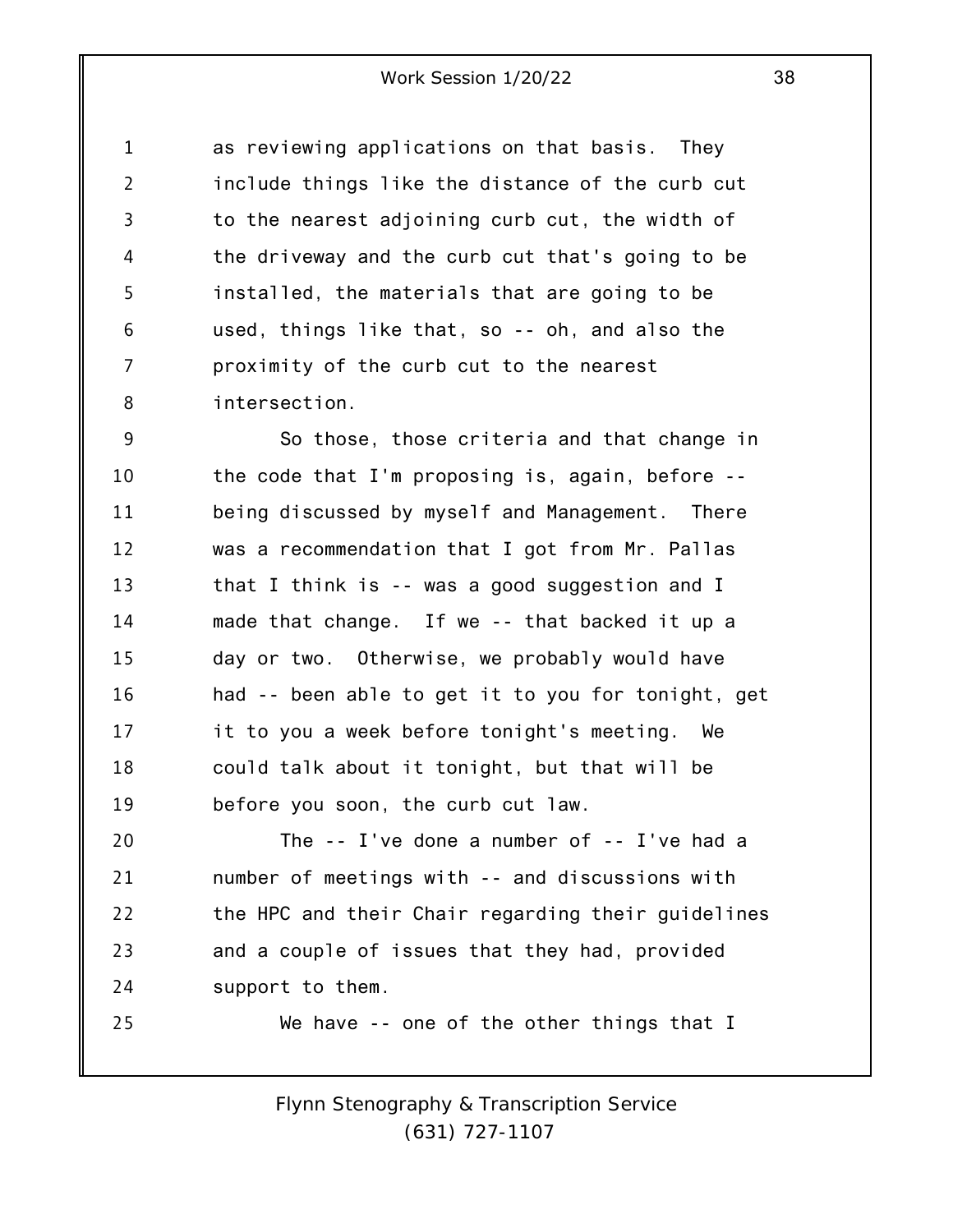1 2 3 4 5 6 7 8 9 10 11 12 13 14 15 16 17 18 19 20 21 22 23 24 25 wanted to mention is the opioid litigation. We've received some hopeful news from the attorney that's handling that, and he believes that he's going to be able to -- he's currently working on, and believes that it will be successful, distributions from some of these large settlements that have been happening. Apparently, two, two settlements that most recently occurred were done in a manner that they weren't precluded by the New York State Law or the actions of the New York State Attorney General, which tried to stop distributions to local municipalities, and the - that attorney, in several web meetings or virtual meetings that he had with our Village and other villages, expressed optimism that he would be able to recover money for his municipal clients. And that's all I have as far as the report. I respectfully submit it to you. Is there any questions that anybody has? TRUSTEE ROBINS: Joe. ATTORNEY PROKOP: Yes? TRUSTEE ROBINS: The -- on the accessory apartments, you mentioned that there were a couple of municipalities in the state that have done something in their codes, or whatever, discussing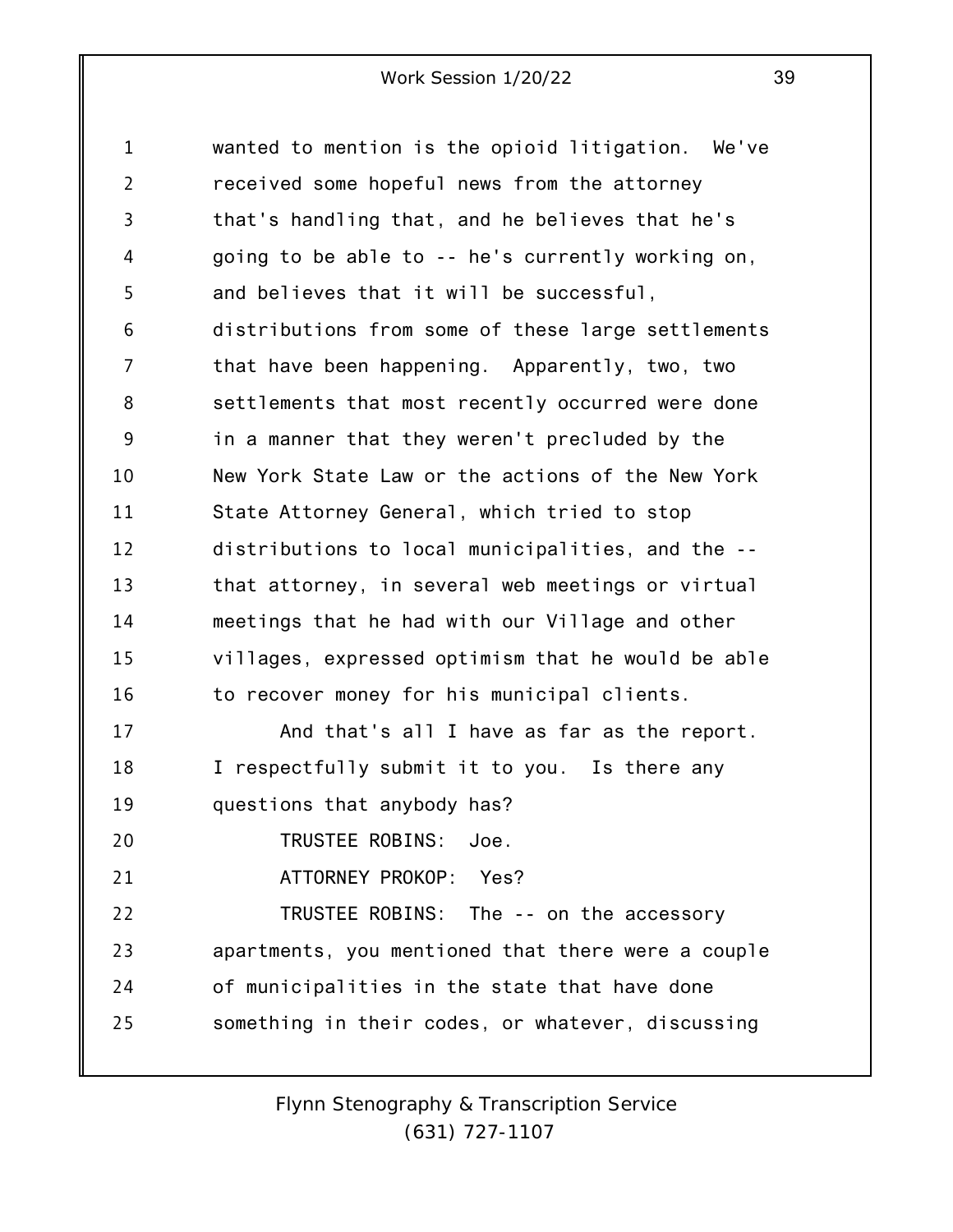| $\mathbf{1}$   | how to make, you know, accessory apartments        |
|----------------|----------------------------------------------------|
| $\overline{2}$ | affordable, and putting them into the -- into the  |
| 3              | law. Would you -- could you give me the names of   |
| 4              | those municipalities and how --                    |
| 5              | ATTORNEY PROKOP: Sure.                             |
| 6              | TRUSTEE ROBINS: Get that information?              |
| 7              | ATTORNEY PROKOP: Yes.                              |
| 8              | TRUSTEE ROBINS: Please. Thank you.                 |
| 9              | ATTORNEY PROKOP: Yes. You know, the                |
| 10             | internet's amazing. You know, it's really -- I     |
| 11             | would say not a little bit of time, but with a     |
| 12             | good investment of time, you can find an amazing   |
| 13             | number of -- you know, amount of information. And  |
| 14             | the other thing that's great now is General -- our |
| 15             | General Code service, which most municipalities    |
| 16             | use, coordinates all the code information.<br>- So |
| 17             | it's not easy, but it's possible to search things  |
| 18             | like that, and I did get some examples that I'll   |
| 19             | provide.                                           |
| 20             | TRUSTEE ROBINS: Great.                             |
| 21             | ATTORNEY PROKOP:<br>Yes.                           |
| 22             | TRUSTEE ROBINS:<br>Thank you.                      |
| 23             | MAYOR HUBBARD:<br>Okay. Any questions for the      |
| 24             | Village Attorney?                                  |
| 25             | (No Response)                                      |
|                |                                                    |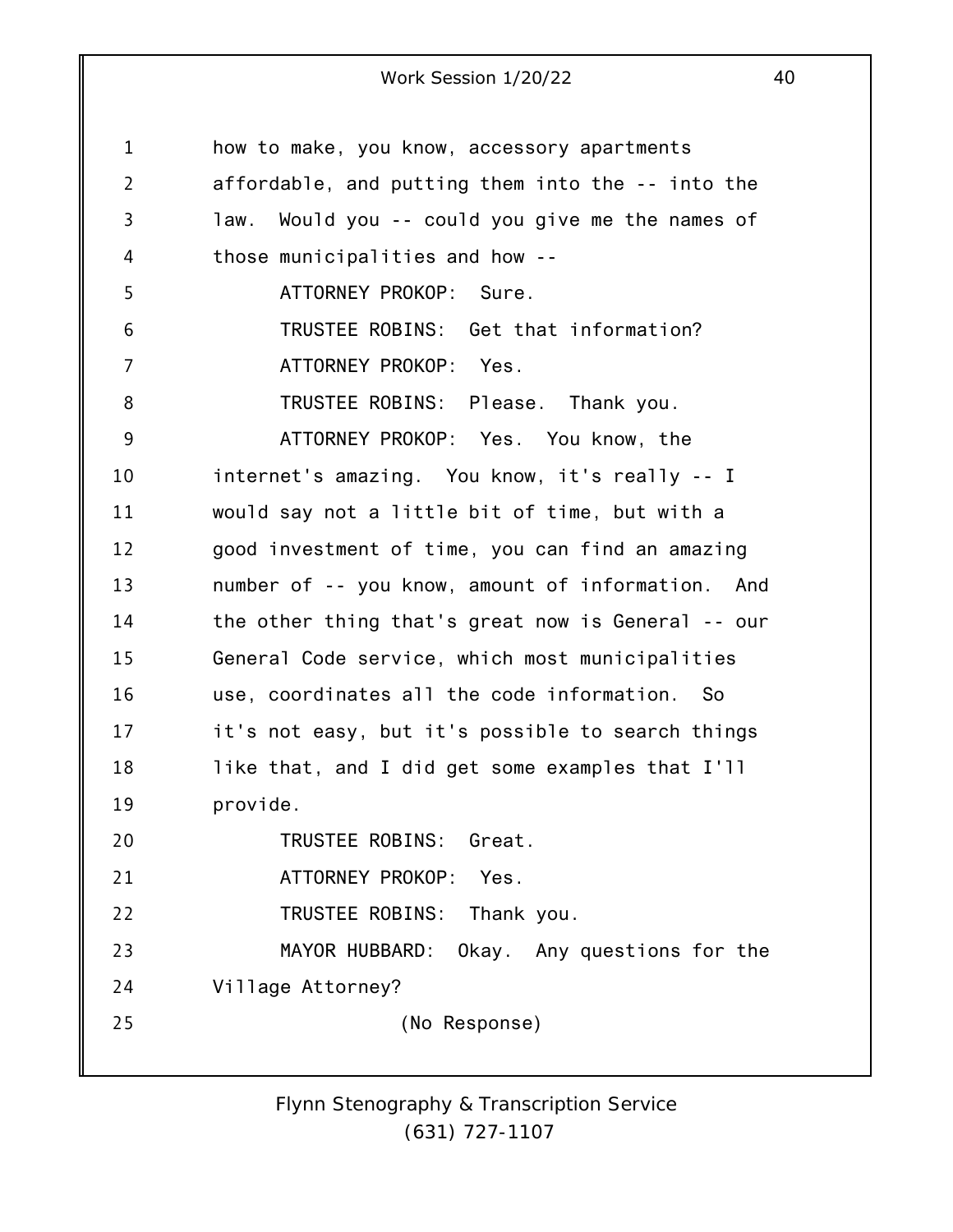1 2 3 4 5 6 7 8 9 10 11 12 13 14 15 16 17 18 19 20 21 22 23 24 25 ATTORNEY PROKOP: Thank you. MAYOR HUBBARD: Okay. Thank you. Okay. Board Discussion: A public hearing regarding the Wetlands Permit Application submitted by Wayne Turett to maintain dredge, for the property at 746 Main Street. Paul, you want to update the clarifications you had on that, because we were -- ADMINISTRATOR PALLAS: I didn't bring that paperwork with me, I forgot what they were. From my memory -- MAYOR HUBBARD: Okay. Well, we were matching. Instead of 5-feet deep, we were going to 4-feet deep to match the DEC permit. ADMINISTRATOR PALLAS: Correct. He did supply -- there was a discrepancy between the DEC and ours, he did correct that. There -- that was the basic one, as I recall. MAYOR HUBBARD: It was -- TRUSTEE PHILLIPS: There was -- ADMINISTRATOR PALLAS: Yeah. The other clarification, which actually wasn't part of the original one, is just to clarify that the testing that was being requested was -- really should be done before he takes the spoils out. I mean, it doesn't make sense to take the spoils out and then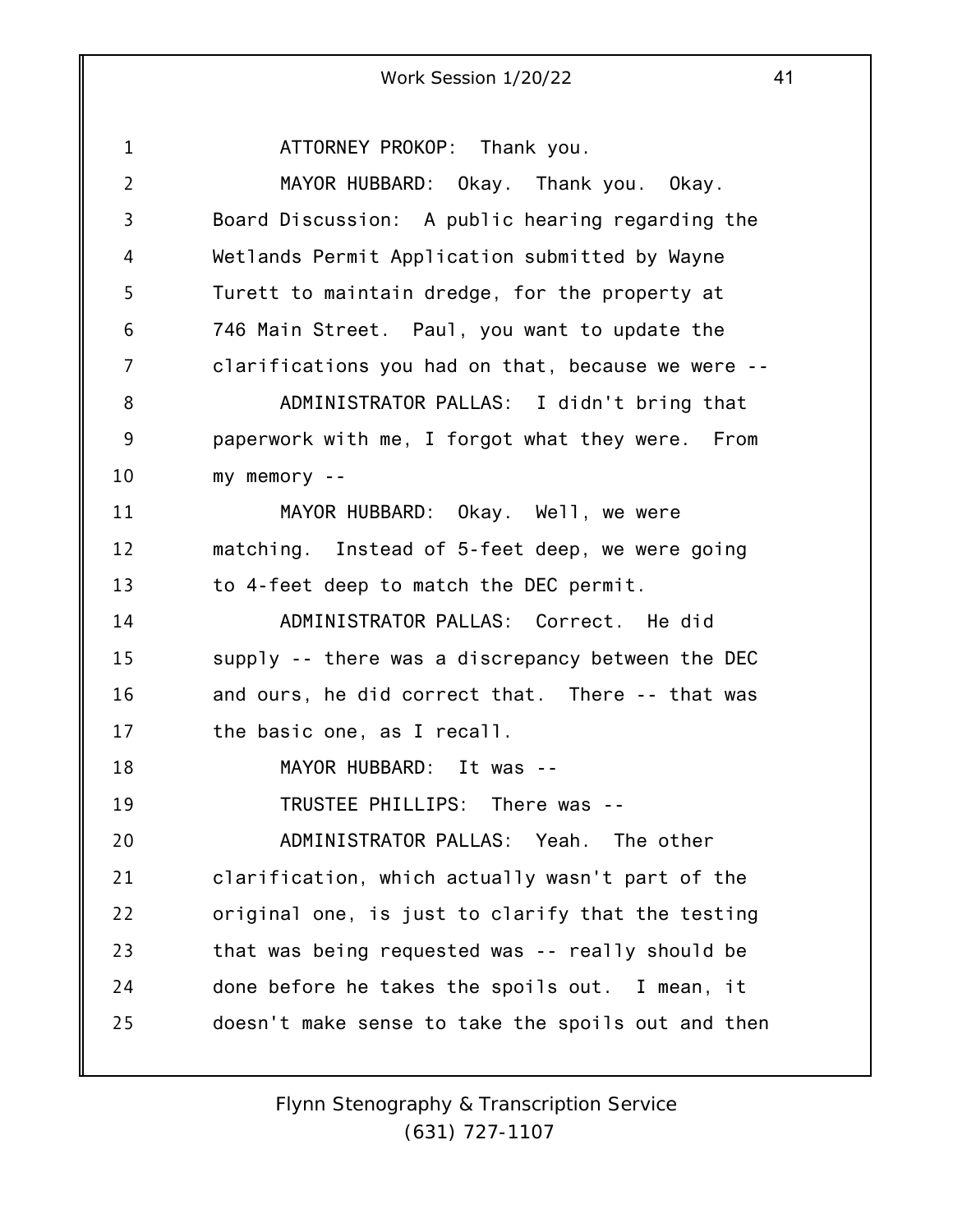1 2 3 4 5 6 7 8 9 10 11 12 13 14 15 16 17 18 19 20 21 22 23 24 25 test. I was under the assumption that he was doing it before. There's been some concern expressed to me that perhaps that he doesn't -- the applicant doesn't understand that or didn't -- wasn't - wasn't saying that. So my recommendation in terms of the ultimate approval should include that clarification. The language does say that it needs to be tested. We're not asking for something that wasn't requested, it's just when it gets tested is the only clarification -- MAYOR HUBBARD: Right. ADMINISTRATOR PALLAS: -- that we would be requesting. MAYOR HUBBARD: When we did the entrance of the Stirling Harbor, we tested the soil first before anything was moved. So we'll just make that as part of the resolution, saying testing must be done and approved before any dredging happens. ADMINISTRATOR PALLAS: Right, yep. MAYOR HUBBARD: And that's exactly what we had to go through, it's not uncommon. You know, they wouldn't let us dig it out until they knew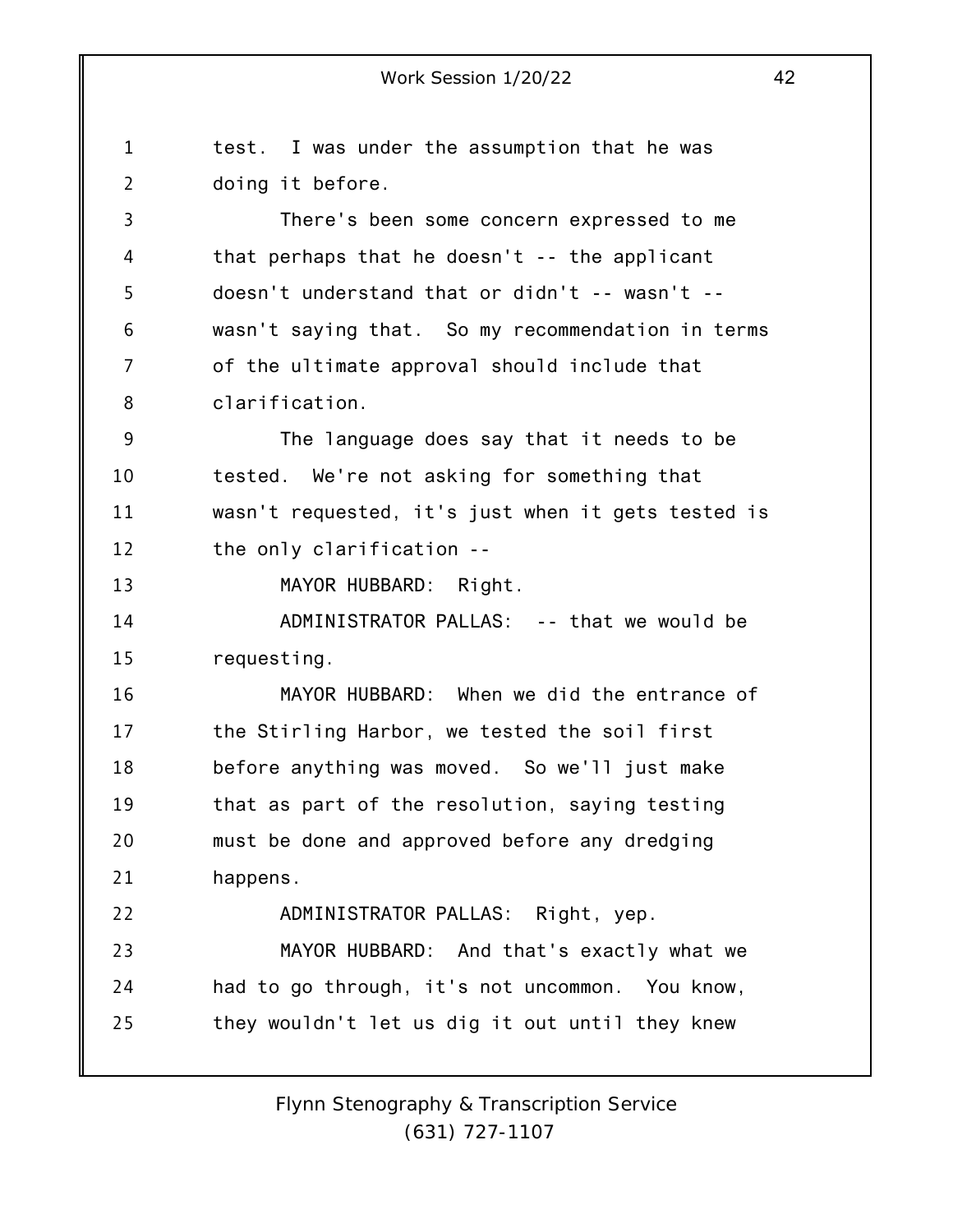1 2 3 4 5 6 7 8 9 10 11 12 13 14 15 16 17 18 19 20 21 22 23 24 25 what was there first. TRUSTEE MARTILOTTA: Makes sense. MAYOR HUBBARD: Well, because, otherwise, it's all churned up and it's everywhere. TRUSTEE PHILLIPS: Right. But there also seemed to be a question of where he was going to take the spoil, I believe. ADMINISTRATOR PALLAS: Well, that's contingent, that's contingent upon the testing. TRUSTEE PHILLIPS: On the testing? MAYOR HUBBARD: Right. ADMINISTRATOR PALLAS: Right now, he's -- MAYOR HUBBARD: If it's not approved for the place he wanted to go, he's got to find some other place to go before he digs it. TRUSTEE PHILLIPS: All right. MAYOR HUBBARD: So if he does the testing, then he'll come back with an approved site before he gets a permit to actually start doing it. ADMINISTRATOR PALLAS: Right, that's essentially it. The DEC, the DEC permit is contingent upon that to begin with. TRUSTEE PHILLIPS: Right. ADMINISTRATOR PALLAS: So he needs to have -- I mean, I don't -- I don't see any other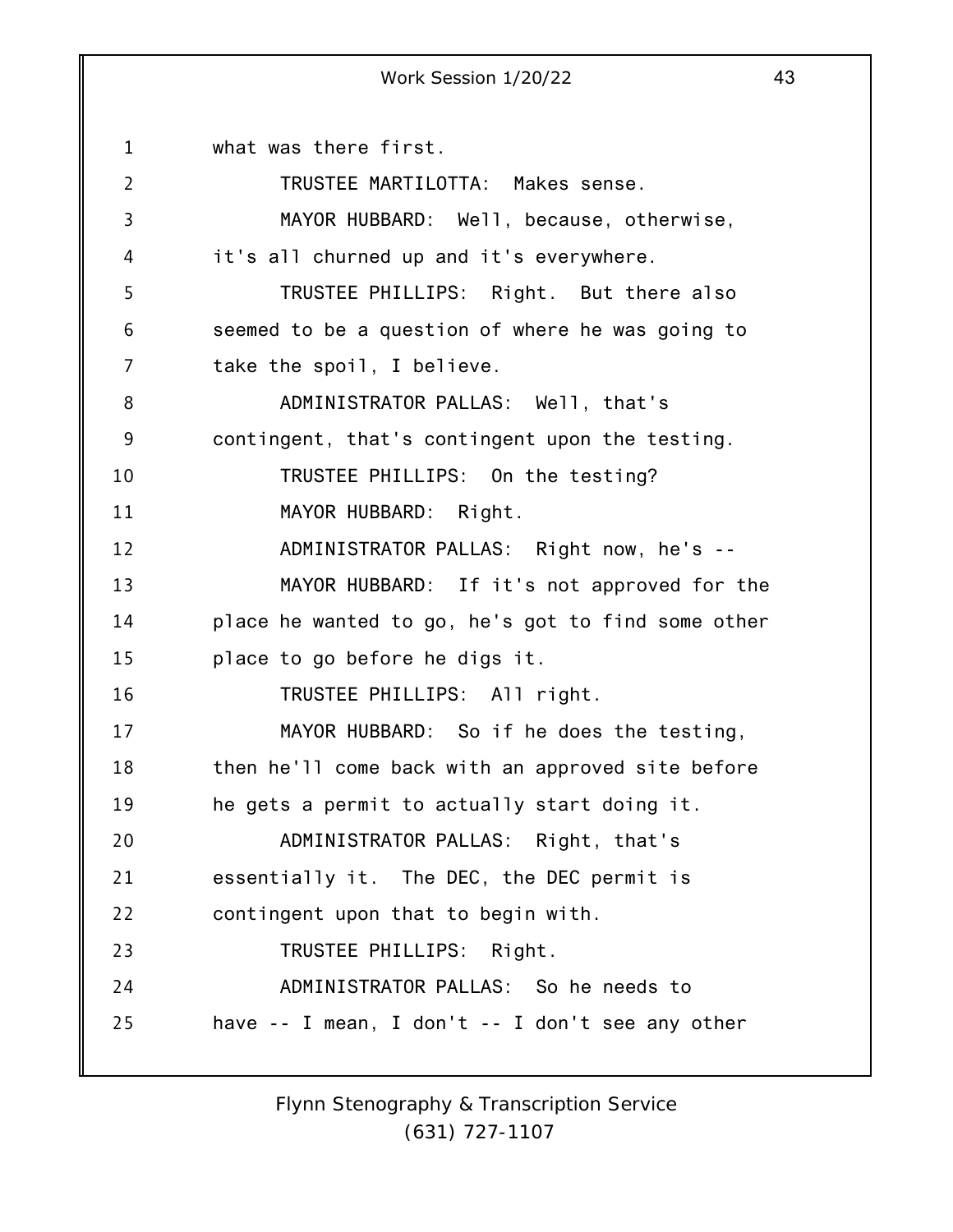| $\mathbf 1$    | way around that for him, really, except to test     |
|----------------|-----------------------------------------------------|
| $\overline{2}$ | before, because he can't take it out of the         |
| 3              | ground -- I'm sorry, out of the -- out of the bed   |
| 4              | of the harbor without knowing what's in there, so   |
| 5              | he knows where he could take it. So, to me, it      |
| 6              | just doesn't -- it's not logical that --            |
| 7              | TRUSTEE PHILLIPS: Well, he has to give the          |
| 8              | test results to the DEC, doesn't he?                |
| 9              | ADMINISTRATOR PALLAS: I don't know if               |
| 10             | it's -- that, I don't know. If the permit is that   |
| 11             | specific, I do not know. I just know that it        |
| 12             | needs -- it's these step-wise things. He has to     |
| 13             | take the spoils to an approved site, and            |
| 14             | Brookhaven is the local approved site, but they     |
| 15             | have their own criteria. So he has to meet their    |
| 16             | criteria, and how could he meet their criteria if   |
| 17             | he doesn't know what's in it? So that's -- that's   |
| 18             | where -- that's kind of where -- it's a step-wise   |
| 19             | fashion to accomplish that.                         |
| 20             | TRUSTEE PHILLIPS: Is -- okay. I just got            |
| 21             | the impression that he was doing this permit on     |
| 22             | his own, and the dock-builder wasn't -- is he       |
| 23             | doing his permit on his own, or is the dock-builder |
| 24             | working with him?                                   |
| 25             | ADMINISTRATOR PALLAS: Well, he doesn't have         |
|                |                                                     |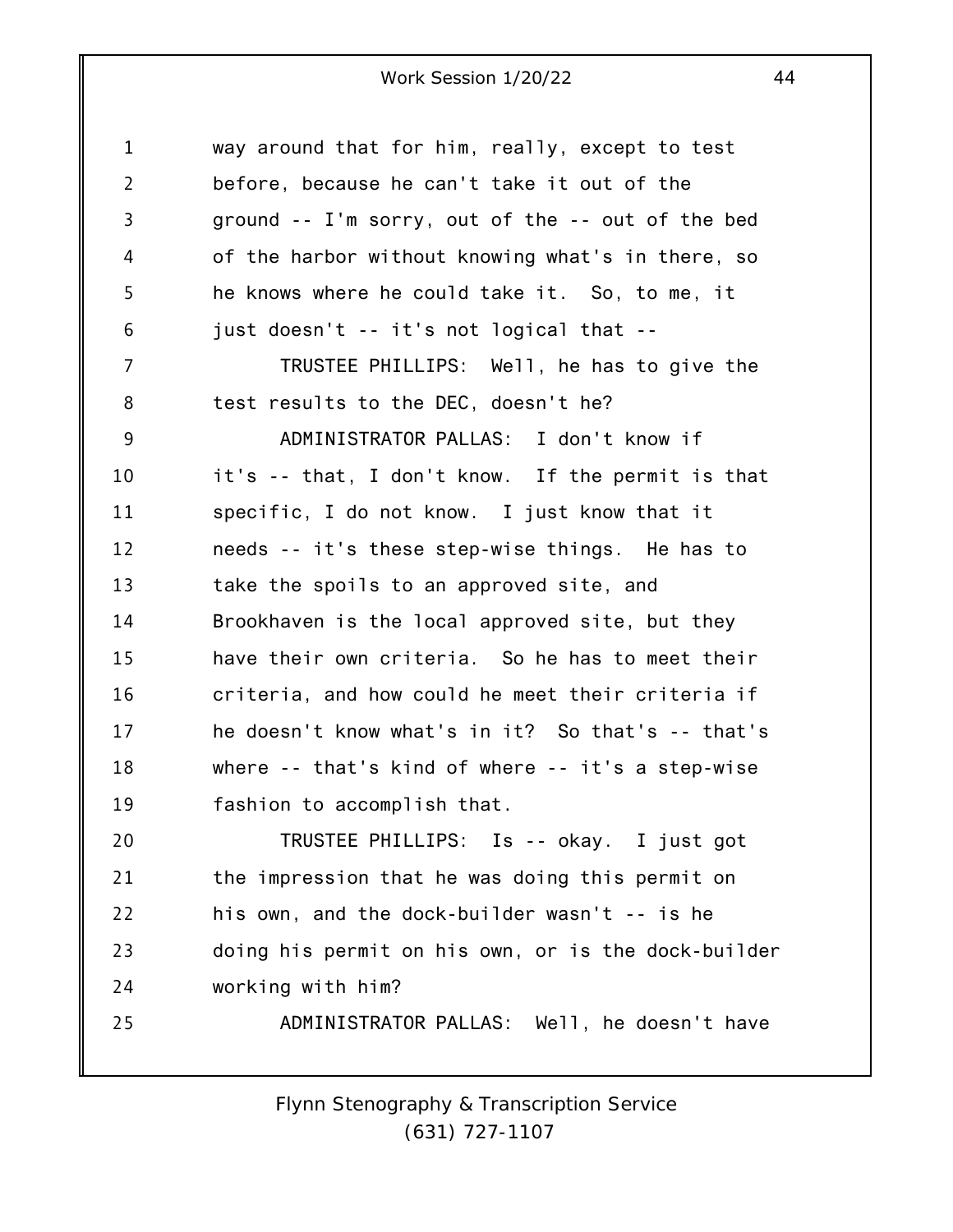1 2 3 4 5 6 7 8 9 10 11 12 13 14 15 16 17 18 19 20 21 22 23 24 25 Work Session 1/20/22 45 a builder, as far as I know. He applied for the permit himself, as far as I can tell. I don't -- TRUSTEE PHILLIPS: Right. ADMINISTRATOR PALLAS: I don't have any way to know who -- TRUSTEE PHILLIPS: Well, I'm just -- ADMINISTRATOR PALLAS: -- who wrote it for him, but it -- you know, he told me that he doesn't have anyone yet, that's where he's at. TRUSTEE PHILLIPS: Okay. ADMINISTRATOR PALLAS: So I think he was waiting to get permits before he hired somebody, which, you know, I don't see the problem with that, but he has to be aware of what the criteria are, that's all. TRUSTEE PHILLIPS: Well, as I say, he seems to be stumbling through it, so that's why I'm asking, you know, because -- you know, because that's his -- it's his thing. MAYOR HUBBARD: Well, I think if he does the testing first, before they start digging, they need to know where it's going. Otherwise, they're going to dig it up, they're going to have 30 yards of spoil on a barge and no place to take it. TRUSTEE PHILLIPS: Right, no.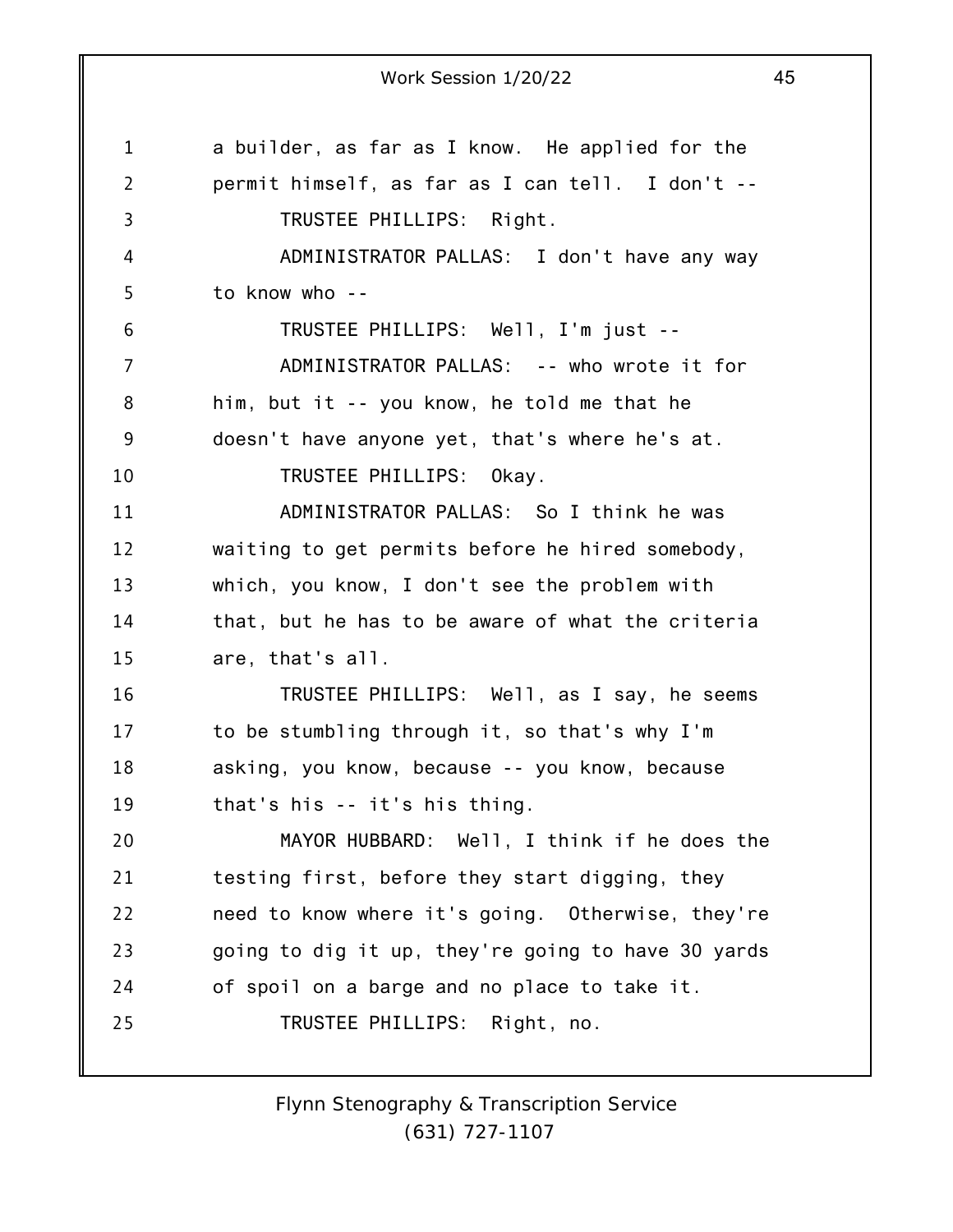MAYOR HUBBARD: And then it's going to end up in the wrong spot. So he's going to have to hire a contractor to do the work, but the testing is the first part, so that will be contingent on that.

1

2

3

4

5

6

#### ADMINISTRATOR PALLAS: Yep.

7 8 9 10 11 12 13 14 15 16 17 18 MAYOR HUBBARD: And until we get results of that back in, he's not allowed to start any work on it until we see where it's going and everything else. So that's up to, you know, Joe to word the resolution, if we're going to move forward with that. You know, to move it to the next level, you know, the two -- the SEQRA and the other, to make sure that that's worded properly, and then we'll be able to review that beforehand, before it comes to a vote, plus it will be -- it will be able to be talked about by the public before we go any farther with it.

19 20 21 22 TRUSTEE ROBINS: And he has to have a contractor, a person who's going to do that testing to certify? Do we check that, to check, you know --

23 24 25 ADMINISTRATOR PALLAS: It has to be done by a lab. TRUSTEE ROBINS: To do the testing on this.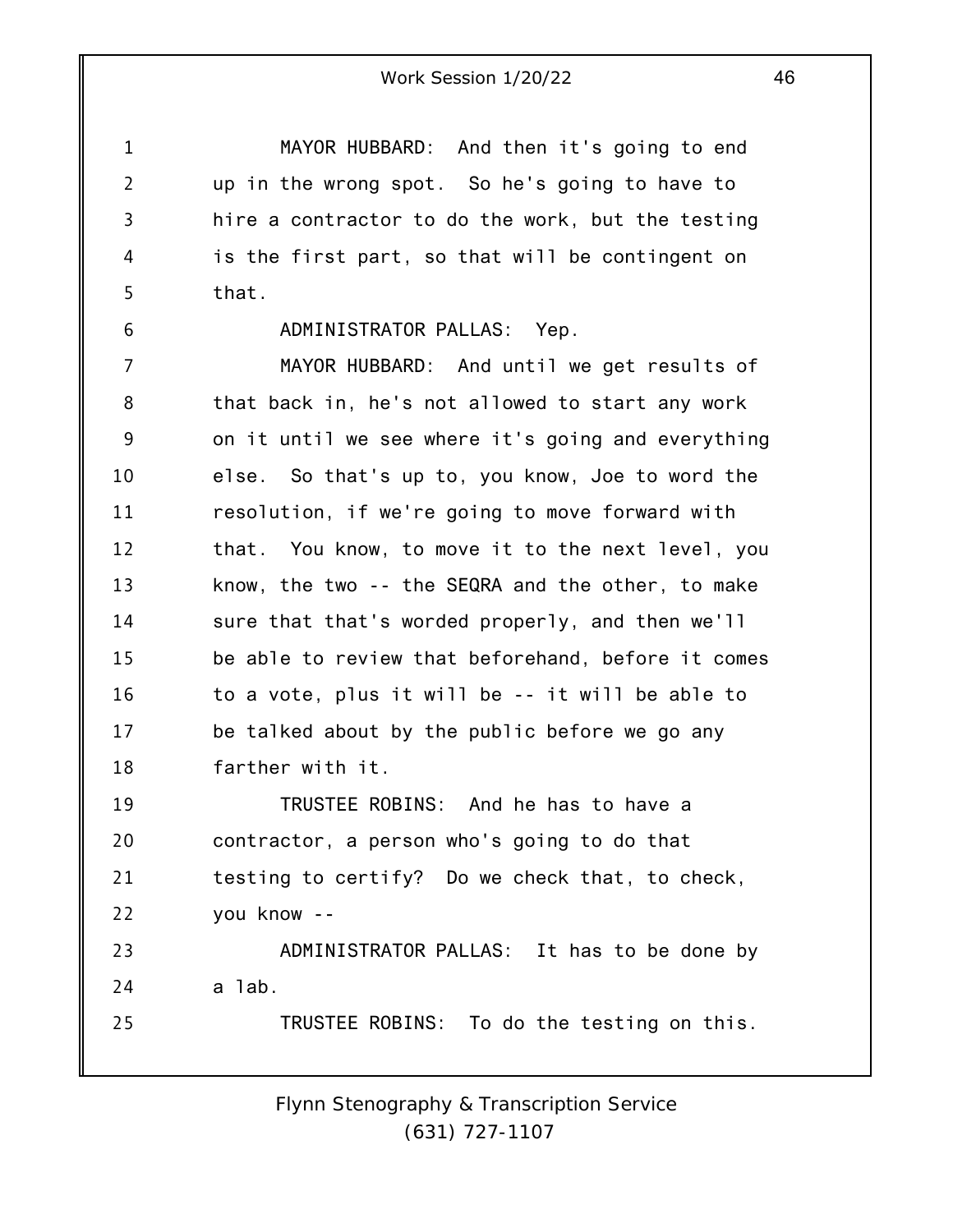1 2 3 4 5 6 7 8 9 10 11 12 13 14 15 16 17 18 19 20 21 22 23 24 25 Work Session 1/20/22 47 ADMINISTRATOR PALLAS: The test samples are done by a contractor, I assume. TRUSTEE ROBINS: That's what I mean. But he doesn't have a contractor, so, I mean -- ADMINISTRATOR PALLAS: Yeah, I mean, it could be any -- I mean, the testing comes -- some larger testing companies will take their own samples. TRUSTEE ROBINS: He has to get an environmental testing company to do the tests, is that what he -- ADMINISTRATOR PALLAS: It's the only way it can be. It has to be a lab that certified. TRUSTEE ROBINS: Okay. ADMINISTRATOR PALLAS: That's the way it works, yeah. MAYOR HUBBARD: Okay. Any other discussion? ATTORNEY PROKOP: Yeah, I just have one question. So I just -- I think this was mentioned at the public hearing, and I just had a concern that this was -- that this was called maintenance dredging. I don't -- I don't think it's really what maintenance dredging is. I know the DEC didn't seem to have a problem with it, you know, maybe because of the size of the project, but in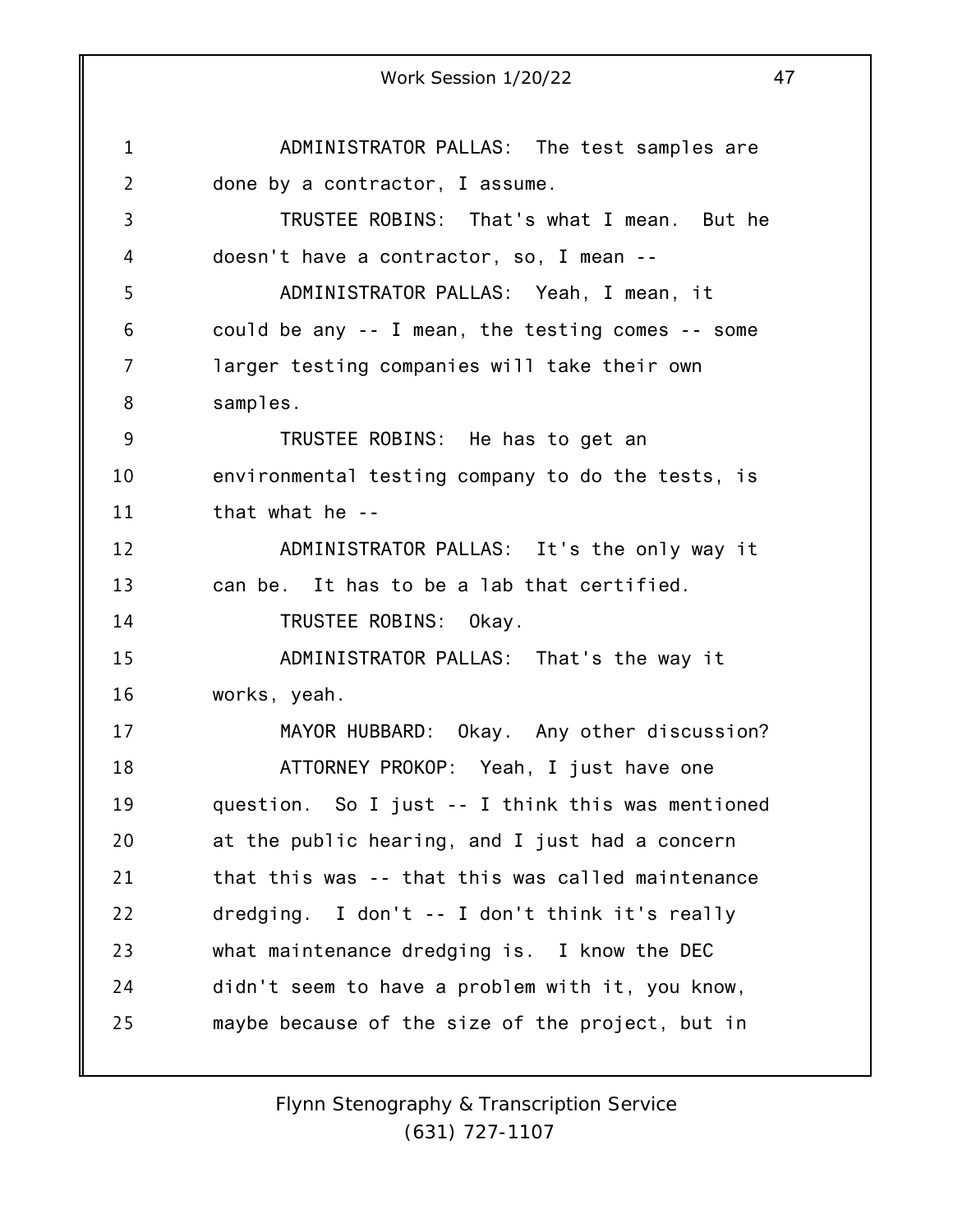1 2 3 4 5 6 7 8 9 10 11 12 13 14 15 16 17 18 19 20 21 22 23 24 25 the future, I think we should, you know -- ADMINISTRATOR PALLAS: This -- it was actually corrected. He actually resubmitted -- ATTORNEY PROKOP: Oh, he did? Okay. ADMINISTRATOR PALLAS: -- the application page with -- and changed it to eliminate the word "maintenance". ATTORNEY PROKOP: Okay, because I saw the agenda, it's still -- ADMINISTRATOR PALLAS: Yeah. ATTORNEY PROKOP: Okay. ADMINISTRATOR PALLAS: That was at the same time. MAYOR HUBBARD: That was the other one that was -- ADMINISTRATOR PALLAS: Yeah, that was - that was the other one, yes. ATTORNEY PROKOP: Thank you. MAYOR HUBBARD: All right. Thanks, Joe. Okay. So we'll get that, the wording in the resolution, make sure everybody is happy with it, and we'll move that forward. Okay. Mayor and Trustees. Trustee Martilotta. TRUSTEE MARTILOTTA: Sure. Last week, so I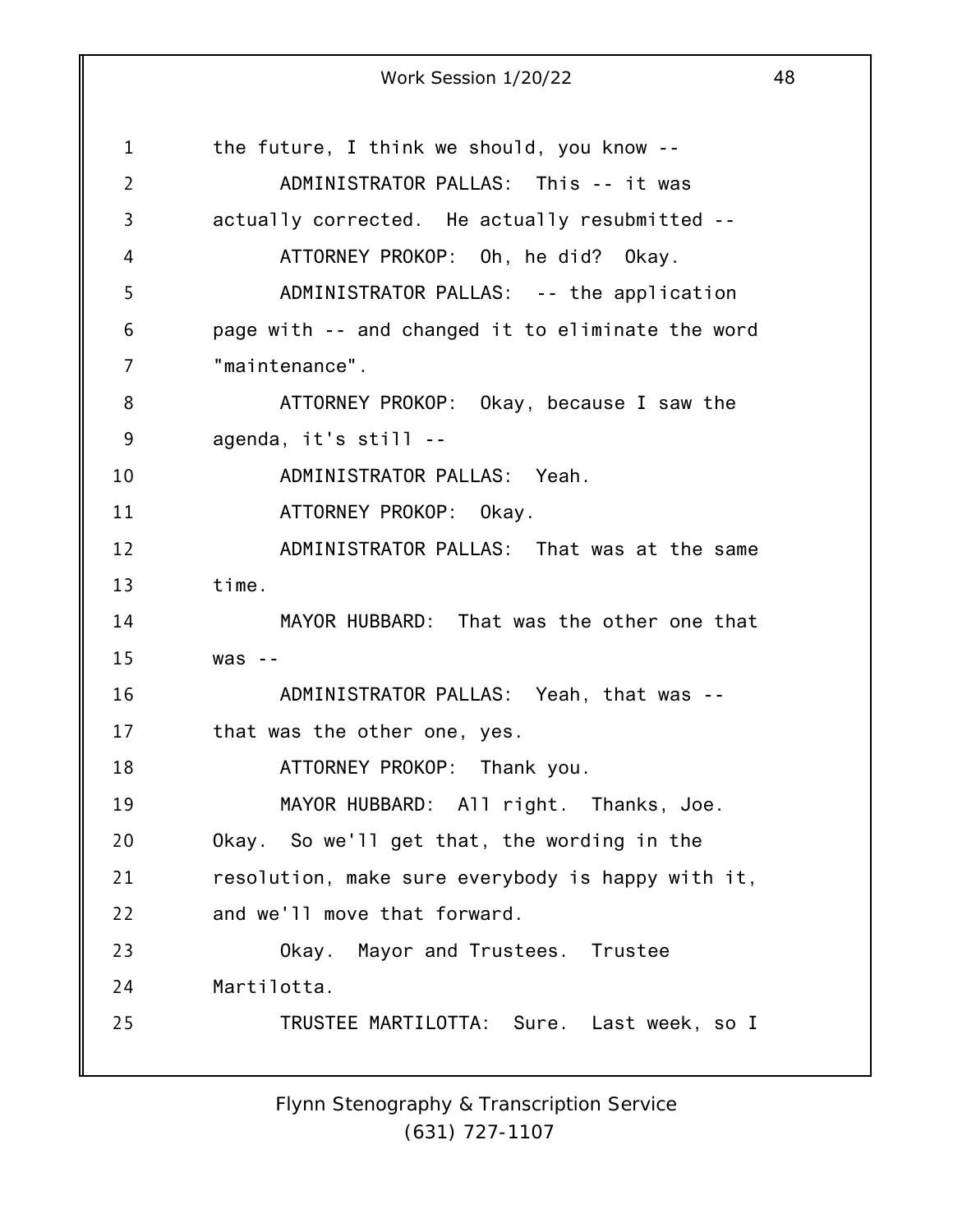kind of -- we were going over the rings. I've kind of been real busy. If you don't mind, I'll say something about Ms. Agosta real quick and pass it along?

MAYOR HUBBARD: Yeah.

1

2

3

4

5

6 7 8 9 10 11 12 13 14 TRUSTEE MARTILOTTA: All right. So I think everybody here probably knows we lost one of our own this week, all right, Cindy Goldsmith-Agosta. I taught with her in the classroom on and off for about a dozen years. A really outstanding person, you know. And as when, you know, anybody passes, it's terrible, it's obviously terrible, and Ms. Agosta I think more so, just because of her position within the community.

15 16 17 18 19 20 21 22 23 24 25 I just wanted to make sure that we expressed our condolences to her parents, Gus and Linda, her husband, Sal, her son, John. And I want to make everybody aware that the family asked or is establishing a scholarship fund in her name. I can -- if anybody's interested, I can get them in touch with that information. It's through the Greenport -- I'm not sure if it's through the Teachers Association or not, but I just wanted to make sure. Like, traditionally, we do a moment of silence at the regular session. I just wanted to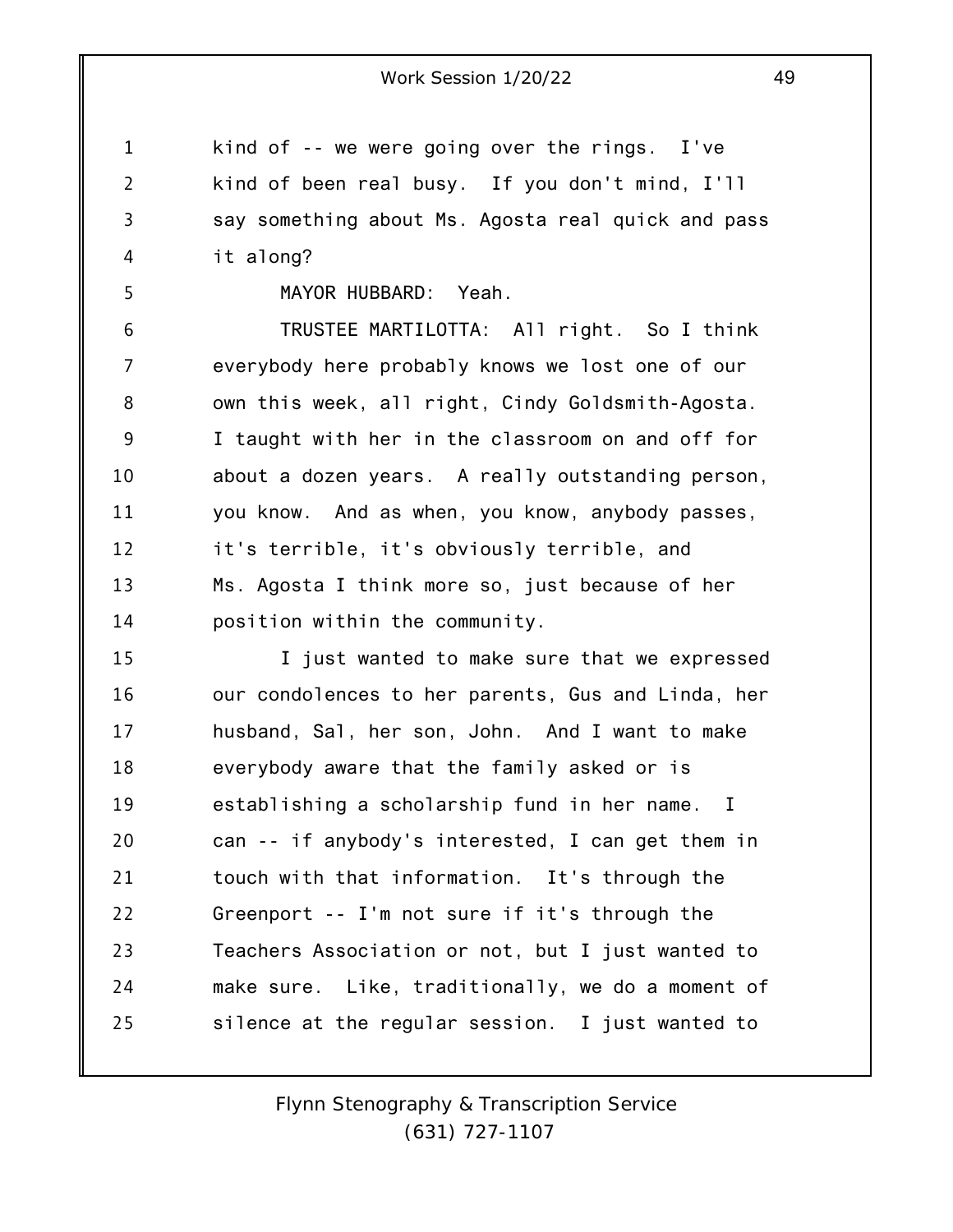1 2 3 4 5 6 7 8 9 10 11 12 13 14 15 16 17 18 19 20 21 22 23 24 25 Work Session 1/20/22 50 make sure we addressed that this evening, and that was all. That's all I have to say. MAYOR HUBBARD: Okay. TRUSTEE ROBINS: Jack, can you send us an email with that fund, place for the donations, please? TRUSTEE MARTILOTTA: I certainly will. TRUSTEE ROBINS: Okay. MAYOR HUBBARD: Yeah. Maybe, if you want, send it to the Village Clerk and we can just post that on -- TRUSTEE MARTILOTTA: Absolutely. MAYOR HUBBARD: -- the website and just have it there to fly around. Okay. TRUSTEE MARTILOTTA: Okay. MAYOR HUBBARD: Okay. Trustee Phillips. TRUSTEE PHILLIPS: I'm going to go back to my November work session, where I brought up that we've taken the step of reaching out and we're going to be hiring someone who can advise us on planning. And, as you know, I am very concerned about the Waterfront Commercial District, that I think we need to -- now is the time to really, reevaluate that. And I'm actually supporting Trustee Robins'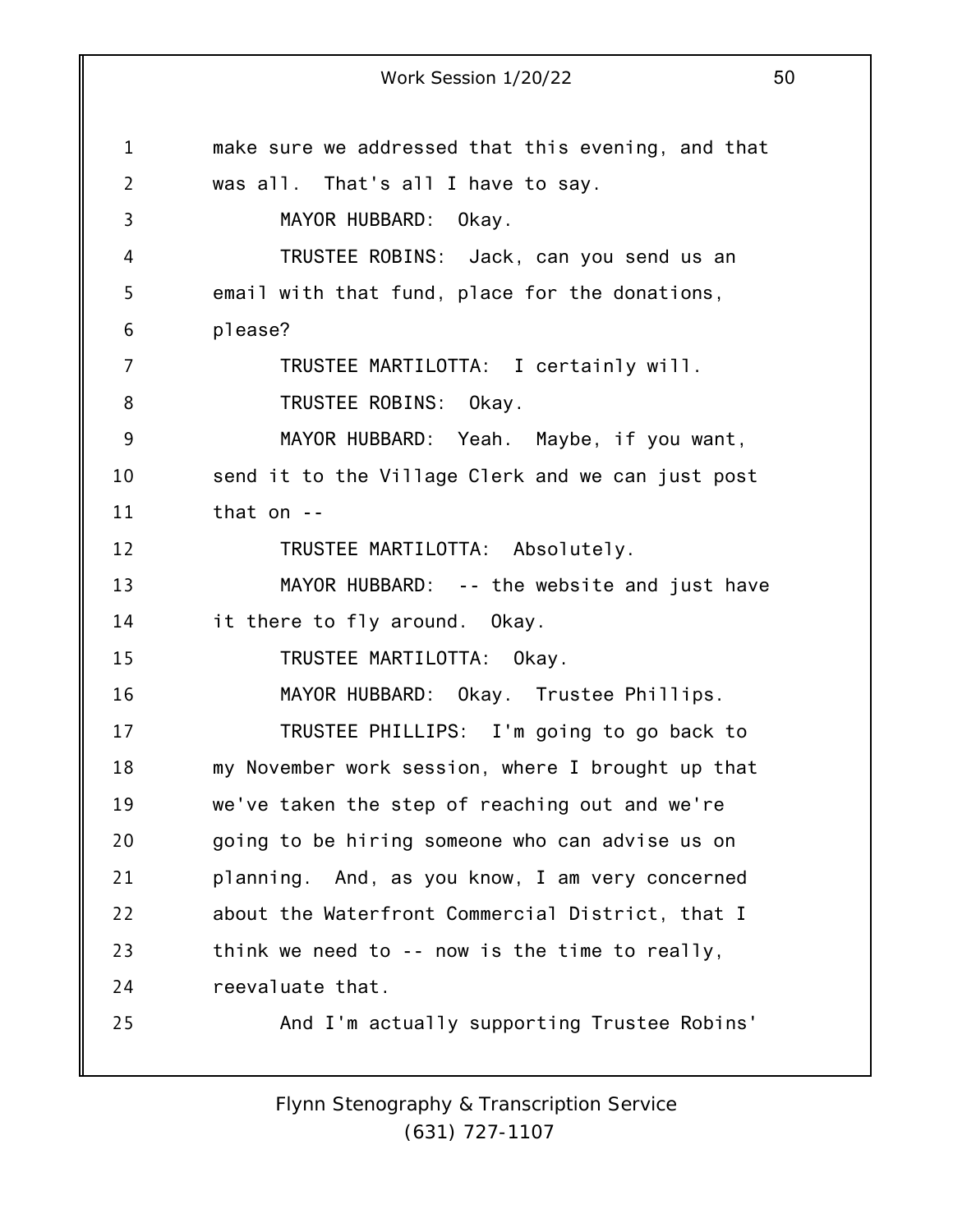1 2 3 4 5 6 7 8 9 10 11 concern about the Commercial Retail District as well. I happened to be going through the Harbor Management Plan that's attached to our LWRP and I discovered or it reminded me that there was a discussion, and has been a discussion, of creating two different waterfront zoning districts, one that really establishes the Waterfront Commercial as a working Waterfront Commercial, and then taking care of some of the -- or rezoning some of the Front Street properties into a different classification of waterfront commercial.

12 13 14 15 16 17 18 19 20 21 22 23 24 25 My concern is that we have the opportunity now to really take the time to look and see what we want the Downtown District to look. We're talking about accessory apartments. We're talking about looking for spaces to create housing, which in a Downtown District, of course, it means going up. I think it's just time that we as a Board, we have several code changes that we're talking about, we have a noise ordinances that we haven't gotten back to. We've had other discussions. We have issues that I've been hearing within the Zoning Board of Appeals and the Planning Board dealing with the height of buildings, whether it's 2 1/2 feet or 35 feet. I think perhaps we should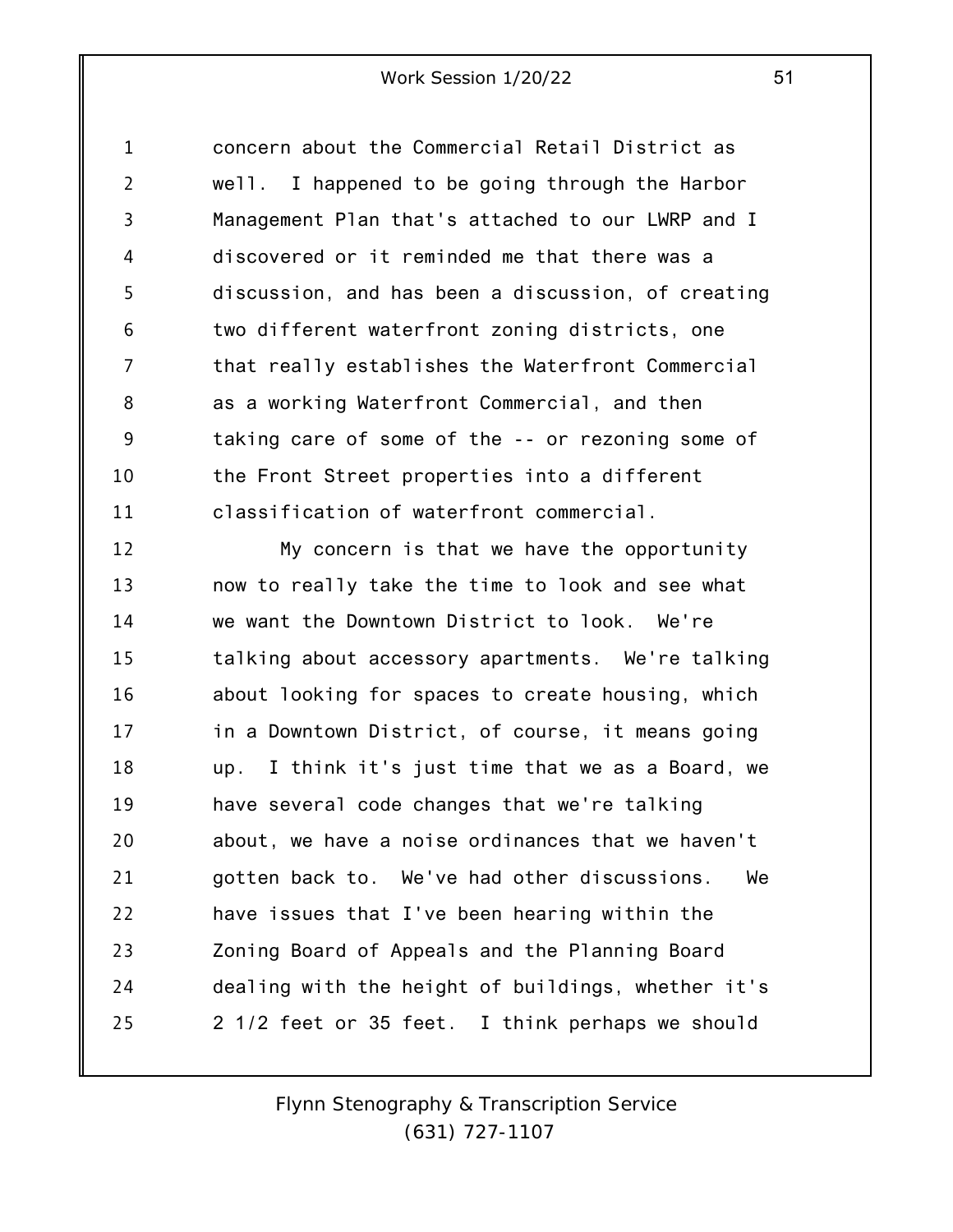1 2 3 make it 35 feet. I just think there's a variety of things that we could be working on in the next couple of months.

4 5 6 7 8 9 10 And I know the word moratorium is a tough one to swallow for a moment, but I think that we're at a point where we should discuss taking a step back, setting a control date, as they do in Fisheries Management. They set a control date to just have the discussions and to come up with the changes that will take place.

11 12 13 14 15 16 17 18 I'm concerned that we've -- or I don't think the Village of Greenport can take much more infrastructure stress down street, to be honest with you, I don't think it can. I think we need to really, really think about it, it's our job to think about it. And it may just be a discussion that comes out with nothing, but I think we - it's time we did it, okay?

19 20 21 22 23 24 25 So, as I said, moratorium might be a good idea for six months, for a year on any permits that area, just for us to really take a good look at where we want to be, okay? As the former Mayor said, "Build it and they will come." Well, they came and now we are really bursting at the seams. So that's number one. It's for discussion.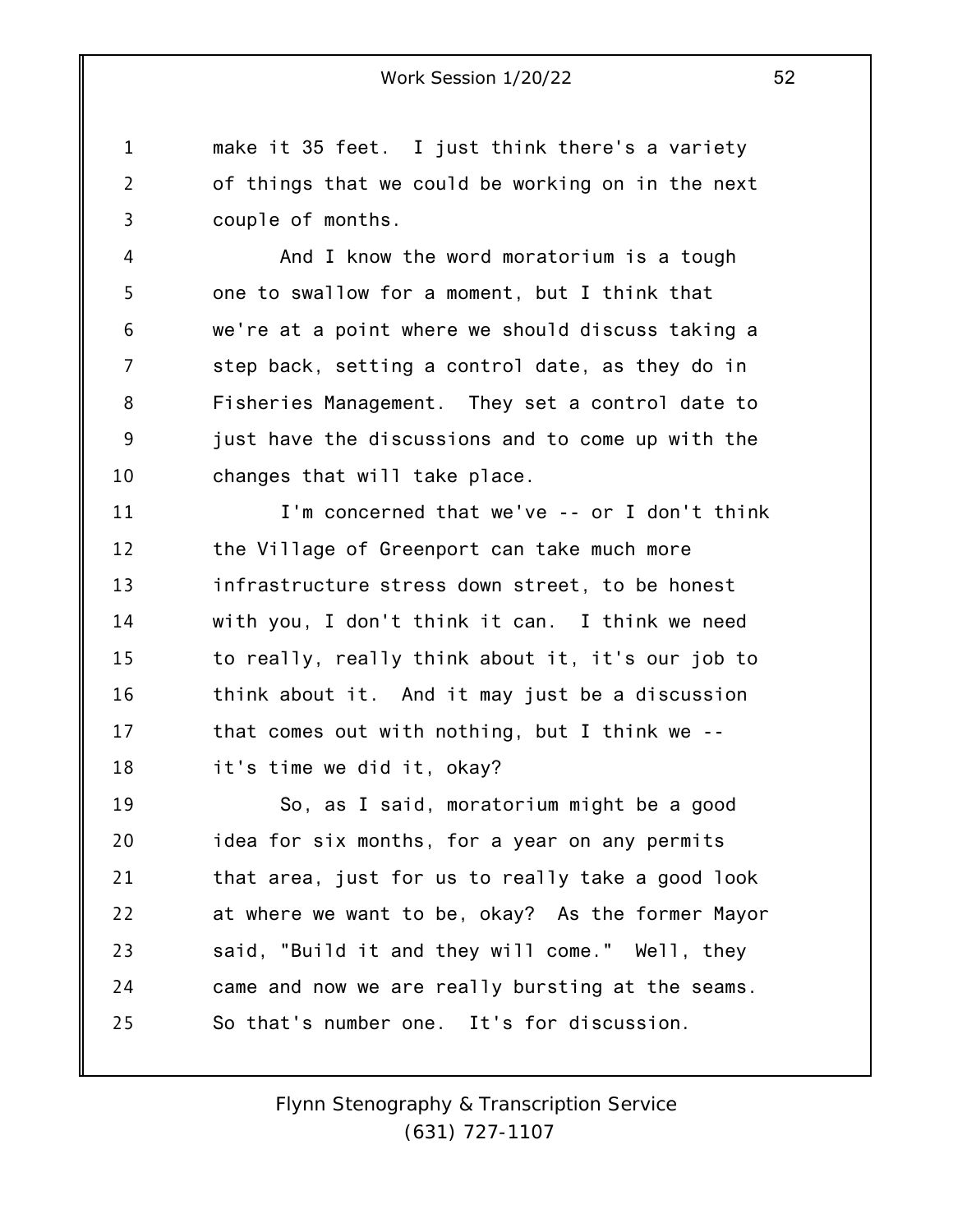| $\mathbf 1$    | The other thing is I'm very interested in          |
|----------------|----------------------------------------------------|
| $\overline{2}$ | where we're at with the Mitchell bulkhead permit   |
| $\overline{3}$ | process. Also, are we -- Paul, I would assume      |
| 4              | that, and you'll have to refresh my memory, going  |
| 5              | back to the Mitchell -- Mitchell Marina, that the  |
| 6              | bulkhead study that was done, if I remember        |
| 7              | correctly, the company was creating permits for us |
| 8              | or to $-$                                          |
| 9              | ADMINISTRATOR PALLAS: I'll have to                 |
| 10             | double-check the file, I'll check the expiration   |
| 11             | dates, but I think I've reported before that they  |
| 12             | did apply for permits and we received them. I      |
| 13             | just don't remember when the expiration dates      |
| 14             | were. The DEC permit is probably 10 years. My      |
| 15             | guess is that the Army Corps permit has probably   |
| 16             | expired.                                           |
| 17             | TRUSTEE PHILLIPS: Well, the only --                |
| 18             | ADMINISTRATOR PALLAS: Possibly. I                  |
| 19             | don't know, I would have to double-check.          |
| 20             | TRUSTEE PHILLIPS: Well, if we're looking           |
| 21             | into grant possibilities for -- for the effluent,  |
| 22             | okay, the Federal Government has -- is passing     |
| 23             | along a lot of infrastructure money, and I think   |
| 24             | that probably we should be -- have a shovel-ready  |
| 25             | project for Mitchell Park, you know, for the       |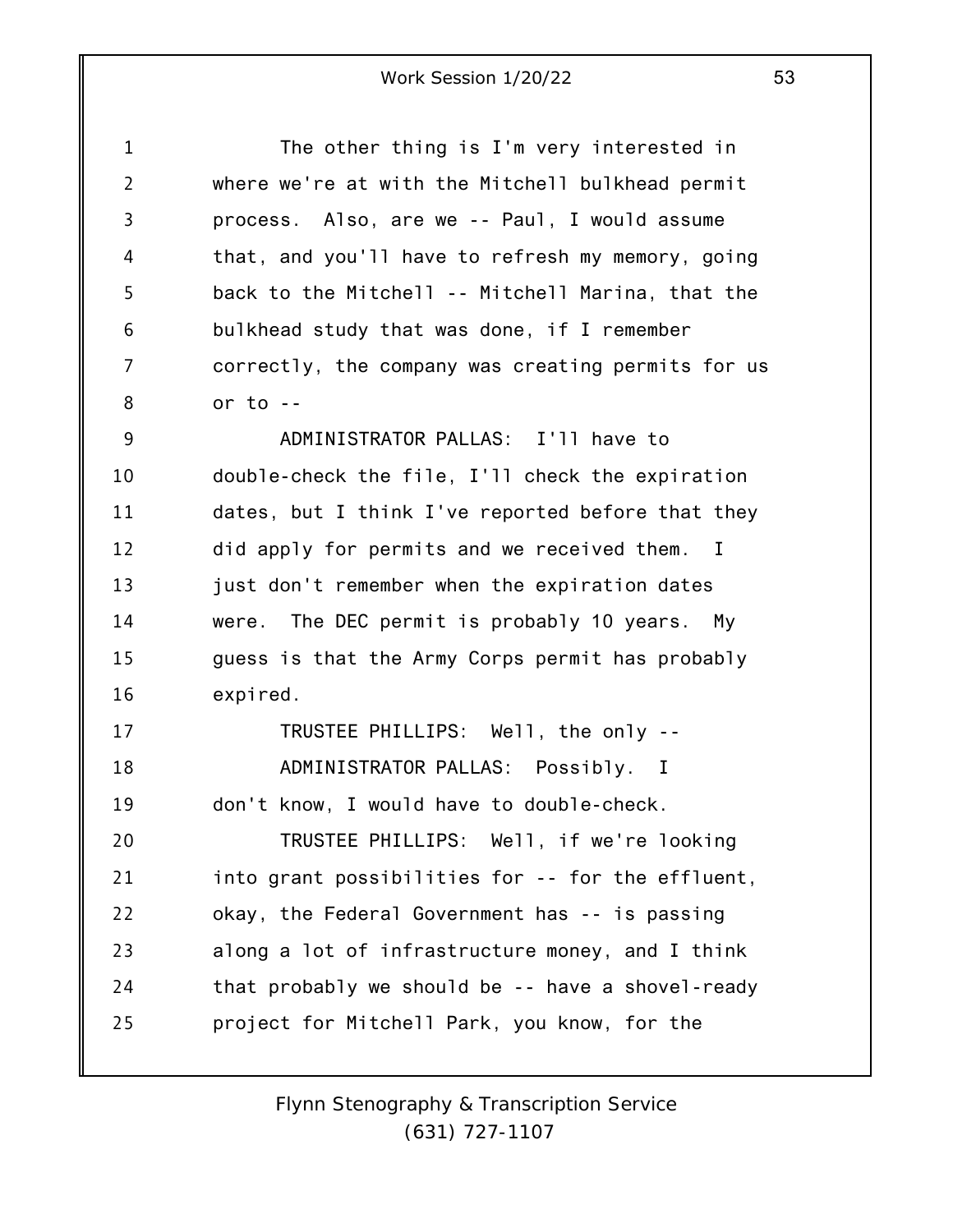1 bulkhead at Mitchell Park.

2

3

4

5

6

I think it behooves us to get ahead of the game, and if that money is available, similar to what we did with the sewer plant, it will be ready to put it in and be first in line for some of that money.

7 8 9 10 11 12 13 ADMINISTRATOR PALLAS: Right. In fact, we -- through my State Association, Electric Utility State Association, one of the things we're doing is exactly that, we're putting together a listing of high priority projects. I think I had requested that from you all. Certainly, that's something I would put on the list to begin with.

14 15 16 17 18 19 20 21 You know, it's mostly focused on electric utility, but we always, you know, ask for other things in the process. Many of the utility members are multi, you know, discipline, not just utilities, so they tend to use that forum for that purpose, and it is definitely being looked at. We actually have a meeting next week to discuss that very topic.

22 23 24 25 TRUSTEE PHILLIPS: Mayor, I think that's something that we need to discuss for the next year, is setting a set of goals, you know, might even be one or two, but what we really feel is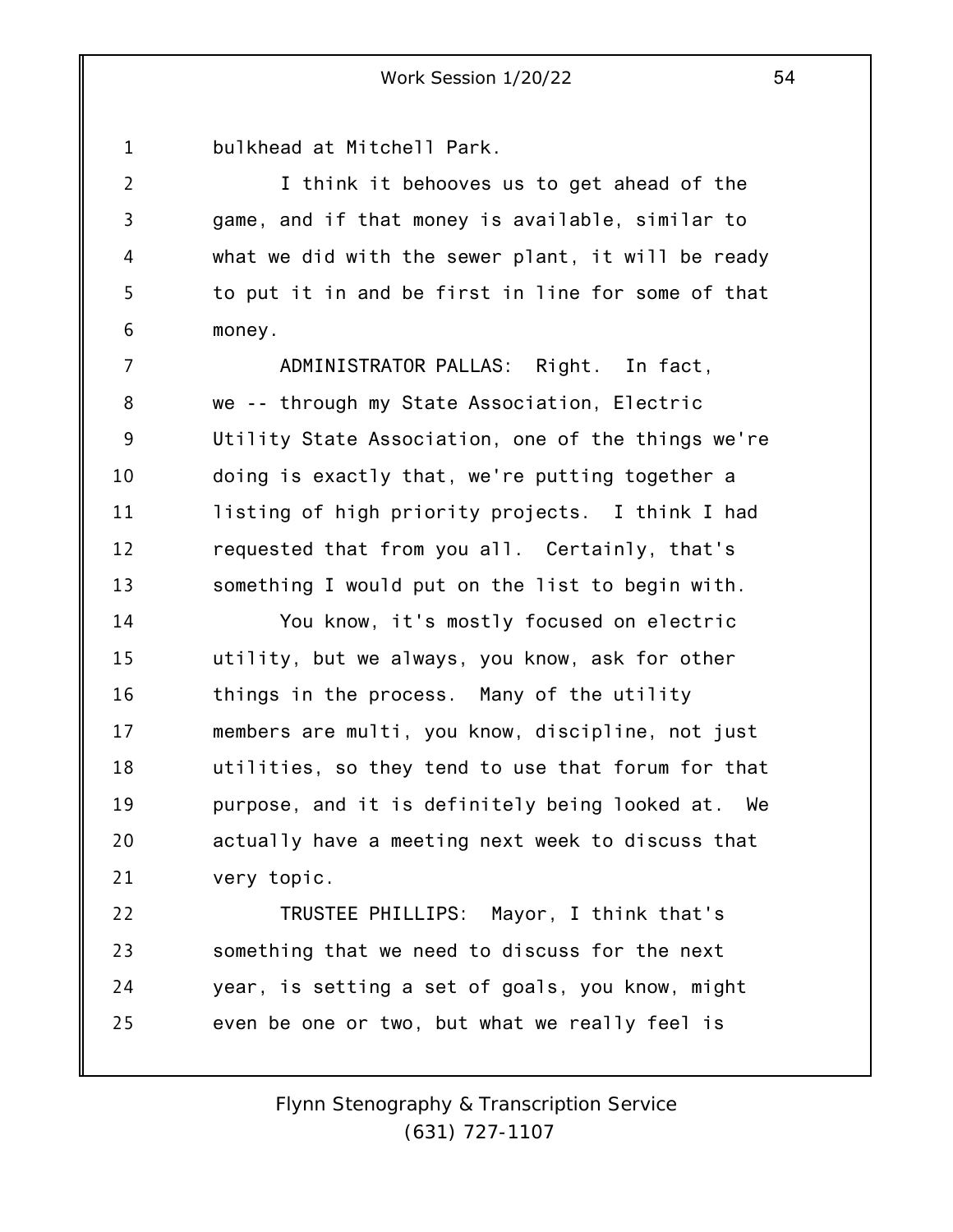1 important that needs to get moved forward,

2 3 especially if we're going to be looking for grant funding.

And I'd say that's pretty much it, because that's a mouthful, so that's it.

4

5

24

25

6 7 8 9 10 11 12 13 14 15 16 17 18 19 20 21 22 23 MAYOR HUBBARD: Okay, that's fine. Just to clarify a couple of things. Right now, I mean, I know you want to talk about, you know, changing the zone and all the other stuff. We've got, you know, three Local Laws, a noise ordinance and other stuff that's still hanging there. I'd like to see these things completed and done, but it just -- it takes time to go through, you know, us discussing it and Joe and Paul working on it, reviewing it and try to put everything together to make them. Hopefully, we could have those three for next month, to get them out of the way before we start on another thing. That's just going to push these things to the back burner and then -- TRUSTEE PHILLIPS: See, I don't see it pushing it in the back burner, I see it all coming together, together as one. What I'm finding and it's -- and maybe it's just I want -- I find that

concerning me, okay? I think we have -- we have

we're piecemealing things and that's what's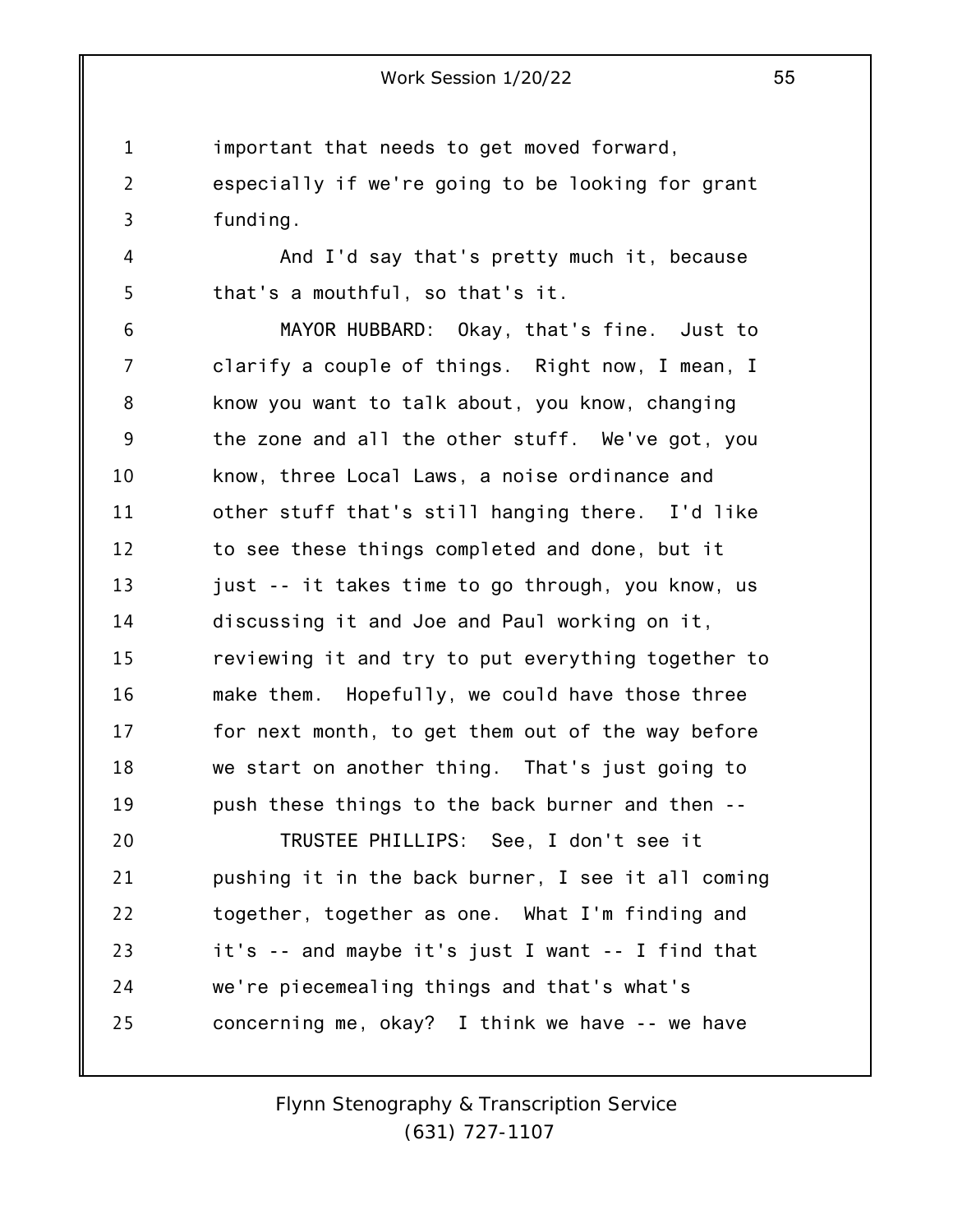1 2 3 4 5 6 7 parking issues, we have the height issues, we have the -- the building permits -- not building permits, but the types of businesses that are coming into the Village. We have traffic issues. These are all tied together, along with the noise, along with the -- you know, the accessory apartments.

8 9 10 11 12 13 14 15 16 To me, it's kind of a combination of everything, okay? And that's how -- but, in all honesty, that's something that gets discussed in a Code Committee, which is your purview not to have that, but -- and technically, we are the Code Committee. That's why I'm just kind of bringing it up, that it's important that we -- it's time for us to really take a look of where we want to be.

17 18 19 20 21 22 23 24 25 As I said, build it and they will come. Well, they came and we're bursting at the seams sometimes, and sometimes it's not in -- you know, business, the business isn't consistent in the wintertime. You know, years ago, there was a variety of activity downtown. The Village of Patchogue is an example of how they revamped and have made livability and walkability downtown, that's an example.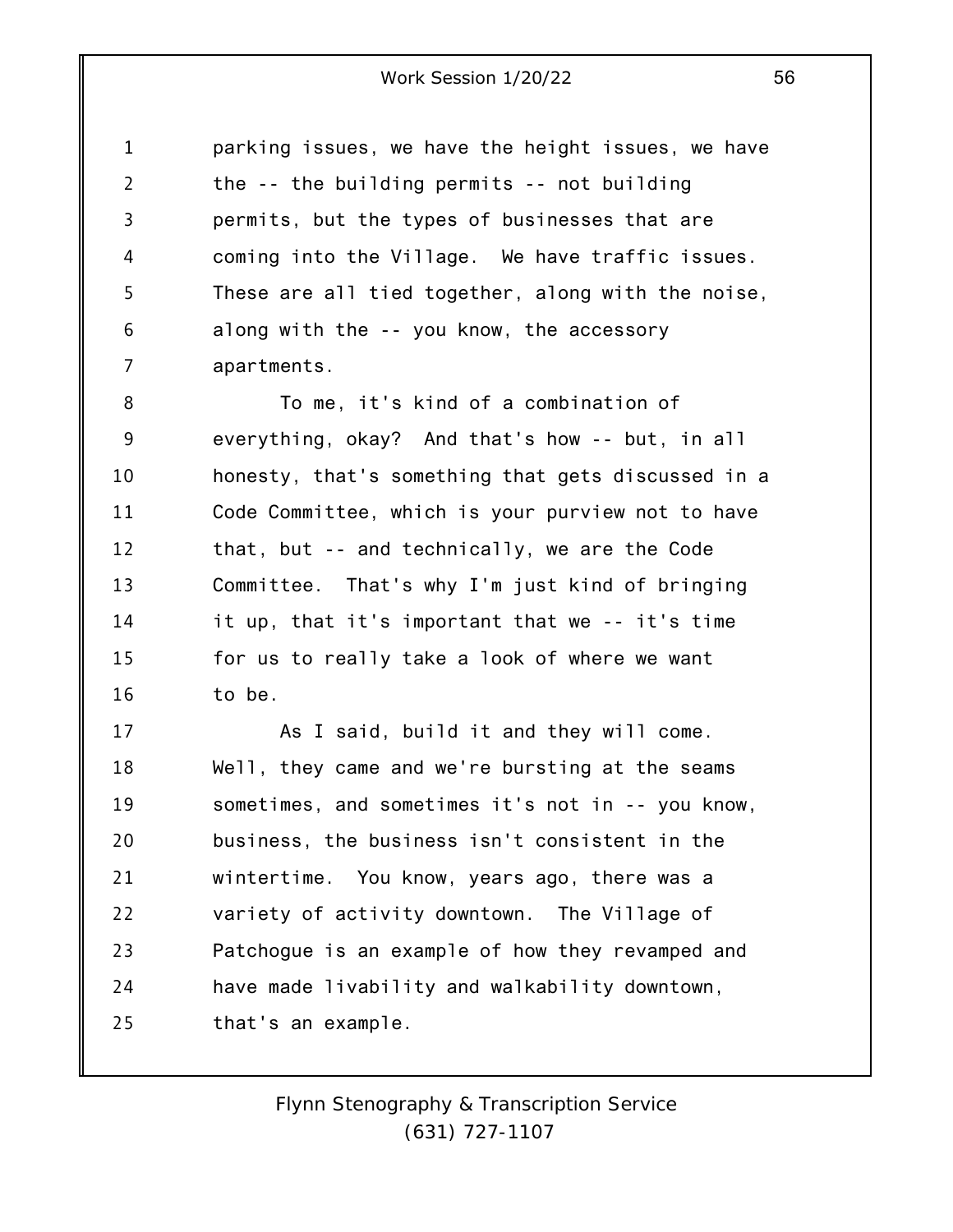1 2 3 4 5 6 7 8 9 10 11 12 13 14 15 16 17 18 19 20 21 22 23 24 25 As I said, I think it's just -- it's our job to start the discussion. We may not get -- you know, it may go on for weeks or months, but at least we should be doing something, at least that's how I feel. MAYOR HUBBARD: Okay. Thank you. Trustee Robins. TRUSTEE ROBINS: Yeah, just to respond to Mary Bess, I agree that this needs to be a comprehensive approach to this, not, you know, one, one law at a time, because it is. What we're trying to create here now is the idea of what we really want to be, and we -- until we get our Planning person in place, you know, we're really -- you know, to move forward on, you know, closing out three very important issues that all are interrelated seems to me a little bit of a hasty approach. So I just wanted to comment on Trustee Phillips' report. And I definitely -- I mentioned, but I won't continue, go any further about that, that I also was calling for a moratorium for that reason, so. I'm going to give you my GATE meeting report, which is the government action part of the BID, because we met with Paul Pallas, Rich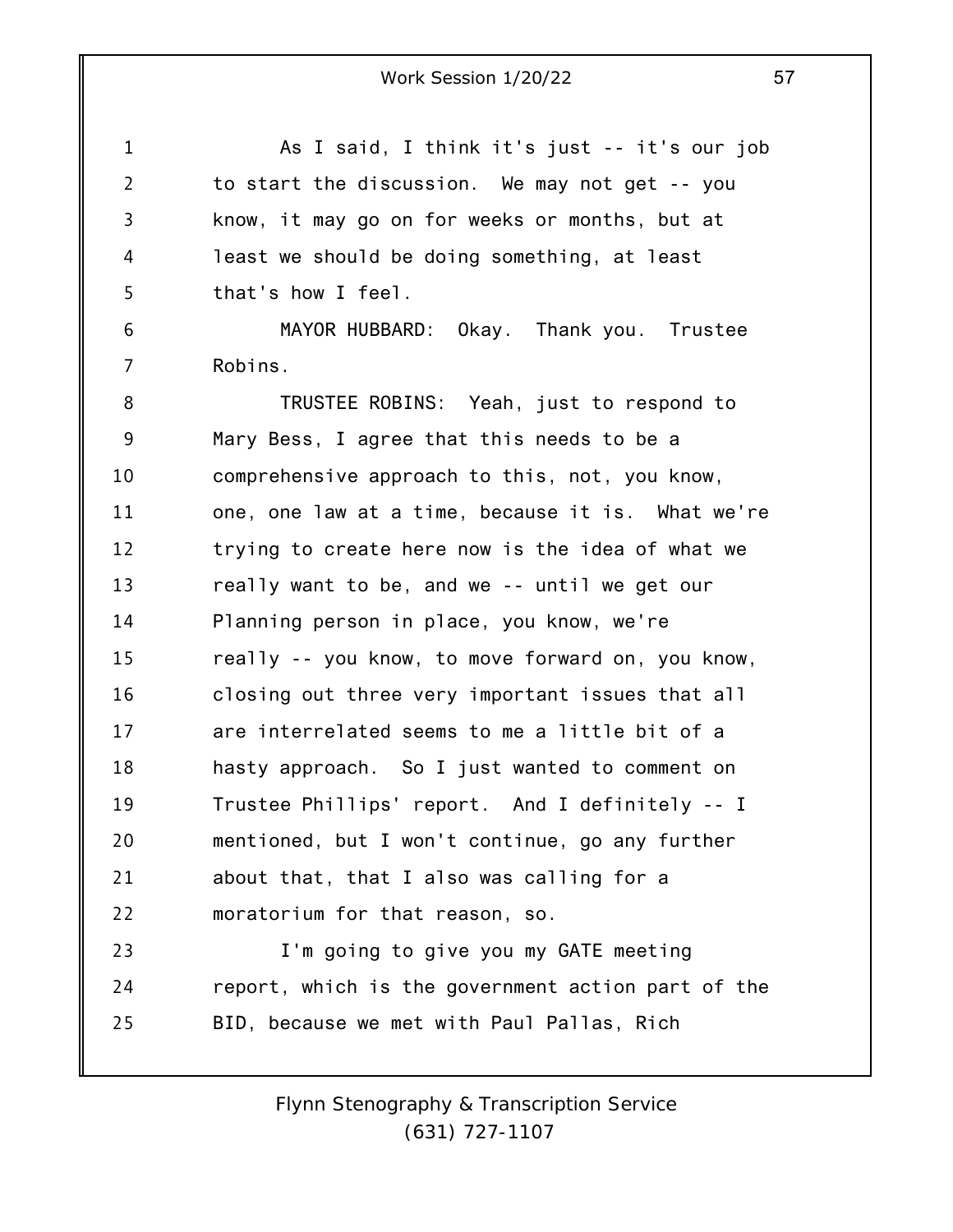1 2 3 4 5 6 7 8 9 Vandenburgh, David Abatelli, Deborah Rivera, and Brendan Spiro, we met last week. We went over things like the Christmas lights. Rich asked Paul if the Village would be willing to coordinate with the company that did the lighting to check the tree light connections, and Paul says that's fine, but that he would need 48 hours notice from Rich to make an Electric Department worker available when they're scheduled to be here.

10 11 12 13 14 15 16 17 18 19 20 21 22 23 24 The school technology class is going to construct four new planters and repair several others. Dave Abatelli is coordinating with them, and the BID would like to share the cost of the materials with the Village. He's awaiting final amount from the school. It's estimated it's going to be approximately \$1500 total. So I guess they would be asking for us to contribute 750, so - but that's -- I'll put the ask in. You know, that's for the planters, you know, that are on -- MAYOR HUBBARD: Yeah. TRUSTEE ROBINS: -- the streets and some repairs. Paul updated the group on the ferry project, and the installation of the new poles and wiring

25 of the microgrid project. He asked about -- Rich,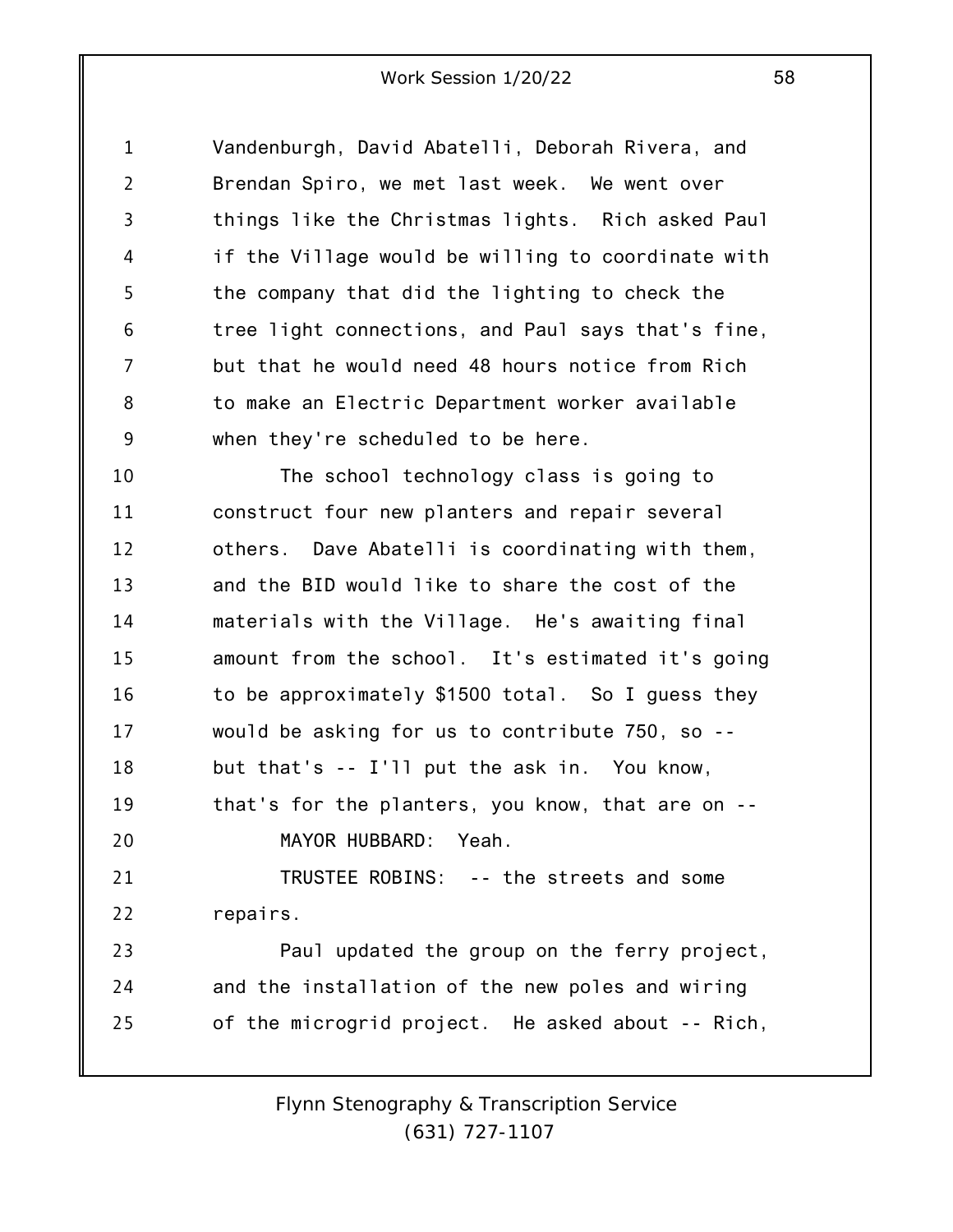1 2 3 4 5 6 7 8 9 10 11 12 13 14 Rich Vandenburgh asked about the Hampton Jitney to Sag Harbor, and Paul reported that they've not submitted a formal proposal to the Board yet. Actually, the guy from the Hampton Jitney, Jeff Lynch, came to the BID online meeting yesterday and was making his pitch to the BID about the Jitney. And I think he incorrectly stated to the Board that, you know, they've submitted their formal proposal to the -- to the Village, which they haven't. I confirmed that with Paul today. So they -- but, you know -- and the BID won't get involved with it until they get a determination for the Village whether it's going to be allowed to do it or not.

15 16 17 18 19 20 21 22 We discussed the ice rink, and Paul mentioned -- this was -- this is a little bit dated, but that the Road Crew would begin spraying. And, obviously, they got it opened for this weekend and it looked like the Sunday event was a great success. So I'm glad that we were finally able to get that going and that we'll have cold weather for a little while to keep it.

23 24 25 And then we just discussed renewing a grant opportunity for lighting in South Street parking lot. That was a grant that we were working on a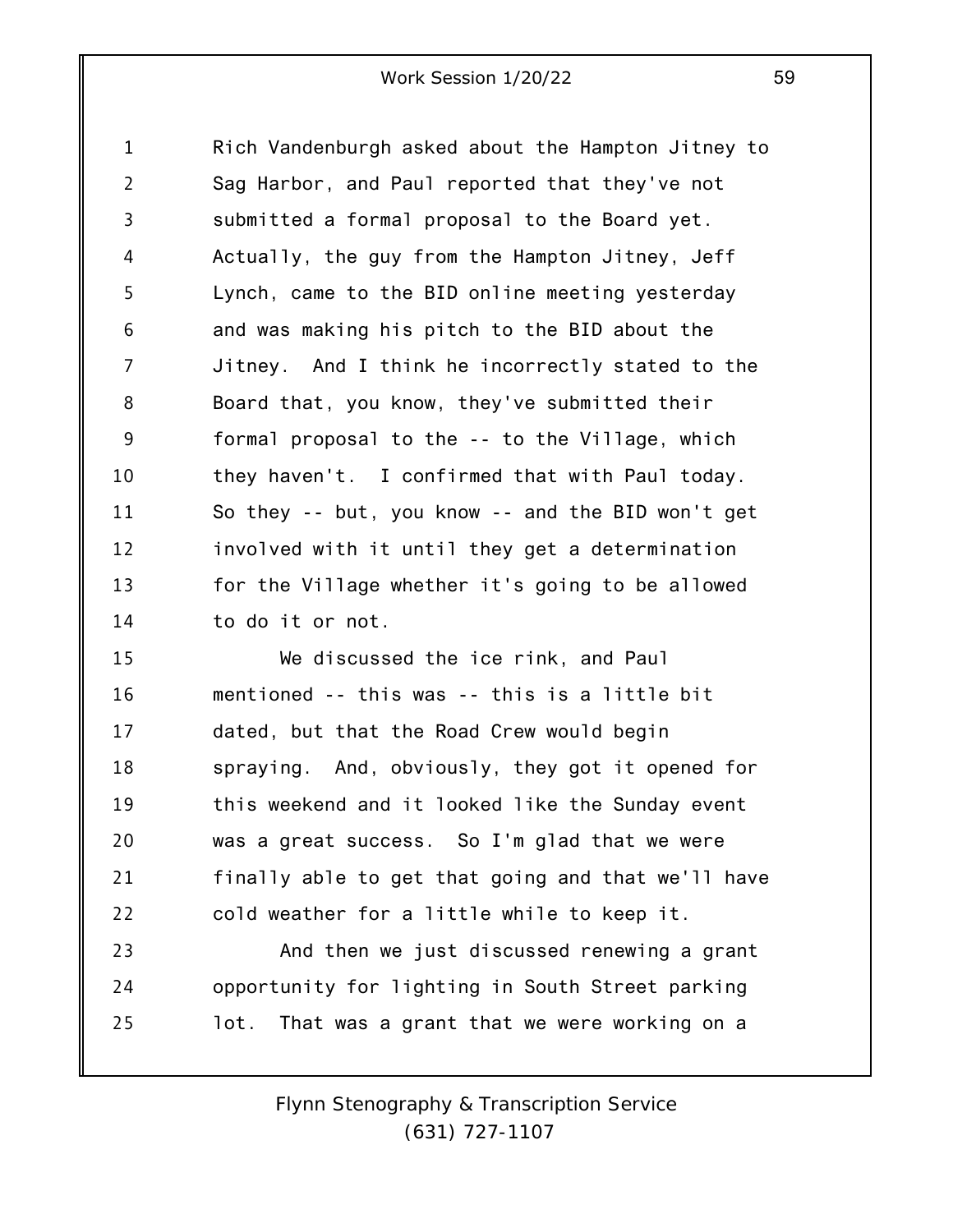1 4 number of years ago and it kind of fell by the wayside. But we did ask that we start looking for some ways to fund that and get that area back there lit, because it is very dark and there are problems.

2

3

5

6 7 8 9 10 11 12 13 The Housing Task Force: So, actually, we need -- I want to just read my statement again. We need to find a way to provide housing security for the workers and families that provide the services that our community needs, the retail and service workers, first responders, teachers and trades people that support infrastructure and make this a community.

14 15 16 17 18 19 20 21 22 23 So I've created a committee, I have eight members in place. We're going to have our first meeting this coming Wednesday, it will be a Zoom meeting. And the mission of the committee is to explore all possible ways to create affordable housing. We must be looking at existing zoning and land use. We must find new ways to create housing that are outside the box of conventional use, and ensure that they remain affordable in perpetuity.

24 25 I have a group put together and they're res -- they're all residents of Greenport with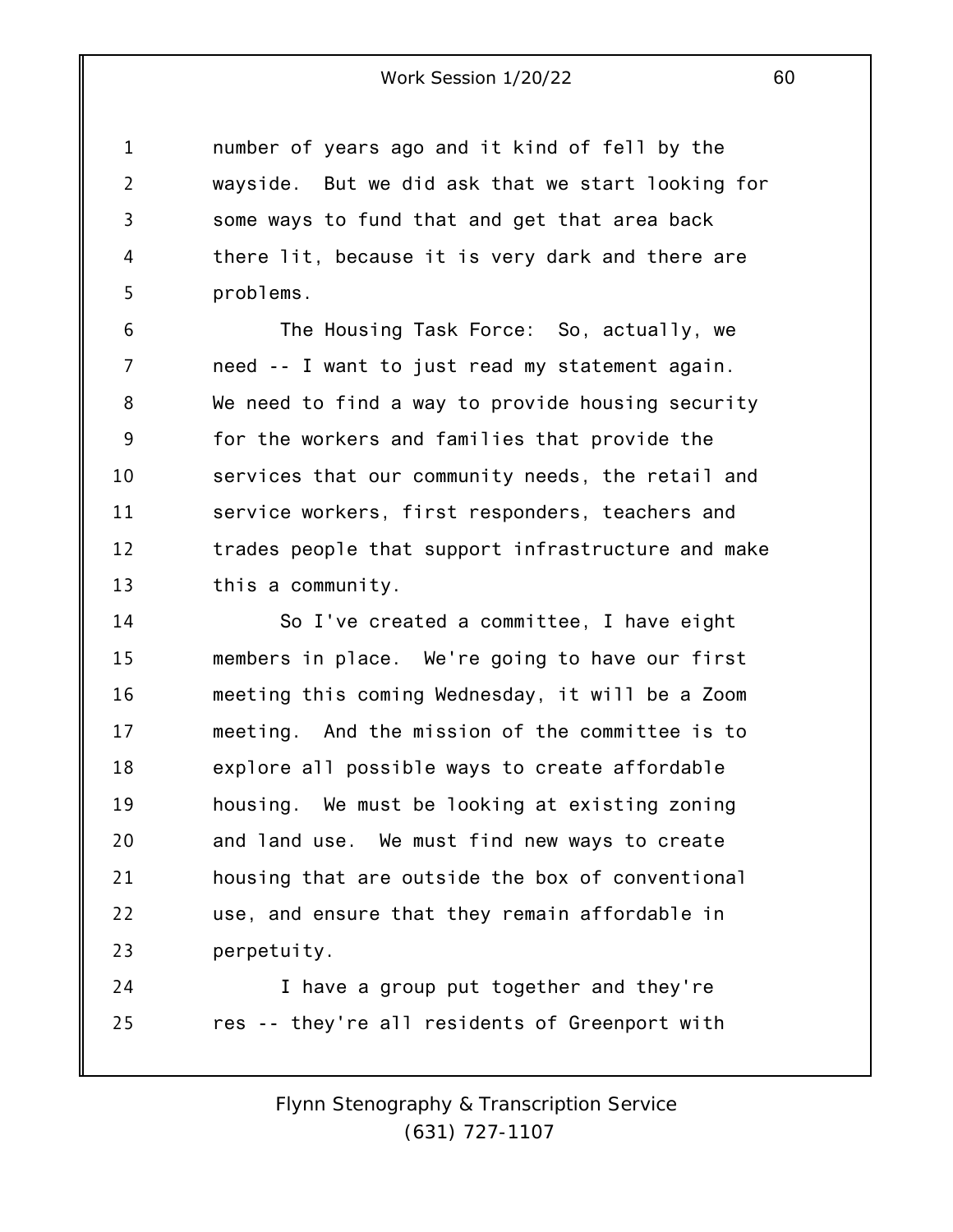1 2 3 4 5 6 7 varied backgrounds, who will bring expertise and experience to the table. I'm very excited about getting started with this. And so that's going to start next week. I will bring a report back to the Board at the work sessions of progress and any -- you know, what we discussed at the meetings.

8

That's it for me. Thank you.

9 10 11 12 13 14 15 16 17 18 19 20 MAYOR HUBBARD: Okay. Thank you. Okay. I didn't have much. I did receive an email a couple of weeks ago about somebody that's been buying tower sites throughout the northeast, and they were interested in our tower site. I don't know what would even be involved in selling, leasing, whatever. Robert did work on the amount of rent that we receive. We would have to show them the amount of rent we received, then they'll come up with a price that they'll pay. The thing is you do lose control over it, because then it's theirs, not ours. So I'm just mentioning it.

21 22 23 24 25 If anyone wants to read the email, if you're interested, I don't know what we could actually legally do with that site. It's our property, but I don't know what can be done with it. Safety reasons with the tower and all that, it's beyond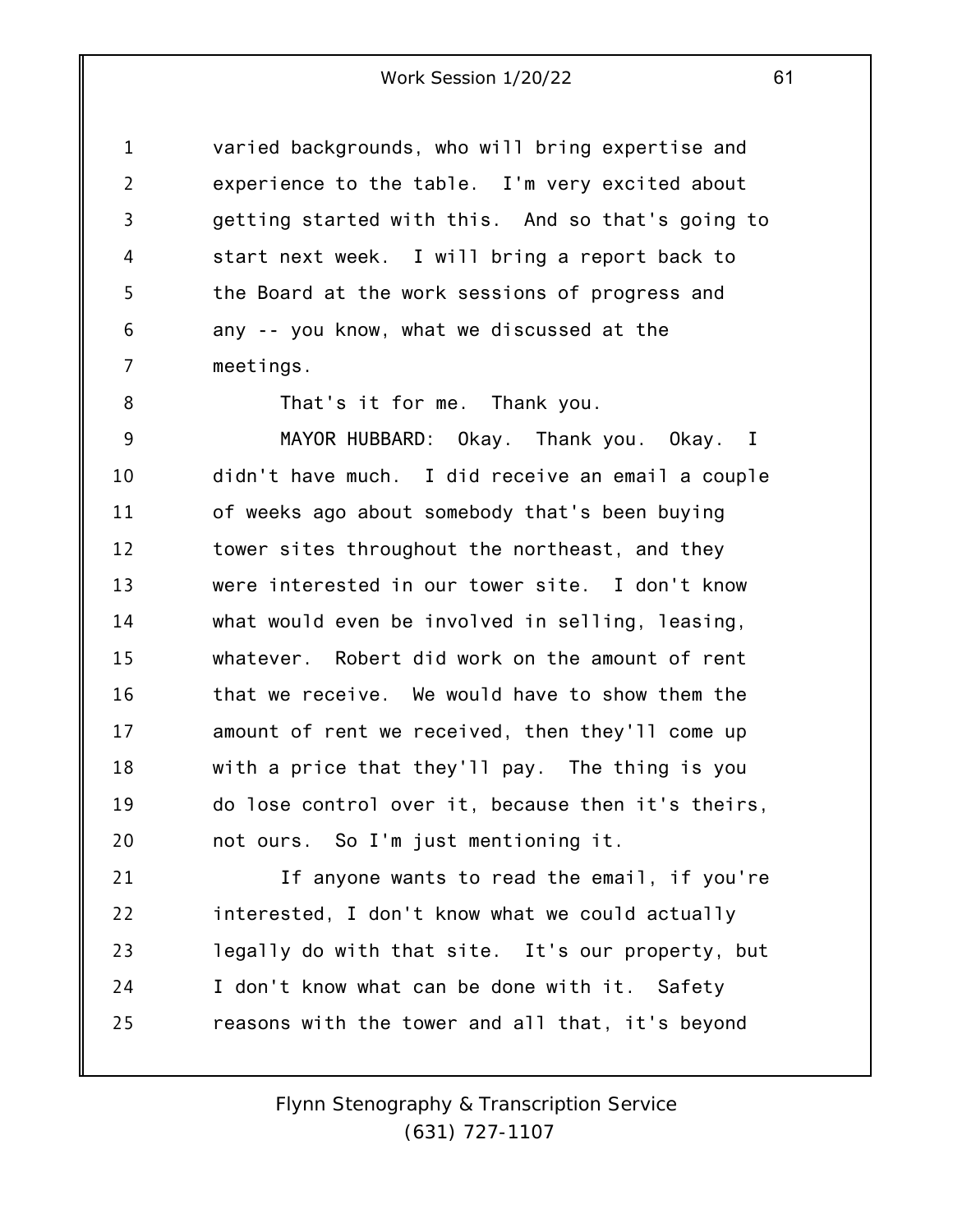1 2 3 4 5 6 7 8 9 10 11 12 13 14 15 16 17 18 19 20 21 22 23 24 25 Work Session 1/20/22 62 what I have any idea about. TRUSTEE PHILLIPS: We're talking the tower -- TRUSTEE MARTILOTTA: The radio tower. TRUSTEE PHILLIPS: The radio tower? TRUSTEE ROBINS: The radio tower -- MAYOR HUBBARD: Yeah. TRUSTEE ROBINS: -- on Washington, the place behind, yeah. TRUSTEE PHILLIPS: The one that the Fire Department and the -- and the Police Department are on? MAYOR HUBBARD: Yes, the big -- the Cablevision tower. TRUSTEE PHILLIPS: Okay. MAYOR HUBBARD: Okay. On the back of Webb Street and -- TRUSTEE PHILLIPS: All right. Okay. All right. MAYOR HUBBARD: Yeah, and Washington Avenue, that site there. So if it's something that's just a dead issue, I'll just say we're just not interested. You know, I don't know. I don't know whether -- I was just waiting to bring it up and discuss with the Board if we should have -- send a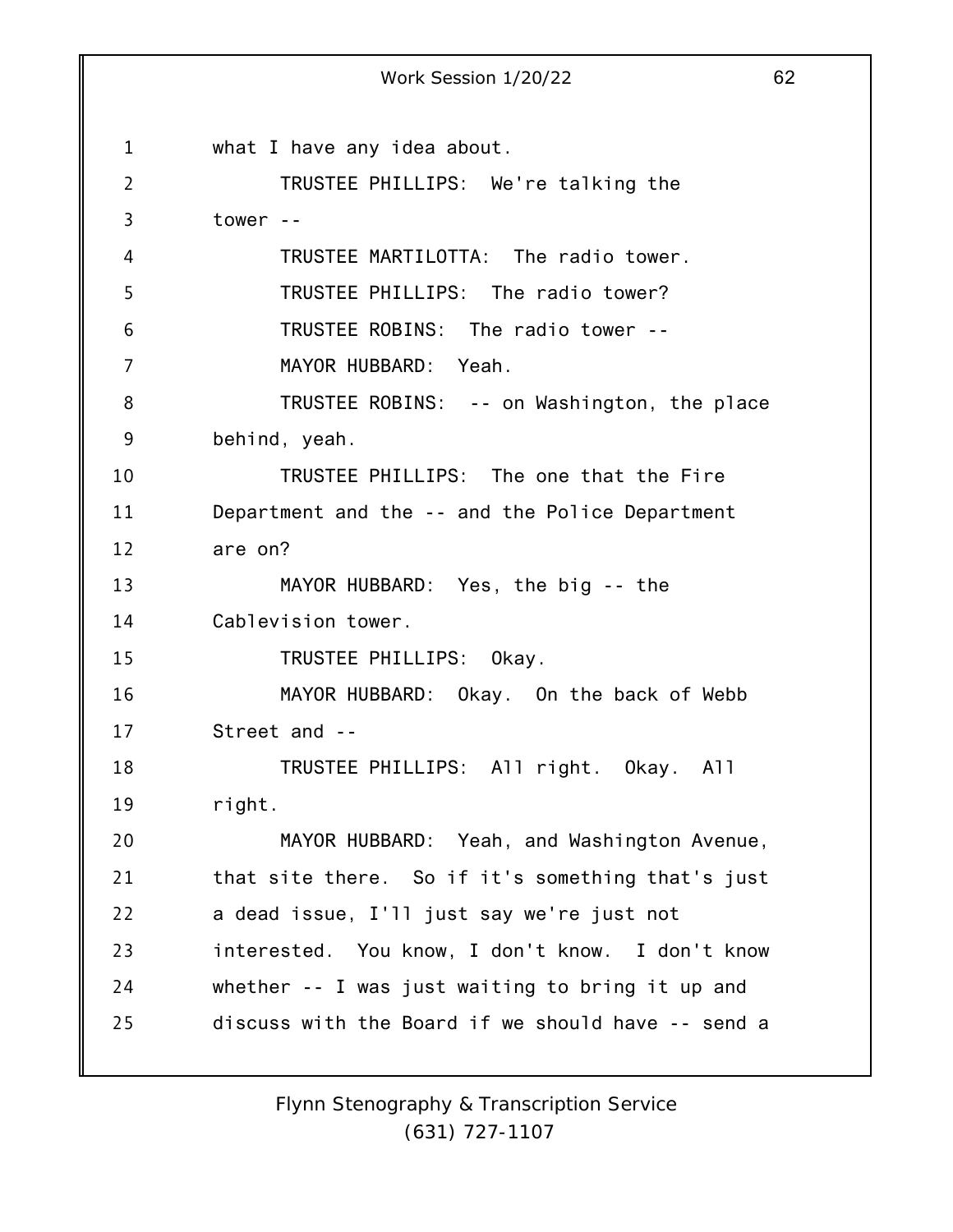1 2 3 4 5 6 7 8 9 10 11 12 13 14 15 16 17 18 19 20 21 22 23 24 25 follow-up email to them, or just say, "You know what? I don't like losing control over it." But depending on the prices, you know, I could at least ask them what they're talking about a dollar figure. TRUSTEE MARTILOTTA: I'd be curious what the dollar figure is. TRUSTEE PHILLIPS: A dollar figure first. MAYOR HUBBARD: Well, I'm sure it will be in the several million dollar range, depending on the rents. But then you don't get those rents moving forward as revenue that Robert relies on to take care of other things, plus with the fire repeaters and the other stuff up there. TRUSTEE PHILLIPS: Then they'd be -- MAYOR HUBBARD: But I just -- I want to mention it to the Board, think about it, if you have thoughts on it. Joe, if you could just research what's actually involved. ATTORNEY PROKOP: Well, I've been in -- you know, I've been involved in several -- many, many of these transactions, actually, for other villages, you know, that have cell towers. There's a number of -- there's a -- excuse me, I'm sorry. There's a number of factors that are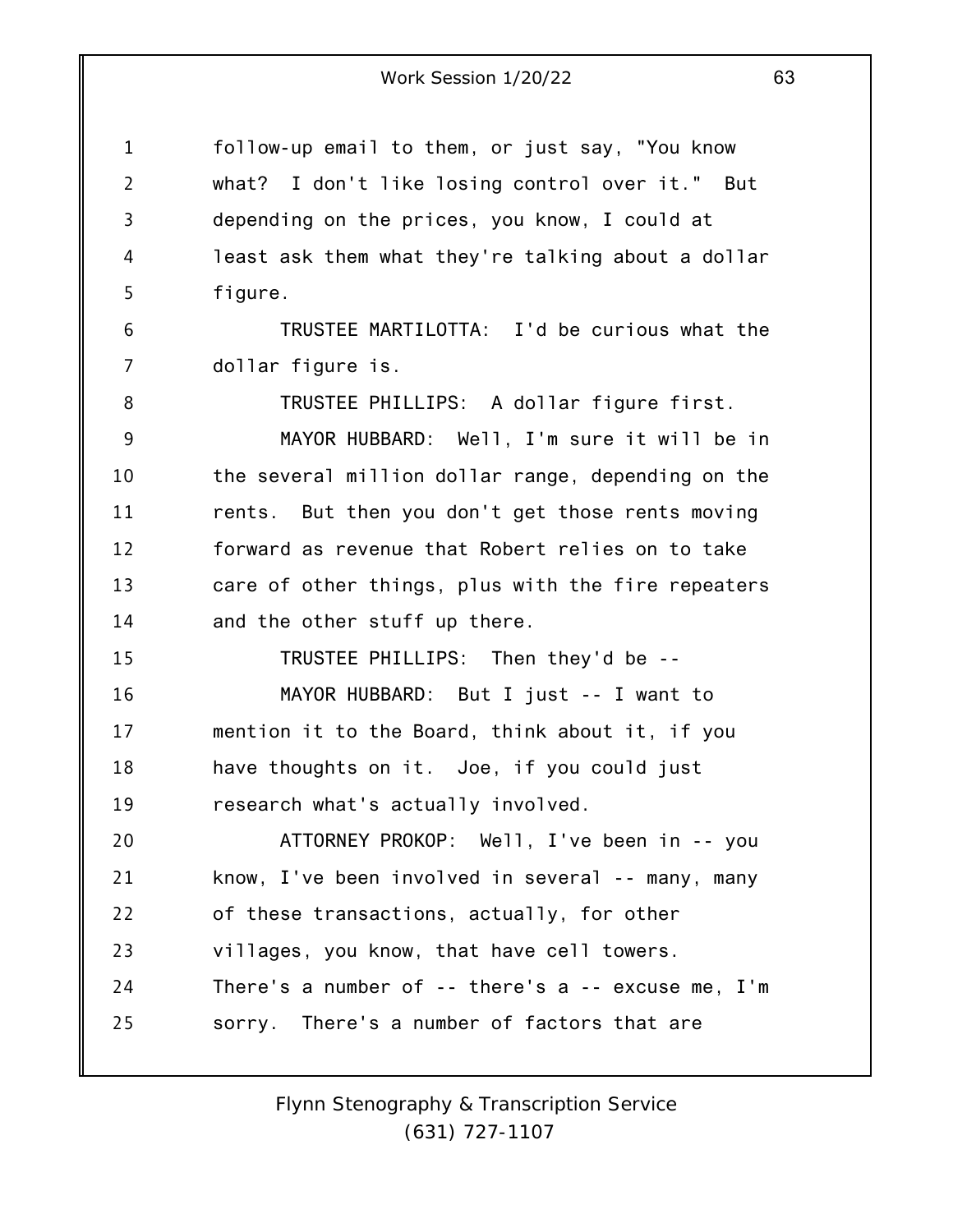1 2 3 4 involved, one of which you mentioned, which is that you don't -- you know, then that's the end of -- you get a nice check, you know, but then that's the end of the rent.

MAYOR HUBBARD: Right.

5

6 7 8 9 10 11 12 13 14 15 16 ATTORNEY PROKOP: But the -- but the flip side of that is that, as we see with 5G, it is a changing industry. And one of the things you do by cashing out on one -- on your lease stream is you take yourself out of the risk of technological changes that might happen soon, you know. So all the -- you know, all these cell towers rely on technology now that's actually fairly antiquated, really. It's been around for a couple of decades, and everybody's been waiting for the next best thing.

17 18 19 20 21 22 23 24 25 When you -- when you can -- and that -- and most of the leases that they do these days, that we have and that are done say that if there's a technological change, or change in technology which renders the lease obsolete, then the lessee can pull out of the lease. So our income stream is really at risk at any time, you know, due to technological changes. So if you cash out, you avoid that risk. You know, that's one thing.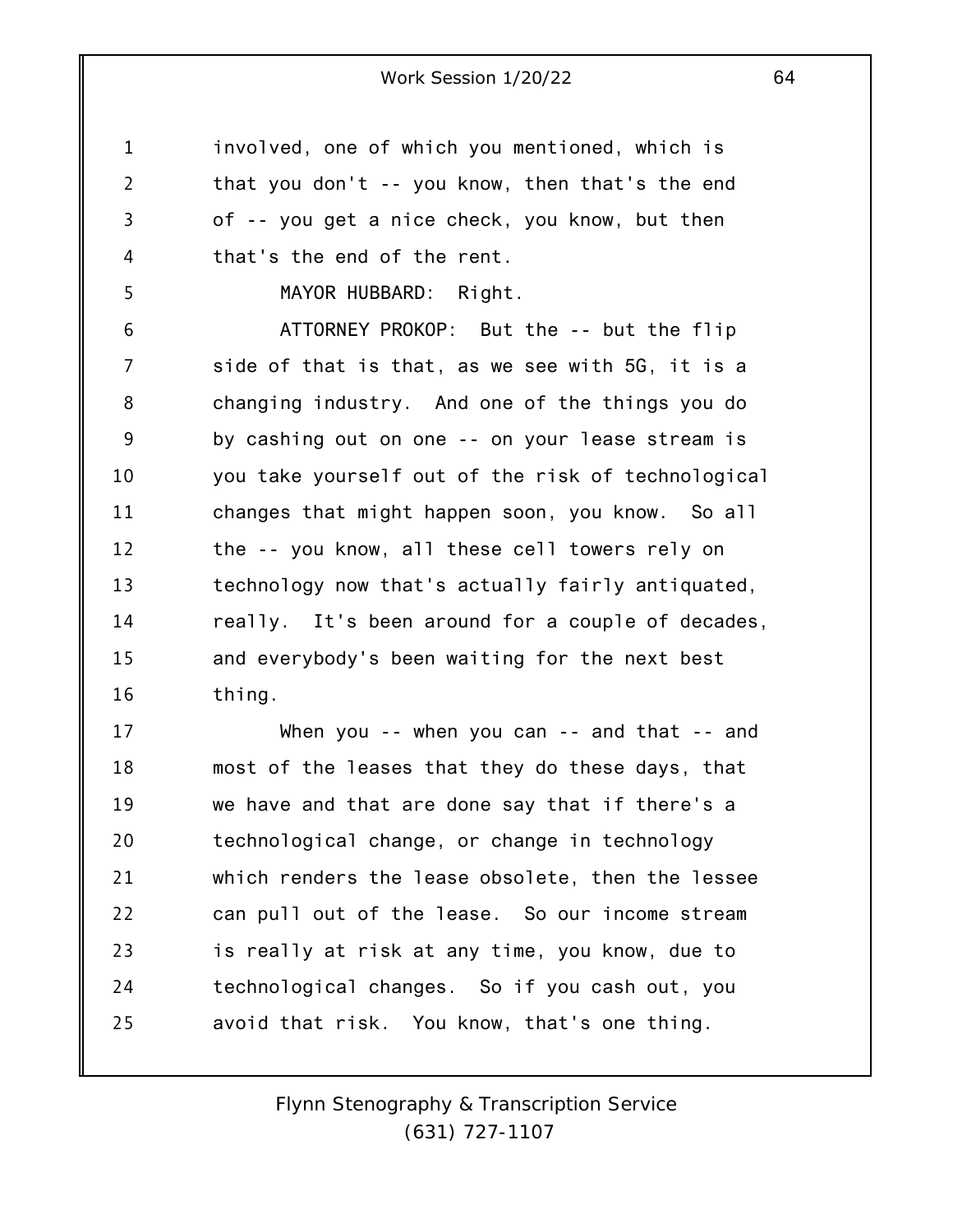1 2 3 4 5 6 7 8 9 10 11 12 13 14 15 16 17 18 19 20 21 22 23 24 25 The only thing that I would suggest that you do, if you do consider this, is that you talk to a couple of different companies, because they have -- you'll find that they have -- there's a wide range of offers that you might get. And, you know, there's one or two that I've worked with other villages I could suggest, if it's not -- if it's not this particular company. One of the things -- and then the other thing that you mentioned is that you lose control of it. I have seen maintenance issues. You know, when you turn the tower over to somebody else, there's sometimes issues with ongoing maintenance, or, you know, issues with carriers, like -- Mr. Pallas has been very good about resolving - planning, so that issues don't happen, but also resolving questions between carriers, and, you know, you would lose that control if we -- if we give up the tower. But those -- so those are my comments. MAYOR HUBBARD: Okay. TRUSTEE ROBINS: So if we gave up the tower, then would we have to be renting space on it for our repeaters for the Fire Department and the Police?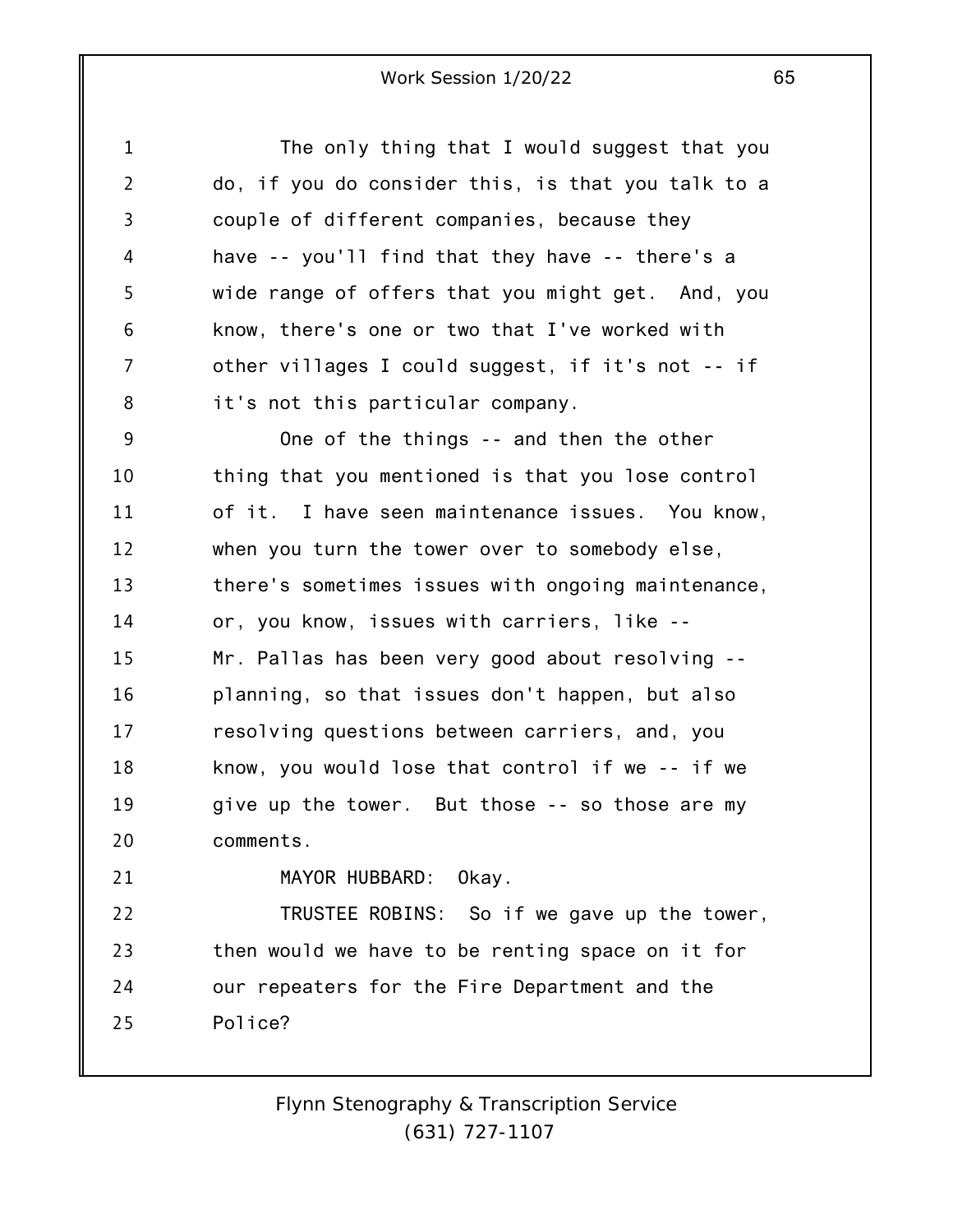1 2 3 4 5 6 7 8 9 10 11 12 13 14 15 16 17 18 19 20 21 22 23 24 25 Work Session 1/20/22 66 MAYOR HUBBARD: Well, that's something we'd have to ask. We may end up instead of collecting rent, we could end up paying rent. TRUSTEE ROBINS: Paying rent, yeah. MAYOR HUBBARD: And then they could make our rent higher than what we were collecting, I mean. Well, I've thought about all this, but I just -- I wanted to just let the Board know about it, think about it. I can forward the letter, so if you want to just read what they're saying. They said they've been buying them up all around the country, so, I mean, I don't know. TRUSTEE ROBINS: Well, if they're buying them up and there's a chance that they're going to become obsolete, obviously they're valuable, so that's why they're out there buying them, right? MAYOR HUBBARD: There's some use for whatever, you know, but -- TRUSTEE ROBINS: Yeah. ATTORNEY PROKOP: The main -- one of the main issues -- I taught a class in the Suffolk County Building Officials Association on this a couple of years ago when these companies started getting aggressive about buying these income streams, and the main -- the main -- one of the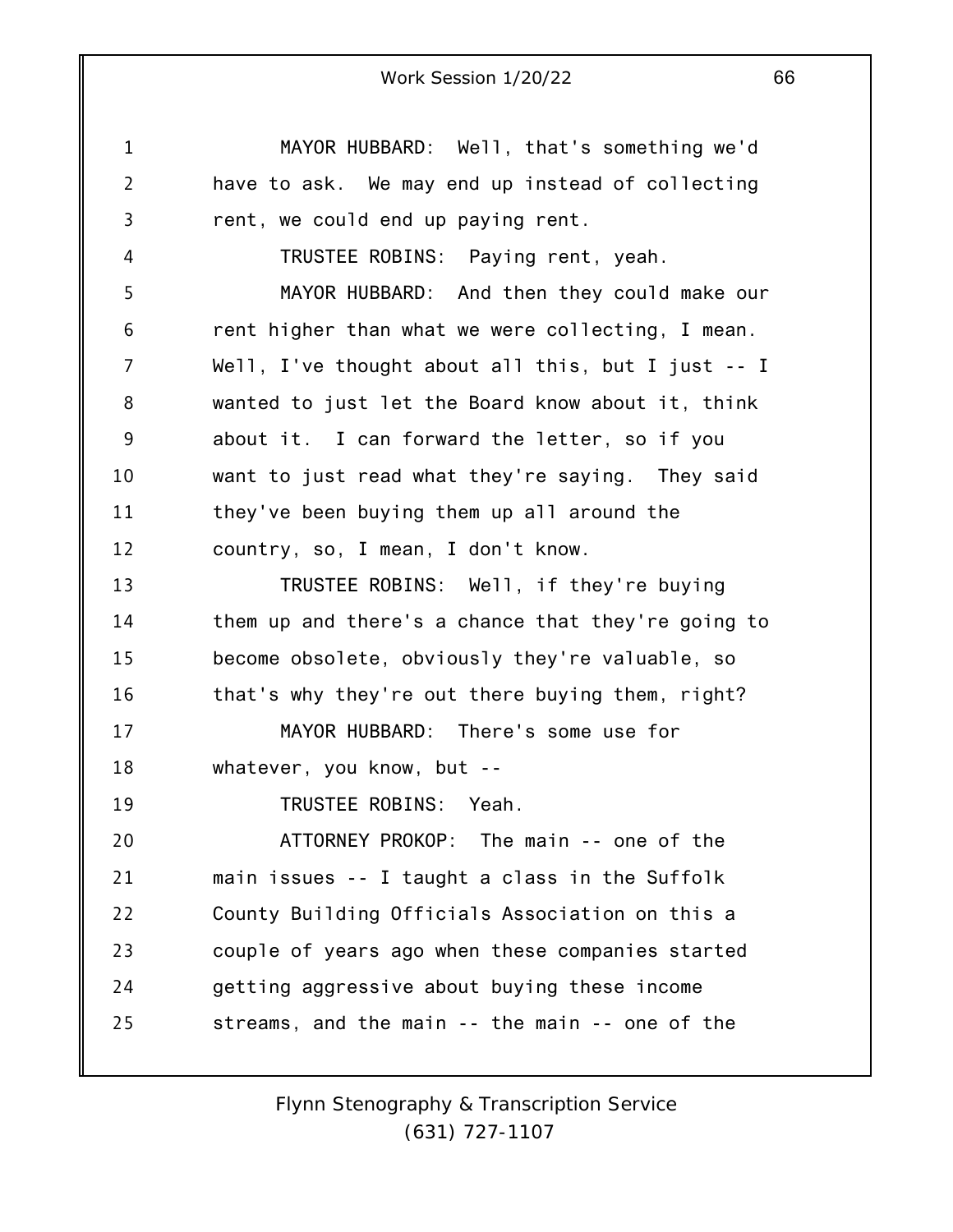1 2 3 4 5 6 7 8 9 10 11 main things you have to be careful of is that they'll -- you know, they'll offer you a check for a million dollars, which is, you know, fantastic, but when you actually capitalize the lease, lease stream and what it's actually worth, I mean, it might actually be worth three, three or four million dollars. You know, we're not -- we're not finance experts, they are, and they're just going to hold it and then flip it to somebody else. You know, they're going to -- they're going to buy our lease stream for --

12

TRUSTEE ROBINS: Like buying mortgages?

13 14 15 16 17 18 19 20 21 22 23 24 25 ATTORNEY PROKOP: Yeah, they're going to buy our lease stream for a million dollars, you know, hypothetically, and then sell it to somebody else for, you know, a million-and-a-half or \$2 million, because they -- they know -- there's an internal rate of return that has to be calculated. I know how to do it, but I'm not -- I'm not -- that's not my expertise that you're paying for it. MAYOR HUBBARD: Oh, yeah, no, that's fine. ATTORNEY PROKOP: But you have to have all that reviewed by people that are experts in it. MAYOR HUBBARD: Right. It was really -- it was just for information, so that everybody knows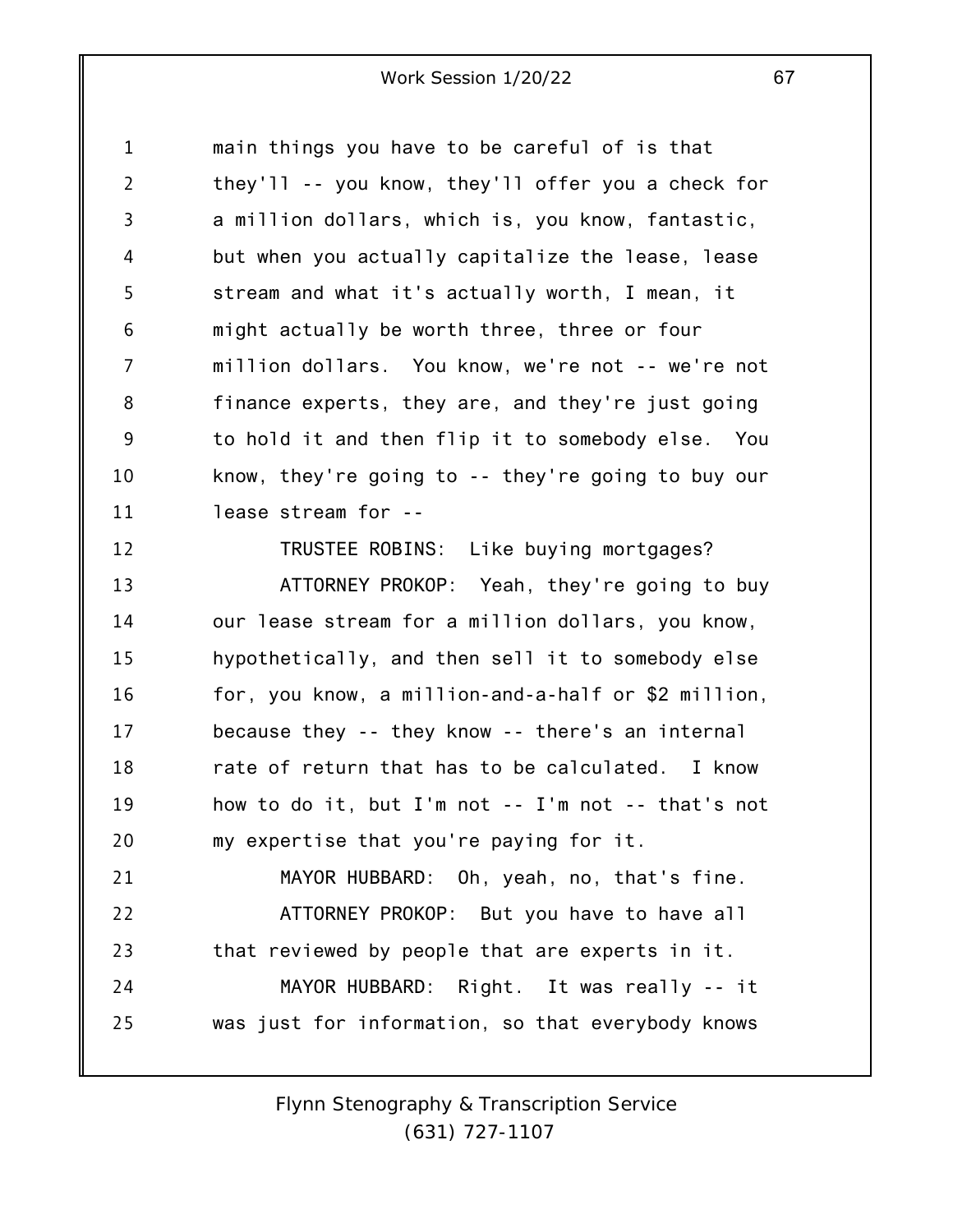1 2 3 4 5 6 7 8 9 10 11 12 13 14 15 16 17 18 19 20 21 22 23 24 25 about the offer that was thrown out there. I'll forward the email to you, think about it, and get back to me, you know, with -- with thoughts or comments on it. TRUSTEE PHILLIPS: Okay. TRUSTEE ROBINS: Great. MAYOR HUBBARD: That's all. TRUSTEE ROBINS: Sure. MAYOR HUBBARD: All right. That's all I had, so open it up to the public to address the Board on any topic. RANDY WADE: Randy Wade, Sixth Street, Greenport. I am so impressed with everything you're working on, and I'm really excited about the effluent. If there was a way to not have that go into the Sound there, then the beach -- MAYOR HUBBARD: I'm sorry. Could you speak up? I can't make out what you're saying, Randy. RANDY WADE: Okay. The effluent, getting it to not go into the Sound. That spot where it goes into the Sound right now is one of the most beautiful places around that the Village owns, and so it would be great if people were allowed -- you know, able to use it because you figured out how to recharge the water. That was just another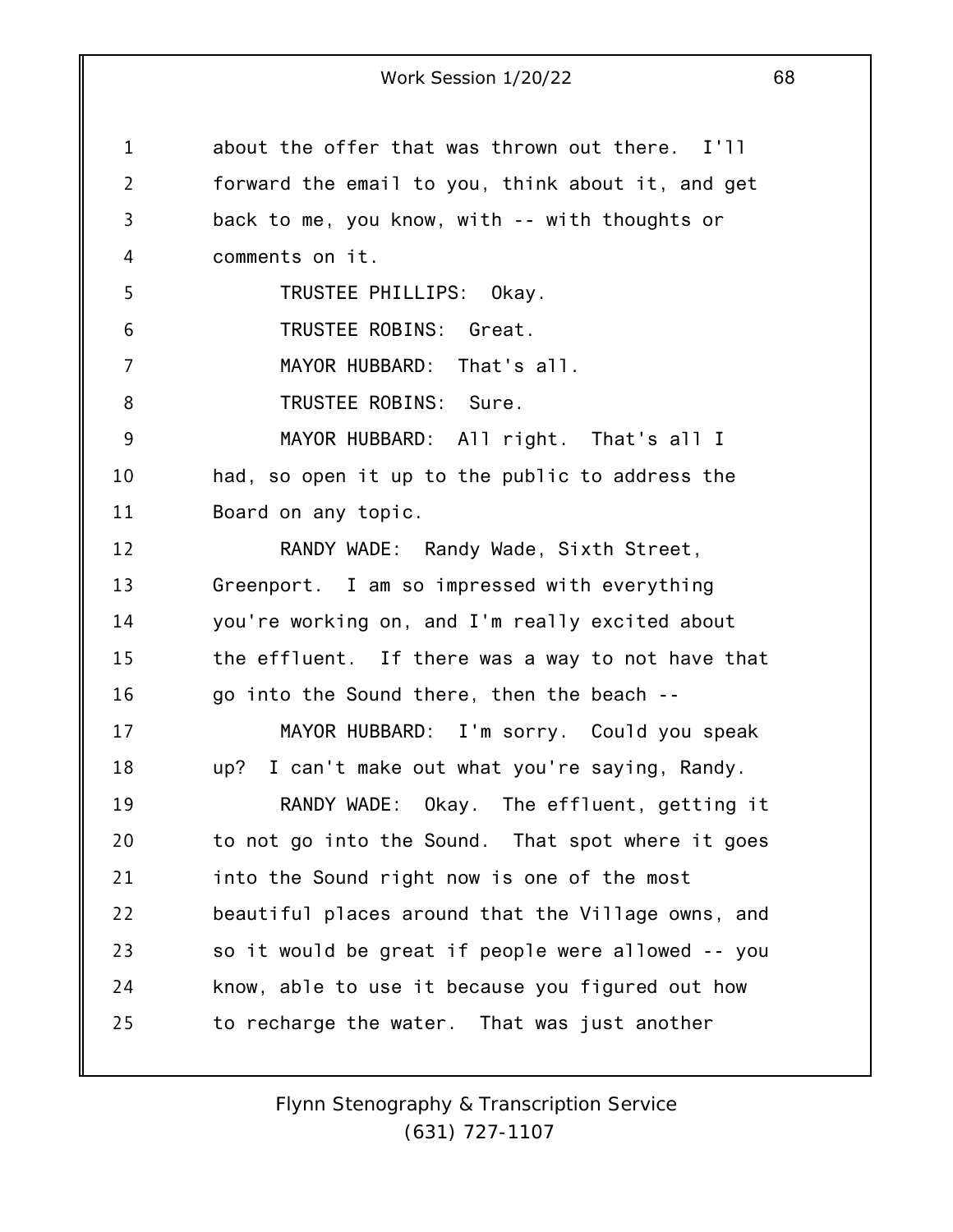benefit of the project and I'm very grateful that you're working on it.

1

2

3 4 5 6 7 8 9 Some of us met and there was appreciation for -- support for Peter Clarke's suggestion of having a third meeting a month to deal with those specific things that Mary Bess was talking about, and we thought that was really a great idea. I know you're all so busy and it's really hard to find time.

10 11 12 13 14 15 16 17 18 And then another thought was how to improve outreach to get more people to be engaged. And so that maybe when you have a Thursday meeting, there could even be break-out groups in tables, and people could help you do research on topics and discuss them, and then come back to you all. It would be more of an interactive thing, something that would engage the community, and I'm not really sure what the answer is.

19 20 21 22 Your Facebook page is so good, that if you were able to highlight, you know, what agenda items were. I've seen you do it sometimes and it's really helpful to know what's coming up.

23 24 25 The -- yeah. The rentals, moving those rentals into C, rather than WC, would be really great. There -- you know, some of those buildings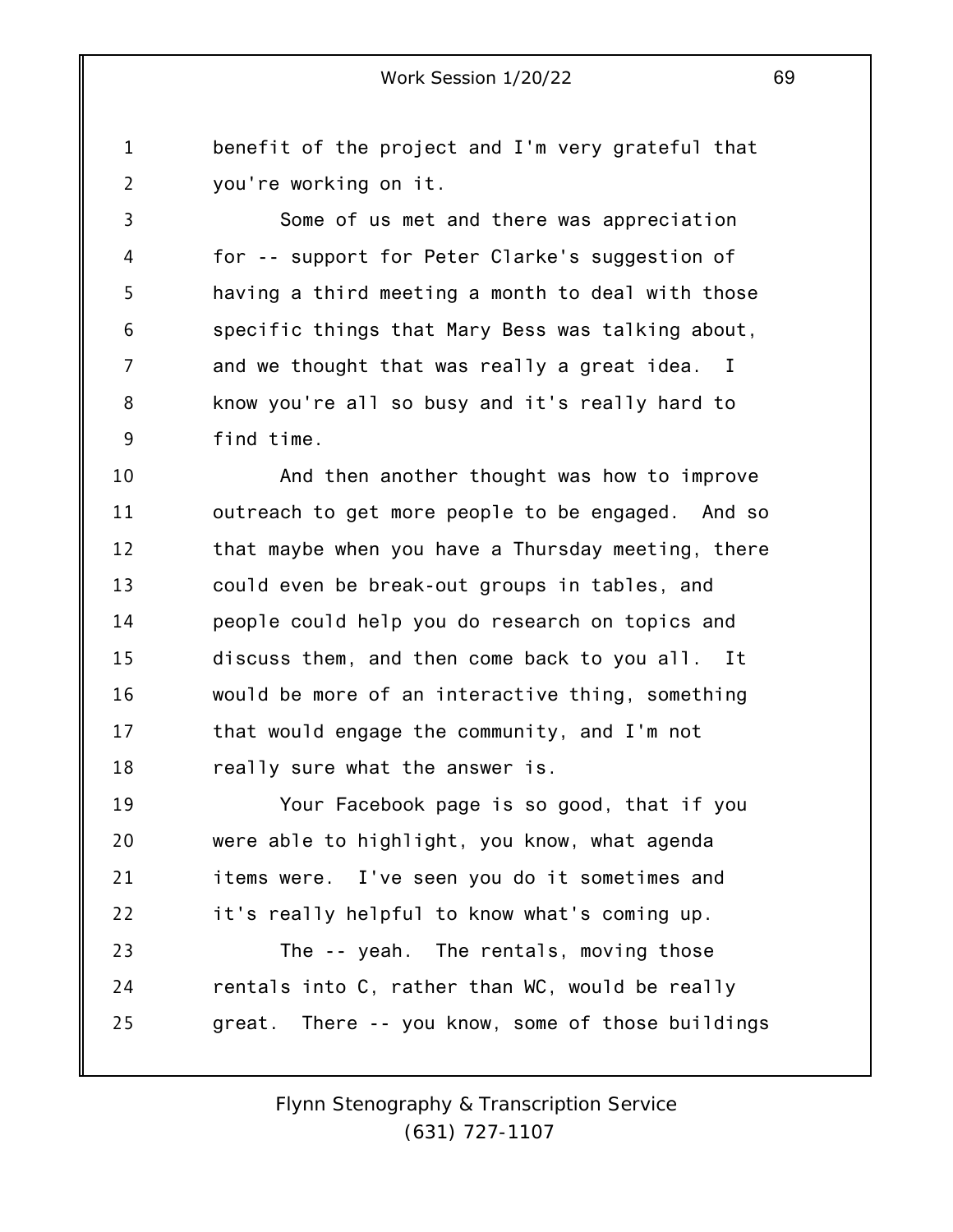1 2 3 4 5 6 7 8 9 10 11 12 13 14 15 16 17 18 19 20 21 22 23 24 25 don't need to be in Waterfront Commercial, they could just simply move to regular Commercial. When you're talking about going up to a third story, I think that's probably a really good idea, but I would hope that there would be, you know, trades that -- to preserve the historic buildings that are shorter, and, also, it could be an incentive for doing affordable housing. And so, anyway -- oh. And then what the Zoning Board of Appeals -- what came up, and what I tried talking to you about at the last meeting, but I was very confused in the way I was explaining it, that the Planning Board, if somebody is going to go for a variance for parking, whether it be a single-family house or commercial or anything, they should just be directed to the Planning Board first, since the Planning Board is the only one authorized for providing payment in lieu of parking, rather than going to the ZBA that isn't able to do that. And, hopefully, the payment is going to be, you know, coming up, and it's something more realistic that actually could potentially help the Village deal with some of the traffic issues, too. So thank you for all your work and your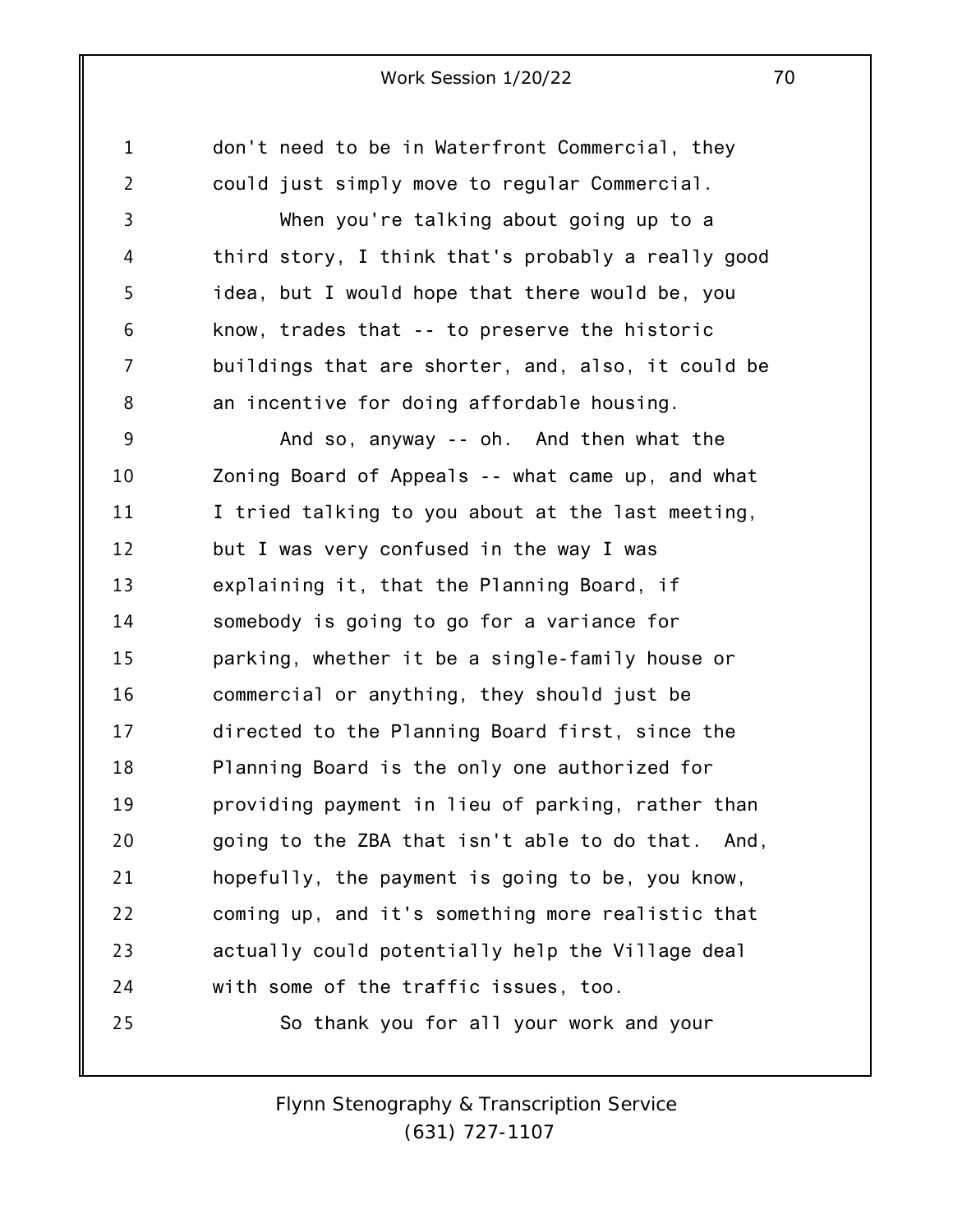time.

1

2

MAYOR HUBBARD: Okay. Thank you.

3 4 5 6 7 8 9 10 11 JOHN SALADINO: John Saladino, Sixth Street. Just to kind of clarify what Randy was saying about payment in lieu of parking, an issue came up at the -- just to let you guys know, an issue came up at the Zoning Board where an applicant in the Residential District couldn't provide parking, couldn't provide off-street parking, and he was - he was -- they were receptive to the idea of payment in lieu of parking.

12 13 14 15 16 17 18 19 20 21 22 The Zoning Board suggested to -- I suggested to the applicant -- I don't want to speak for the Zoning Board. I suggested to the applicant that there's a mechanism to buy parking, payment in lieu of, and he could buy the two parking -- they could buy the two parking spaces that they needed. The problem came up that there is no mechanism. I disagree with this. Our Attorney, the Zoning Board Attorney pointed out there was no mechanism for the Zoning Board to get a -- that application in front of the Planning Board.

23 24 25 Chapter 150-24 or 25, whichever governs the Zoning Board, actually says that we can send any application or all applications to the Planning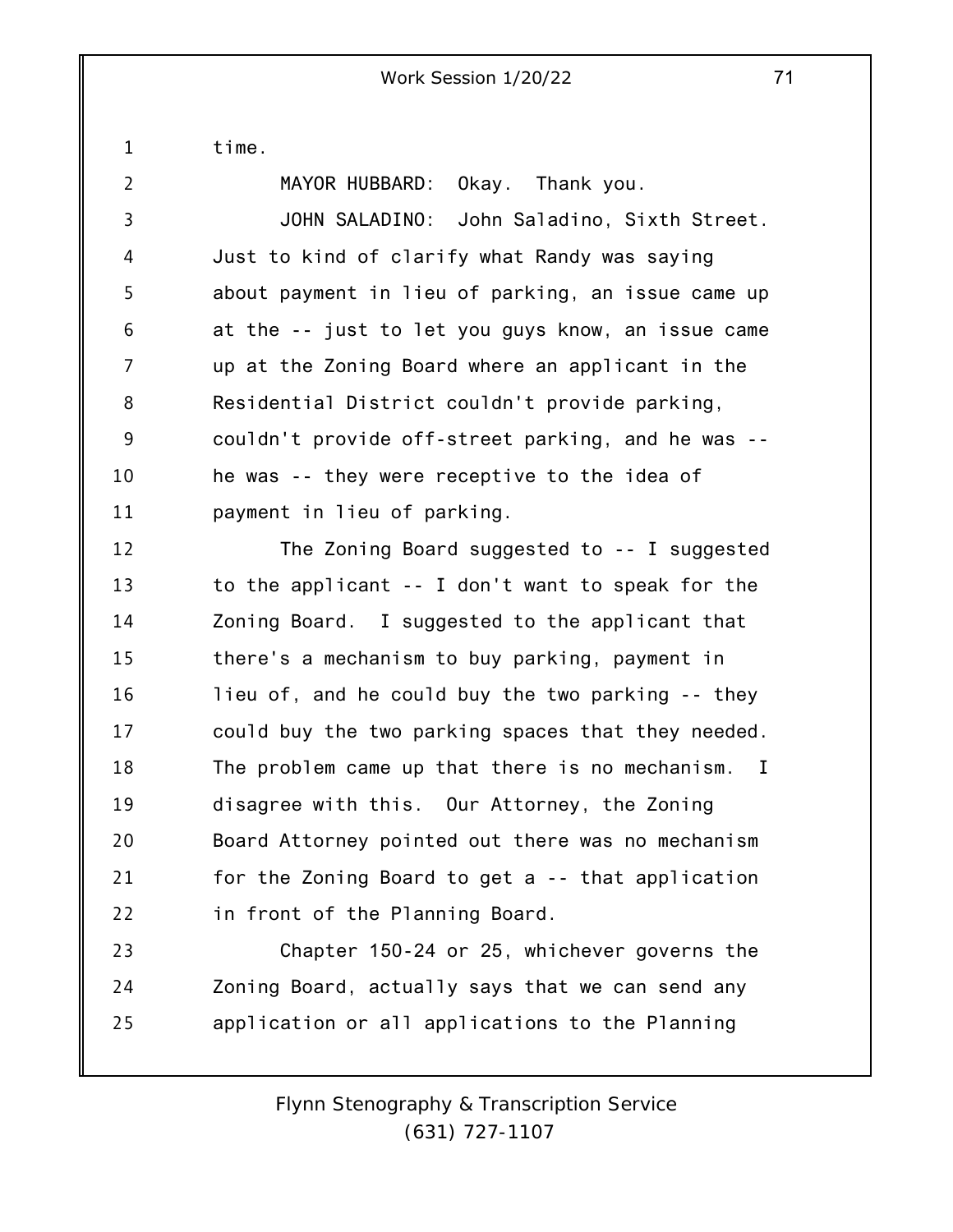1 2 3 4 5 Board for an opinion. You know, it became kind of like semantics, kind of confusing, so we just - so we just gave the guy the variance. We let him -- so the Village lost \$5,000. There's two extra cars on this particular block.

6 7 8 9 10 11 12 13 14 If there's -- if there's -- if one of the Local Laws, the Attorney was talking about, is about payment in lieu of parking, perhaps you can kind of tweak that Local Law, that there would be a mechanism to get -- to get an application like that in front of the Planning Board. In the -- in the WC, and in the -- in the CR, they have to go for site plan review, so it automatically goes in front of the Planning Board.

15 16 17 18 19 In the Residential District, even though there are properties, and the code does say unimproved property in the WC and the CR, and all property in the Residential District have to provide off-street parking.

20 21 22 23 24 25 So if you could kind of tweak that, you know, where there is a mechanism for the Zoning Board or an applicant to go in front of the Planning Board and not for a conditional use or site plan review. A simple mechanism just to get it in front of the Planning Board to see if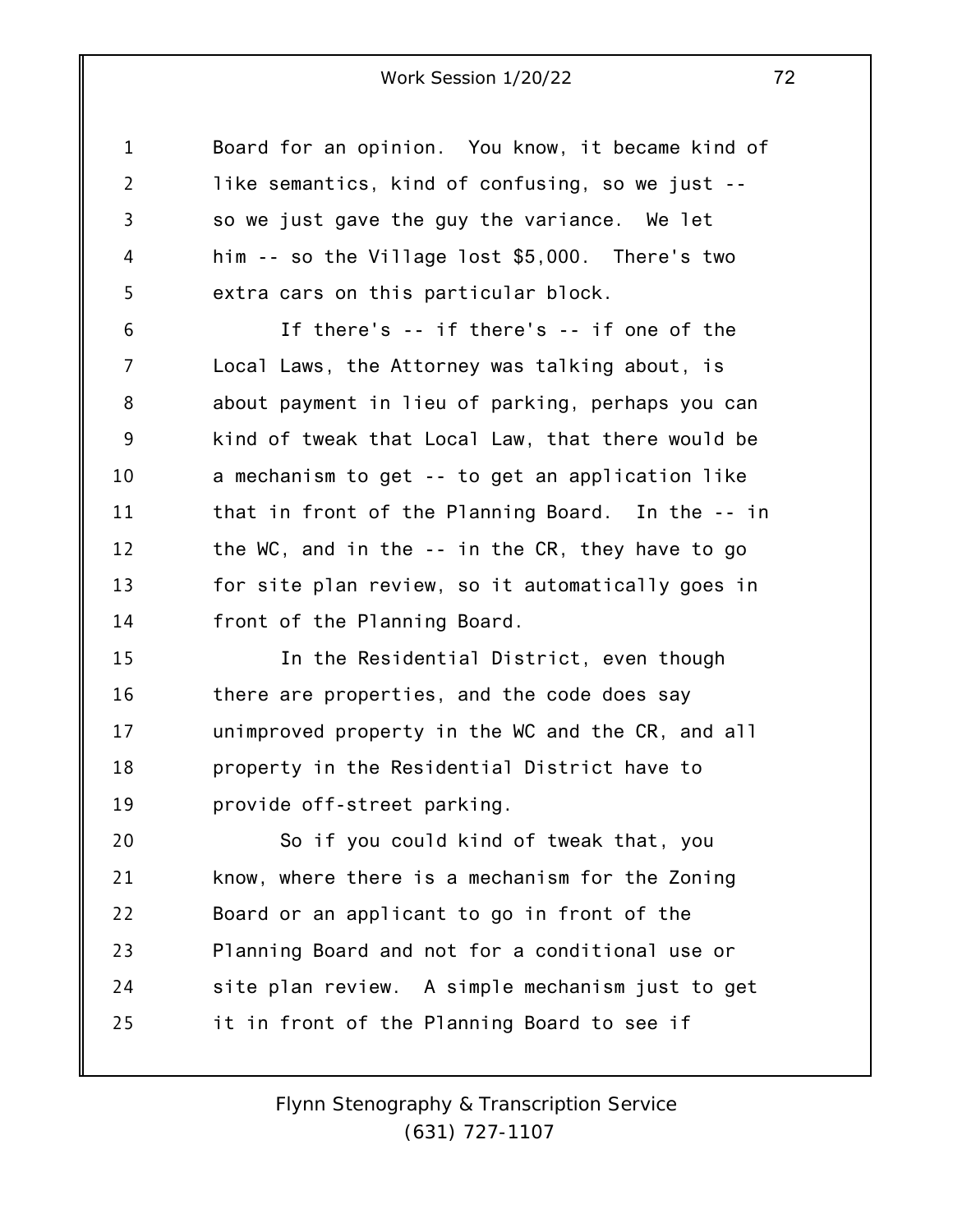they're willing to sell them parking, and then it kind of gets off the Zoning Board's plate. And if the Planning Board says no, then the Zoning Board would have to address a variance for no off-street parking.

1

2

3

4

5

19

6 7 8 9 10 11 12 13 14 15 But most of the time, I mean, here you now have an applicant that's going to do a half-a-million-dollar renovation, you know, to 5,000 -- he was -- they were receptive to it, you know, the applicants were receptive to it, and it -- and it could have been some bucks for the Village, you know. So I just thought I would kind of clarify that for you, and maybe Joe, when he works on that law, could just -- ATTORNEY PROKOP: Could we please have a

16 17 18 discussion with your Attorney, so we could clarif -- so we could -- so I could help you clarify?

JOHN SALADINO: Sure.

20 21 22 ATTORNEY PROKOP: Okay. Thank you. Whenever the two of you are available, I'll be happy to discuss it with you.

23 24 25 JOHN SALADINO: Sure. I brought it up only because Randy brought it up. And I'm getting from a previous meeting or something, I'm thinking that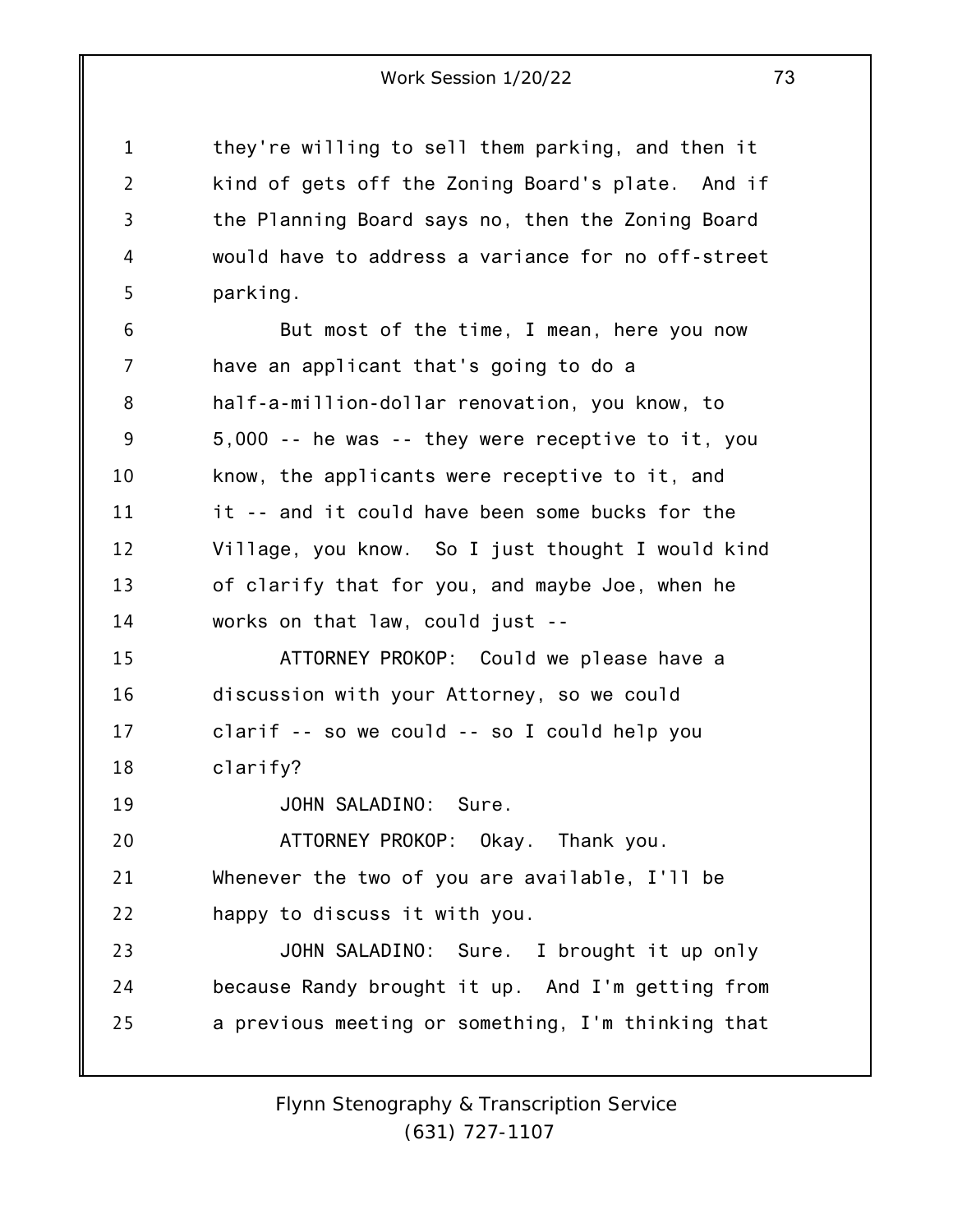1 2 3 4 5 6 7 8 9 10 11 12 13 14 15 16 17 18 19 20 21 22 23 24 25 Work Session 1/20/22 74 you guys are working on a Local Law about payment in lieu of, changing it, fixing it. MAYOR HUBBARD: Yes. TRUSTEE ROBINS: In commercial only, though, we were -- JOHN SALADINO: So I thought this might have been the appropriate time. TRUSTEE PHILLIPS: No. Actually -- no. Actually, I'm sorry. I mentioned to Joe that it does pull in the residential. Him and I have had a discussion. ATTORNEY PROKOP: It does pull in. TRUSTEE PHILLIPS: It does pull in. If you go further into the code, into the table. So I'm in the same spot you are, John, we need to talk about it. JOHN SALADINO: Listen, yous all know me well enough, I'm always willing to talk. The other thing, the other thing I want to bring up, and I don't want to belabor the point, you guys are -- is Mr. Turett's wetlands application. I was confused by the wording of the resolution. I had thought -- I had thought that -- that it was almost -- you were almost going to let him dredge before, before he tests.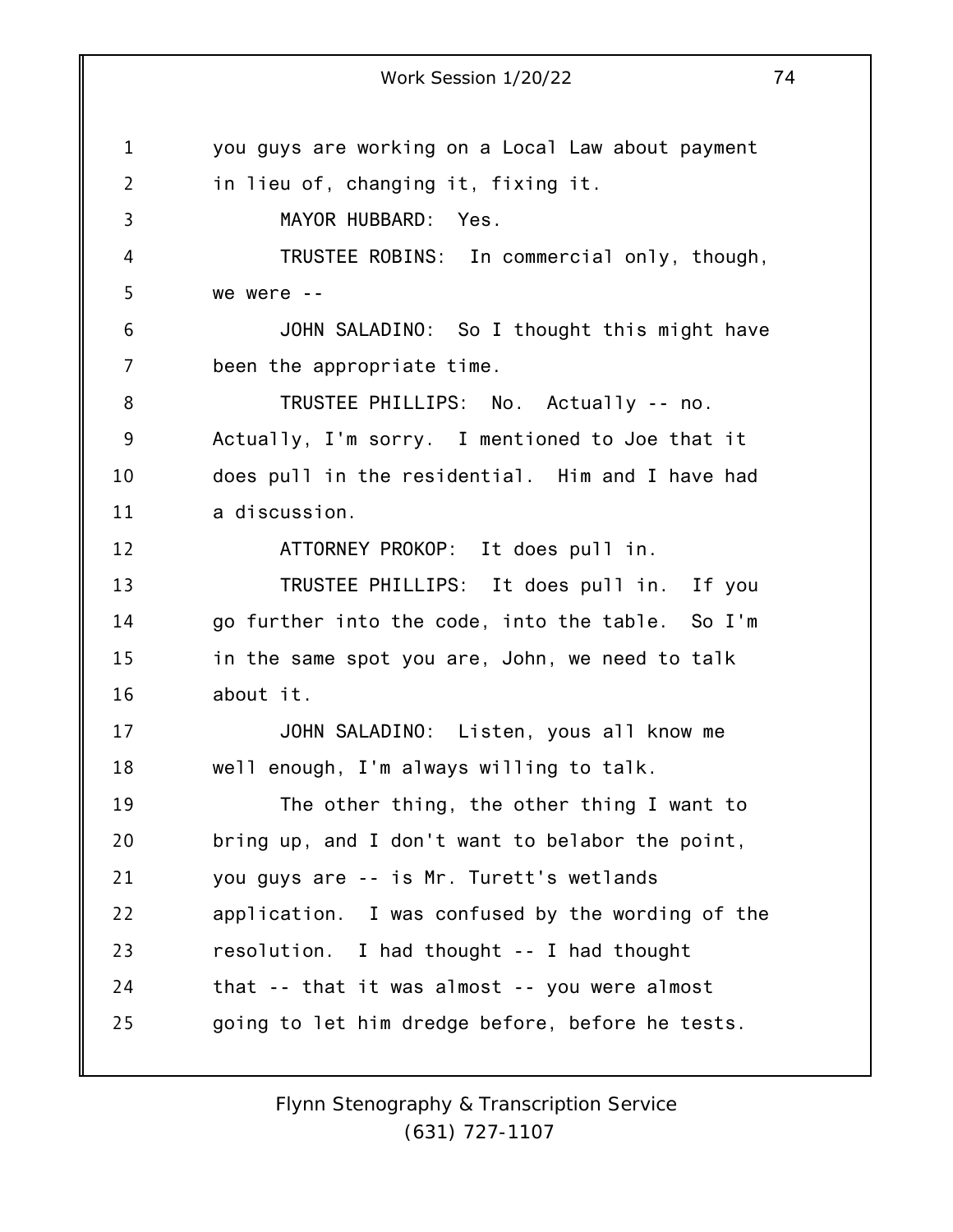1 2 3 4 5 6 7 8 9 10 11 12 13 14 15 16 17 18 19 20 21 22 23 24 25 The policy -- I'm on the CAC for 12 years. The policy has always been if the bottom is uncertified, it has to be tested first. Just to clarify a couple of things. The letter that the applicant got was from -- from the solid waste people at Brookhaven. They required him to have the soil tested, submit the test to the DEC, get the DEC's opinion about the levels, and then they would decide if they would let them -- after they got the letter from the DEC, they would decide if they would let him dump there, and the alternative was someplace in Pennsylvania. I don't really care about Pennsylvania, but -- (Laughter) JOHN SALADINO: Well, Jack -- TRUSTEE MARTILOTTA: I didn't see that coming. JOHN SALADINO: I don't care. I don't really care about Brookhaven either. I know Paul lives in Brookhaven, but I don't care about Brookhaven either, but I care about Greenport. (Laughter) JOHN SALADINO: So, you know, the concern, the concern is suspended sedimentation. You know,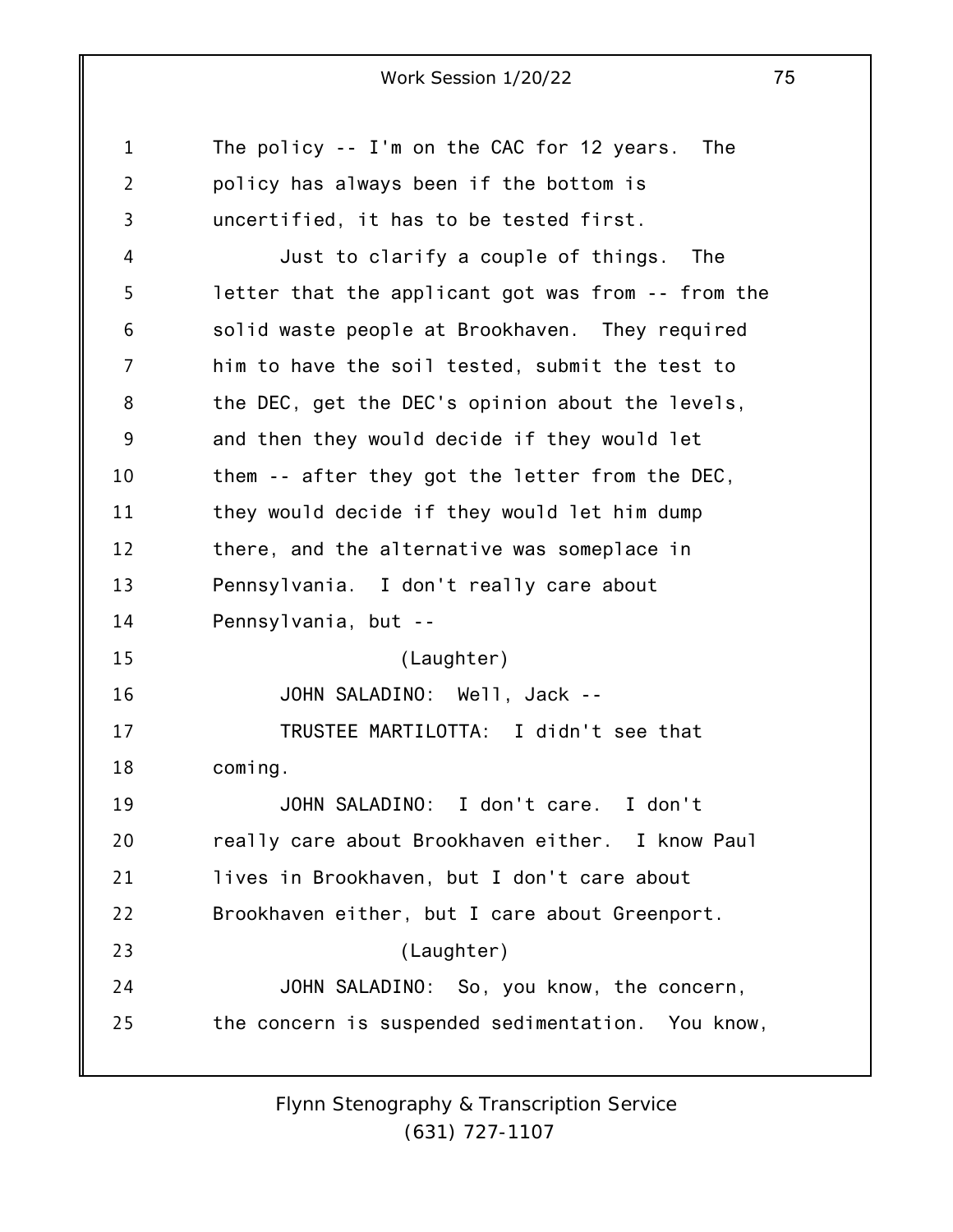1 2 you let the guy dig and it goes -- and then it goes everyplace.

3 4 5 6 7 8 9 10 11 So I wasn't here for the public hearing, I regret that, because there was a lot of stuff I would have liked to add. His application is wrong. He says he's going to dredge 60 cubic feet. It's really 95 cubic yards. His application to the DEC says he's only going to dredge around the 20-foot float. It makes no mention of going to Townsend Manor. So those are all things of concern to me.

12 13 14 15 16 17 18 19 20 21 22 23 24 25 The other thing that I'm kind of concerned with this application is, I don't know who said it, but I watched the tape of the public hearing, and there was a concern that this is taking too long, that it's been three years. The CAC, and I'm positive the Village, nobody's added anything to the requirements of this permit application. What he applied for three years ago is what he's applying for now. There's been no new developments, no new -- MAYOR HUBBARD: No JOHN SALADINO: -- you know, requirements. If it's taken three years, it falls squarely on the applicant's shoulders. The original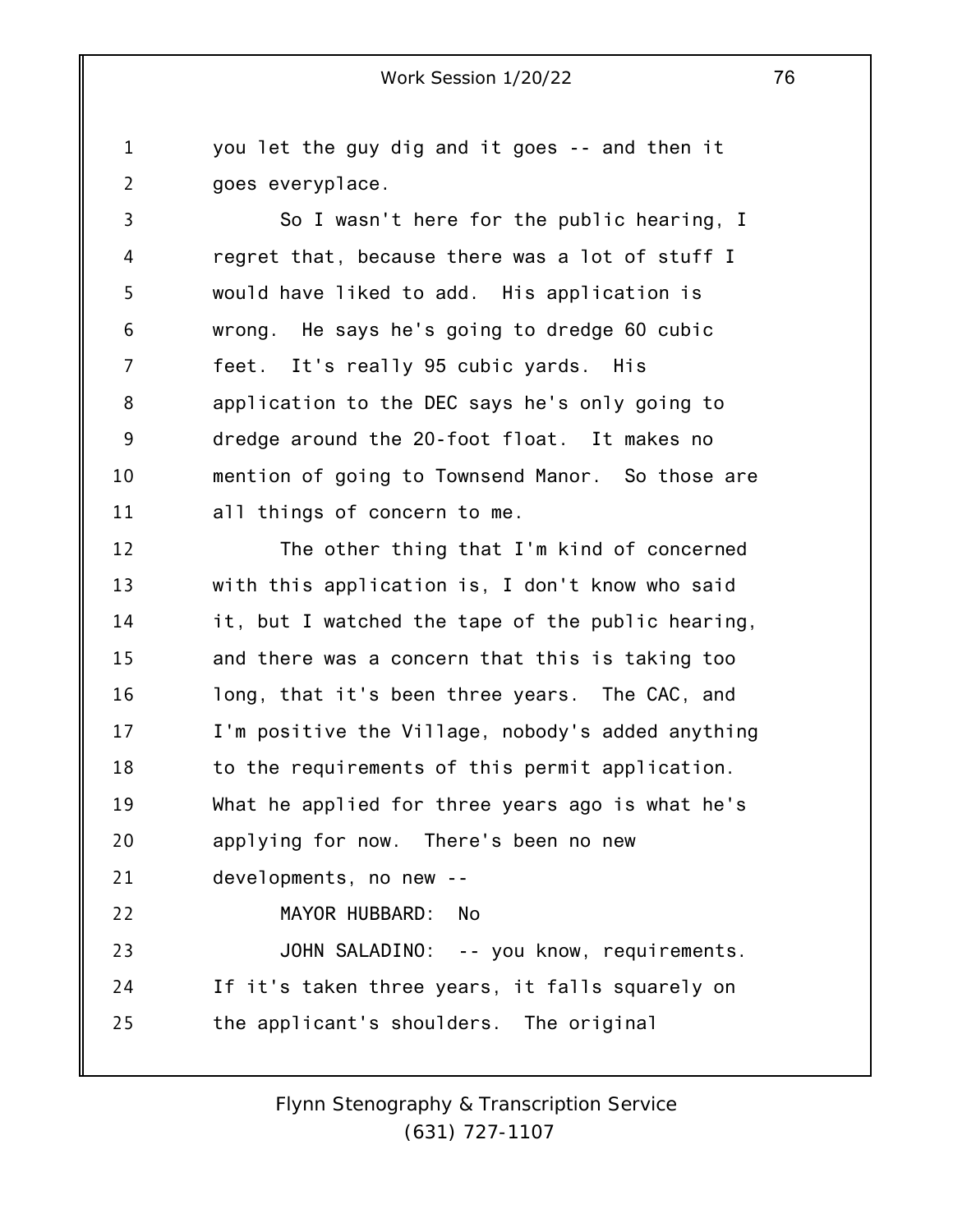1 2 3 recommendations that the CAC made and the conditions the Board imposed are the same, you have to test.

4 5 6 7 I remember there was a question about, well, it cost too much, it costs \$8,000 or \$7,000. I hope I'm not being disrespectful, I don't care. You know, it costs what it costs, you know.

8 9 10 11 12 13 14 15 16 17 18 And there's a little bit of a discrepancy, also. In his application, he makes mention that he has to bring it off site. He can't -- he can't put the spoils on his property, because they already found heavy metals in the property, mercury and cadmium. I think it was mercury and cadmium, or mercury and lead, I'm not sure, and that precluded -- that prevented him from putting the spoils on his property, that's why it has to go off site. So, if there was testing, where's that report?

19 20 21 22 23 24 25 I'm glad that yous decided tonight to kind of revisit this application, because there's a lot going on that really should be taken care of before somebody puts a shovel in the ground. MAYOR HUBBARD: Uh-huh. JOHN SALADINO: So thank you, thanks for listening.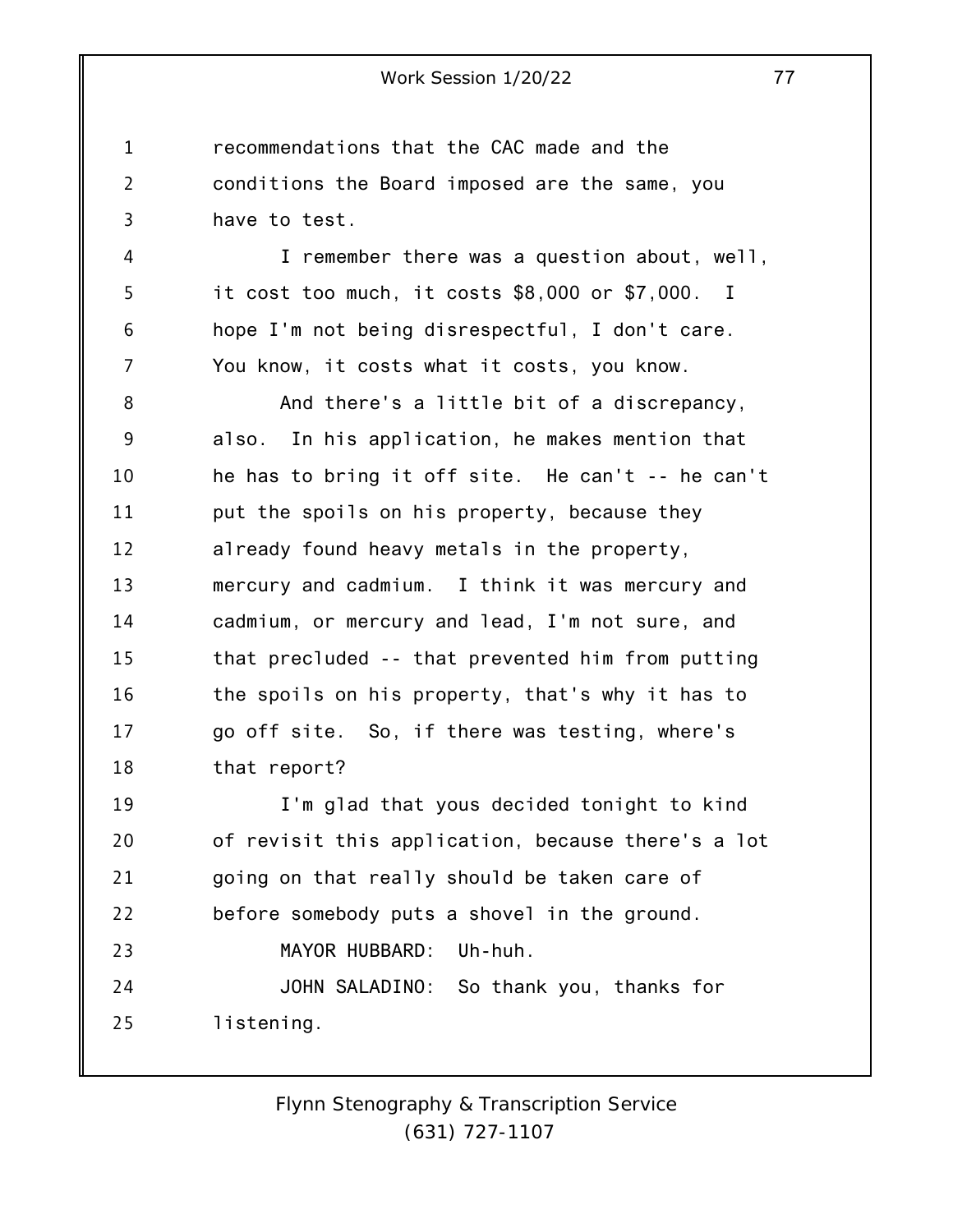|                | Work Session 1/20/22                      | 78 |
|----------------|-------------------------------------------|----|
|                |                                           |    |
| $\mathbf{1}$   | MAYOR HUBBARD: Thank you. Okay. Anybody   |    |
| $\overline{2}$ | else wish to address the Board?           |    |
| 3              | (No Response)                             |    |
| 4              | MAYOR HUBBARD: All right. I'll offer a    |    |
| 5              | motion to adjourn at 8:16.                |    |
| 6              | TRUSTEE ROBINS: Second.                   |    |
| $\overline{7}$ | MAYOR HUBBARD: All in favor?              |    |
| 8              | TRUSTEE MARTILOTTA: Aye.                  |    |
| 9              | TRUSTEE PHILLIPS: Aye.                    |    |
| 10             | TRUSTEE ROBINS:<br>Aye.                   |    |
| 11             | MAYOR HUBBARD: Aye.                       |    |
| 12             | Opposed?                                  |    |
| 13             | (No Response)                             |    |
| 14             | MAYOR HUBBARD: Motion carried. Thank you. |    |
| 15             | (The Meeting was Adjourned at 8:16 p.m.)  |    |
| 16             |                                           |    |
| 17             |                                           |    |
| 18             |                                           |    |
| 19             |                                           |    |
| 20             |                                           |    |
| 21             |                                           |    |
| 22             |                                           |    |
| 23             |                                           |    |
| 24             |                                           |    |
| 25             |                                           |    |
|                |                                           |    |
|                |                                           |    |